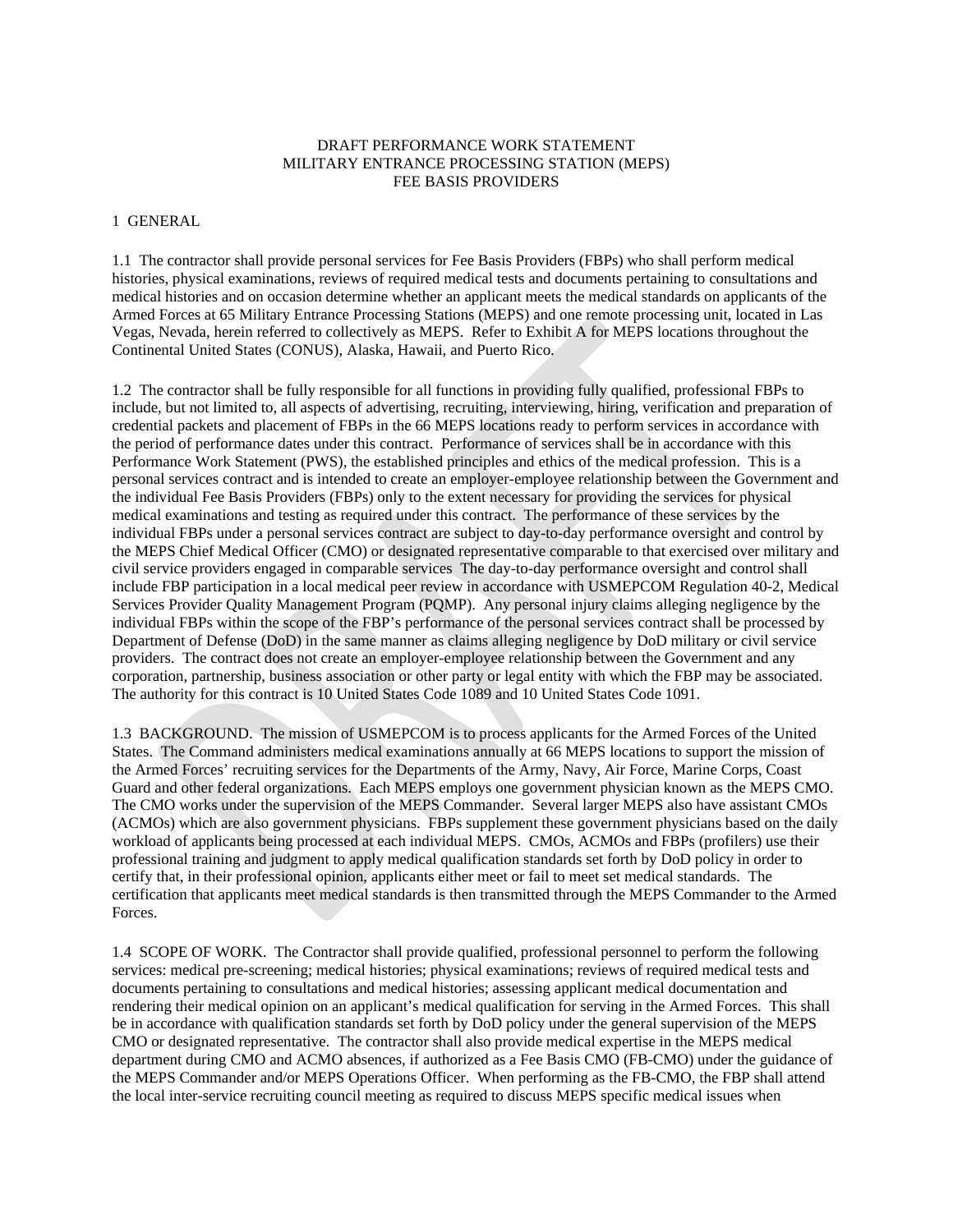requested by the MEPS Commander. The FB-CMO shall provide technical advice and guidance to the MEPS medical department when requested by the MEPS Commander or medical staff. Medical processing questions shall be directed to a HQ USMEPCOM physician.

1.4.1 The FB-CMO shall be a qualified, Defined Provider Category (DPC) Level 4 physician approved by the USMEPCOM Command Surgeon/J-7/Medical Director (or designated representative) and USMEPCOM Regulation 40-2, to serve as a FB-CMO. While serving in the role of FB-CMO, the FB-CMO shall provide medical/technical guidance in the MEPS or processing site medical department in conjunction with the MEPS Operations Officer, leading the local medical peer review, requesting consultations, and attending meetings as requested by the MEPS Commander. The FBP shall not have the authority to supervise or give administrative direction to MEPS or processing facility personnel.

1.4.2 The contractor shall comply with USMEPCOM Regulations 40-1, Medical Services, Medical Qualification Program, 40-2, Medical Services PQMP, and other DoD and USMEPCOM policies and procedures. The contractor shall comply with all applicable laws, rules and regulations, including but not limited to those included in Section 6 of the PWS.

1.5 The MEPS Commander will serve as the administrative authority, but all medical processing questions shall be directed to a HQ USMEPCOM physician. Contract employees consult with the CMO/ACMOs as needed, and with colleagues to develop knowledge and apply agency policies and practices to new matters. His/her work shall be reviewed by the government personnel for technical adequacy and conformance with procedures and practices applicable to laws, rules and regulations, and government reviews/evaluations shall be forwarded to the Contractor on a regular basis to ensure Contractor has sufficient feedback for proper supervision and control of the contract employee.

1.6 Medical Malpractice for Personal Services. Title 10, Section 1089, USC, Defense of Certain Suits Arising Out of Medical Malpractice, shall apply to personal injury lawsuits filed against FBPs based on negligent or wrongful acts or omissions incident to performance within the scope of this contract. This personal services relationship is solely between the Government and FBPs and does not include the prime contractors. Therefore, prime contractors are responsible for their own insurance and liability of any type. FBPs are not required to maintain medical malpractice liability insurance while performing services under this contract.

1.7 SAFETY REQUIREMENTS. The Contractor shall maintain safety and health standards compliant with requirements of the Occupational Safety and Health Administration (OSHA).

1.7.1 CRIME CONTROL ACT OF 1990. No performance under this contract will be allowed without full compliance with the Crime Control Act of 1990 and Department of Defense Instruction 1402.5 dated 19 January 1993. All FBPs having access to Government computer systems and/or providing care to children (17 years of age and under) must be subject of a favorable background investigation/national agency check to be processed by the Government with their credentials package. Background checks will be based on fingerprints of FBPs obtained by a law enforcement officer or at a FBPs local MEPS and inquiries will be made, based on the Standard Form 85 and Optional Form 306 completed by the FBP through the Federal Bureau of Investigation (FBI). Completed Standard Forms 85 and Optional Form 306 and two fingerprint cards will be submitted to USMEPCOM by the Contractor in the FBP's credential package. The contractor shall ensure that FBPs comply with required background check requirements and timelines as established by the Electronic Questionnaires Processing system.

1.8 If the Contractor receives or discovers information that a Contractor employee has been arrested or charged with a criminal offense that could result in license or certification suspension or revocation, or disqualification/denial of a satisfactory background check review under DODI 1402.5, the Contractor shall not allow or permit the employee to work until the Contracting Officer determines that the return of the Contractor employee to the work site is appropriate. Examples of such offenses include, but are not limited to, offenses of moral turpitude; harm to a child; acts of physical or domestic violence; illegal possession or use of a weapon; reckless and negligent driving; driving under the influence of alcohol or drugs; or possession or use of a controlled substances. The Contractor shall notify HQ-J7 Contracting Officer Representative (COR) within 24 hours of discovery.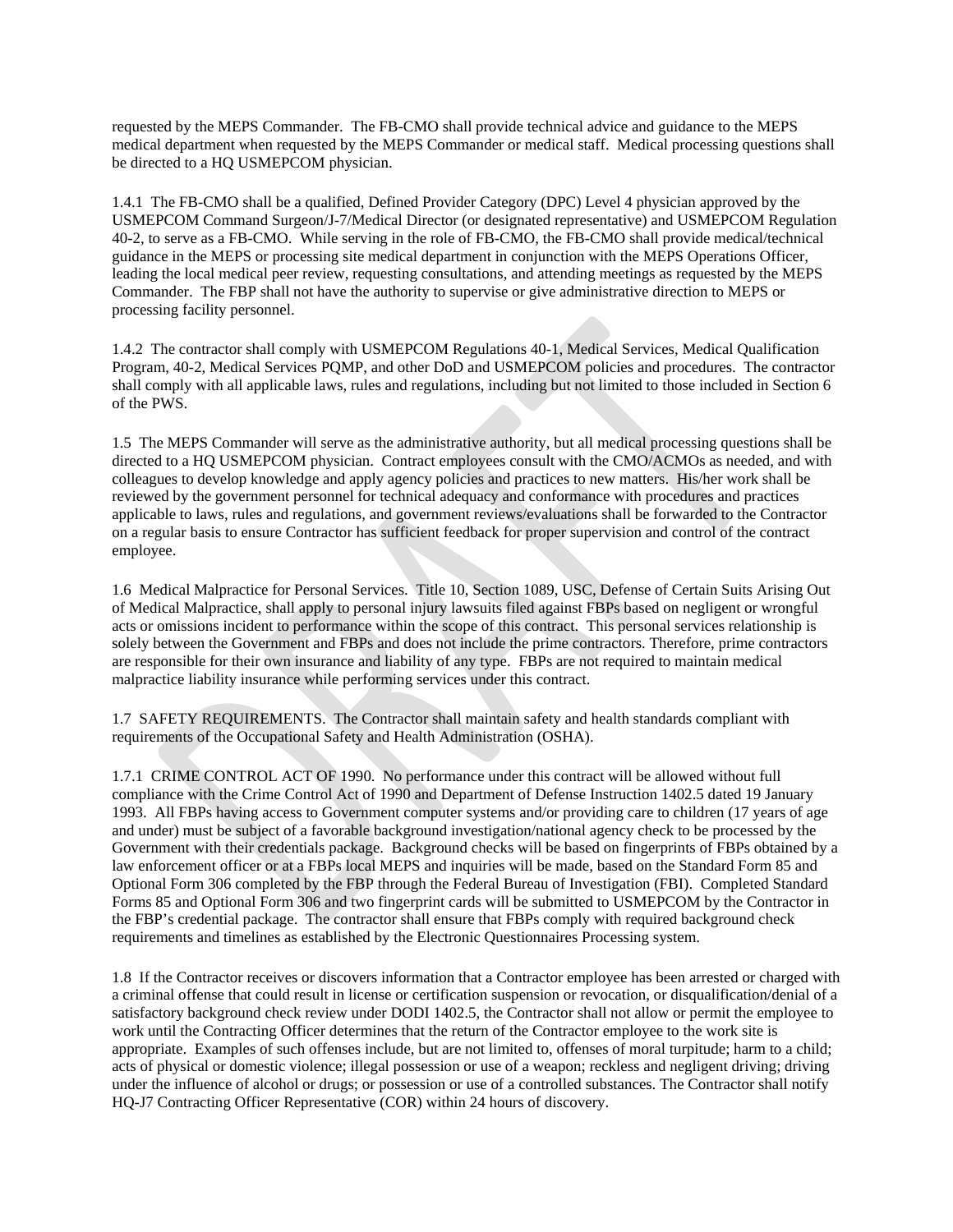1.9 SECURITY REQUIREMENTS. The Contractor and any FBPs working in the MEPS shall adhere to the MEPS local policies regarding the security of applicant information.

1.10 Contractor Orientation. All contractor employees shall make an effort to complete a MEPS orientation visit, prior to performing services under this contract. MEPS orientation must occur within five (5) duty days of beginning work at the MEPS or processing site. The purpose of this visit is for the FBP to become familiar with the MEPS environment and medical processes, it is not intended to be an interview.

1.11 FBP Meeting Attendance. Contractor employees shall attend local professional medical/staff meetings and participate in peer review and clinical quality control/performance improvement activities, to include review and evaluation meetings dealing with medical applicant processing.

1.12 Communication. Contractor employees shall maintain open and professional communication with members of the MEPS staff, customers, and other contractor employees. The COR will report MEPS complaints in writing to the KO for action. MEPS complaints will be considered a performance failure. The contractor shall resolve all substantiated complaints immediately upon notification of the complaint, and no later than the suspense date provided by the KO, or designated representative. The Contractor shall ensure effective interface and communication with government personnel to ensure no interruption of services or government mission.

1.13 Neither the Contractor nor any of its FBPs shall disclose or cause to disseminate any information concerning operations of military activities. Such action(s) may result in violation of the contract and possible legal actions.

1.14 All inquiries, comments or complaints arising from any matter observed, experienced, or learned of as a result of or in connection with the performance of this contract, the resolution of which may require the dissemination of official information, shall be directed to the COR and the contracting officer.

1.15 The Contractor shall only conduct business with designated government personnel listed as points of contact (POCs). The Government will provide names, e-mail addresses, and phone numbers of authorized personnel to the Contractor, in writing, within 10 days of contract award and updated as necessary throughout the contract period. Information will be given to the contractor upon any changes of POCs.

1.16 U.S. Government records, copies of original results and reports, verified original data, corrected data, and corrected supporting final reports are maintained by USMEPCOM and remain the property of the U.S. Government. These files/results, such as PQMP credentials paperwork, licenses, applications, resumes, letters of recommendation, certified true copies of diplomas, Basic Life Support (BLS), prime source verification, and licensure reports, must be surrendered to the COR upon contract expiration, completion, or termination.

1.17 Trusted Associated Sponsorship System (TASS)

1.17.1 The Contractor shall comply with agency personal identity verification procedures that implement Homeland Security Presidential Directive-12 (HSPD-12), Office of Management and Budget (OMB) guidance M-05-24, and Federal Information Processing Standards Publication (FIPS PUB) Number 201.

1.17.2 The Contractor shall comply with agency personal identity verification procedures in all subcontracts when the subcontractor is required to have physical access to a federally controlled facility or access to a Federal information system.

1.17.3 The Contractor shall ensure compliance with the provisions set forth below. For purposes of the Federal Acquisition Regulation (FAR) Clause 52.204-9, the USG will designate a Trusted Agent (TA) for this contract. The USG reserves the right to amend or supplement these provisions pursuant to the Changes clause in the contract.

1.17.4 The Contractor is responsible for absences of FBPs due to expired identification and access documents. Such absences shall not relieve the Contractor of its obligation to perform the services required under this contract.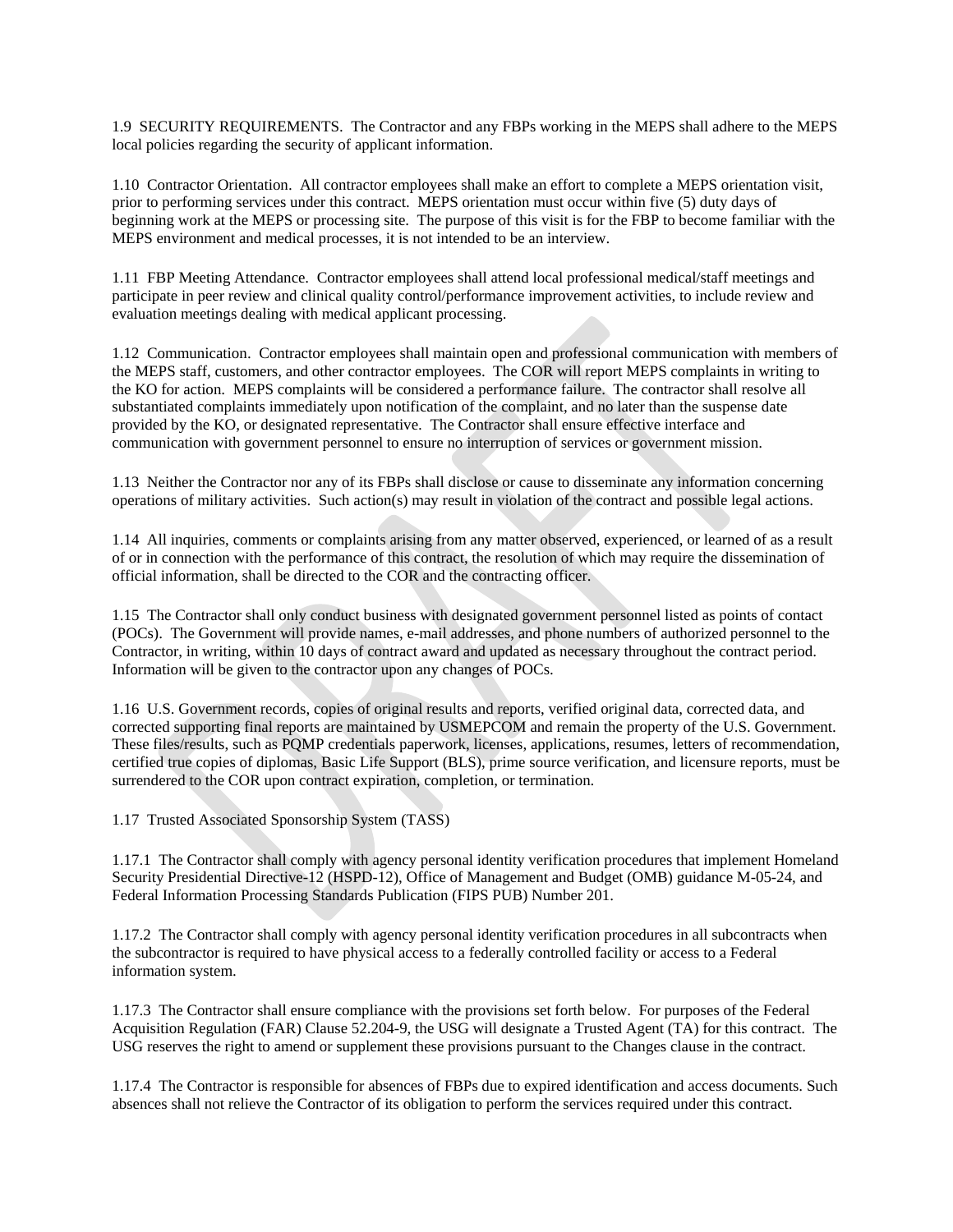1.17.5 In-processing Requirements. The FBPs are prohibited from performing services under this contract absent compliance with the in-processing requirements set forth below.

1.17.6 The USG will sponsor the contract FBP's for an Army Knowledge Online (AKO) account. All CSP e-mail addresses will identify them as a Contractor and use the format firstname.lastname.ctr@us.army.mil. The USG will discontinue the AKO when the FBPs no longer require access.

1.17.7 The USG TA will send a notice through the TASS to the AKO e-mail address provided IAW the above requirement. The FBPs user ID and password will be provided in the e-mail and will be require a change at first login. In the event the e-mail message is not received, the Contractor may request the username and password from the TA and proceed to the websit[e https://www.dmdc.osd.mil/tass](https://www.dmdc.osd.mil/tass) to complete the process.

1.17.8 The FBP shall log into the TASS and complete the verification process by submitting the application back to the TA for approval.

1.17.9 The application will be accepted, returned, or rejected by the TA. Notice as to whether the application has been accepted, returned or rejected will be provided to the individual's e-mail address provided within 48 hours after submission. If the application is returned or rejected, the contract service provider shall contact the TA and comply with the TA's guidance to attempt to correct and resolve the issues.

1.17.10 Upon approval of the application, the contract service provider shall receive an e-mail sent to the address provided stating the Common Access Card (CAC) application was approved and to proceed to the Verifying Office (VO) with two photo IDs to obtain a CAC. For CAC issuance, a DD2842 must be completed and taken by the individual with two forms of picture ID. The e-mail will contain a URL to download the form. Acceptable forms of ID to include: Driver's License, Military ID, contractor Company ID with picture and expiration date, charge card with picture imprinted, and passport.

1.17.11 Revalidation Requirements. The TA is required to revalidate all contract service providers, in the DEERS/RAPIDS System, every 6 months. In the event revalidation is denied, the CAC credentials shall be revoked and the Card will not be useable to login.

1.17.12 Out-processing Requirements. When a contract service provider's performance under this contract ceases, the contractor or FSO shall provide written notice to the TA. The TA will remove the contract service provider from the DEERS/RAPIDS System. The contractor shall ensure the contract service provider's CAC is turned in to the Government IAW the out-processing procedures and further guidance from the KO.

1.17.13 The contractor is responsible for absences of their employees due to expired identification and access documents. Such absences shall not relieve the contractor of its obligation to perform the services required under this contract. The contractor shall immediately report any lost or stolen badges to the COR.

1.18 An Identification (ID) badge or Common Access Card (CAC) will not be issued until the provider has been fingerprinted and complete documentation has been submitted to the appropriate Security Manager(s), as required by the government. Upon award of the contract, the Contractor will immediately contact the COR for information needed to access the installations/MEPS initially. If a background investigation results in an unfavorable finding; or if an excessive amount of time (2 months) is taken to complete and submit required information or corrections to a background investigation application, the KO will notify the Contractor and the provider will not be granted access to the MEPS, will not be able to perform services at the MEPS, and must return all identification badges, CAC cards, and other items previously issued by the government.

a. In-processing Requirements. Contractor personnel are prohibited from performing services under this contract absent compliance with the in-processing requirements set forth below.

1. For every contract service provider, the FSO shall provide the following information to the TA for input into the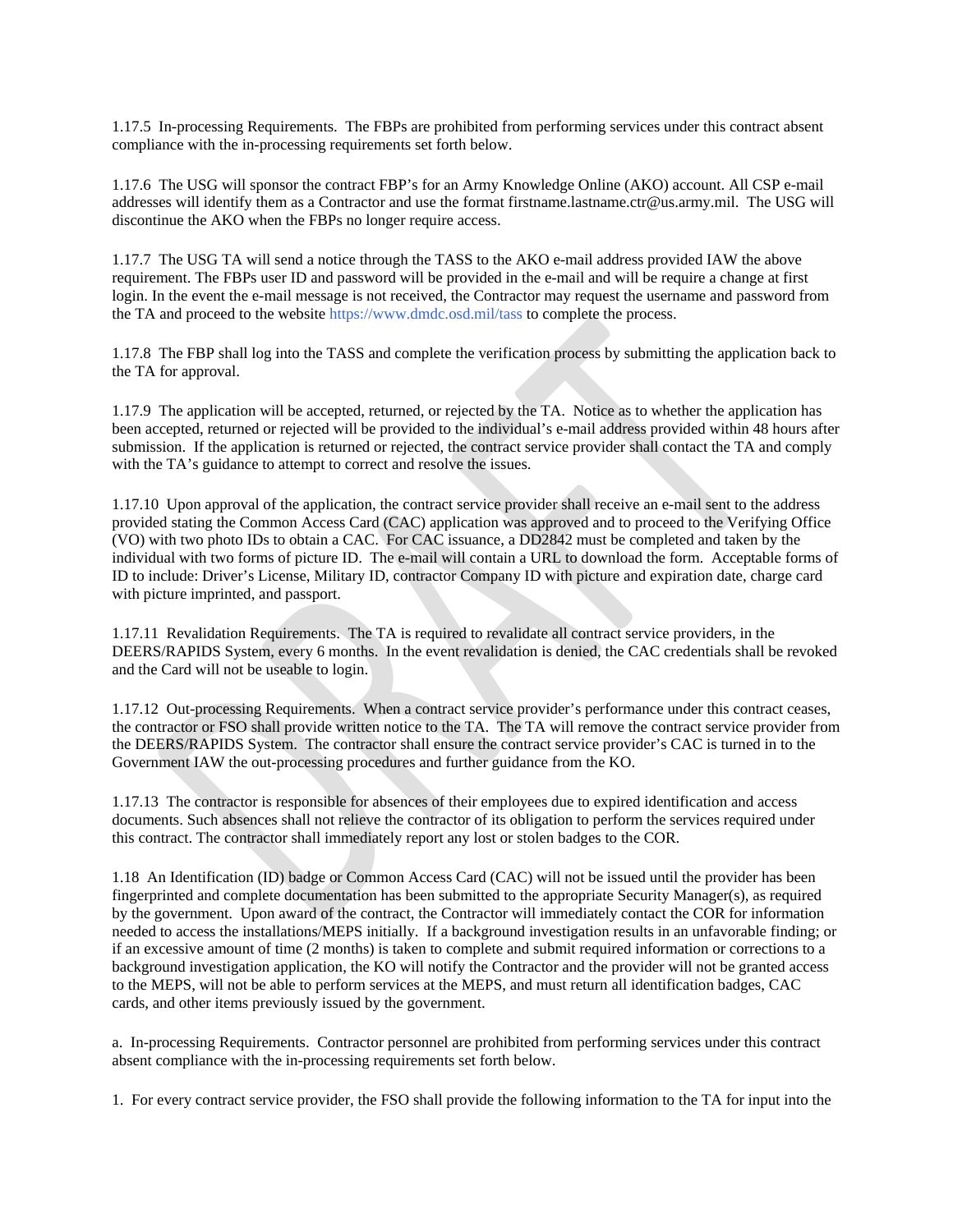### DEERS/RAPIDS System:

- (a) Last Name
- (b) First Name
- (c) Middle Name
- (d) Social Security Number
- (e) Date of Birth

(f) E-mail Address (may be either the e-mail address of the incoming individual or the FSO).

2. The contract service provider shall have an Army Knowledge Online (AKO) account in order to submit the application. AKO registration may be accessed via [https://www.us.army.mil](https://www.us.army.mil/)

3. The DEERS/RAPIDS Systems will send a notice to the e-mail address provided IAW the above requirement, in which the contract service provider's user ID and password are provided. In the event the e-mail message is sent to the FSO, the FSO shall notify the contractor of the provider's user ID and password.

4. The contract service provider shall log into the DEERS/RAPIDS System, and submit an application for acceptance into the System, using the user ID and password provided.

5. The application will be accepted, returned, or rejected by the TA. Notice as to whether the application has been accepted, returned or rejected will be provided to the individual's e-mail address provided within 48 hours after submission. If the application is returned or rejected, the contract service provider shall contact the TA and comply with the TA's guidance to attempt to correct and resolve the issues.

6. Upon approval of the application, the contract service provider shall receive an e-mail sent to the address provided stating the Common Access Card (CAC) application was approved and to proceed to the Verifying Office (VO) with two photo IDs to obtain a CAC. For CAC issuance, a DD2842 must be completed and taken by the individual with two forms of picture ID. The e-mail will contain a URL to download the form. Acceptable forms of ID are: Driver's License, Military ID, Contractor Company ID with picture and expiration date, VISA charge card with picture imprinted, and passport.

b. Revalidation Requirements. The TA is required to revalidate all contract service providers, in the DEERS/RAPIDS System, every 6 months. In the event revalidation is denied, the CAC credentials shall be revoked and the Card will not be useable to login.

c. Out-processing Requirements. When a contract service provider's performance under this contract ceases, the contractor or FSO shall provide written notice to the TA. The TA will remove the contract service provider from the DEERS/RAPIDS System. The contractor shall ensure the contract service provider's CAC is turned in to the Government IAW the out-processing procedures and further guidance from the Center for Health Care Contracting. During contract transition period, the contractor shall organize, plan, recruit personnel, train, mobilize, develop policies and procedures, and accomplish all administrative actions necessary to commence performance of the services at the start of the basic contract period.

1.18.1 When requested by the COR, FBPs shall complete and submit a DD Form 2875 (System Authorization Access Request) to the Contractor for inclusion in their initial credentials package in order to obtain access to USMEPCOM electronic applicant medical information and any other data. HQ USMEPCOM requires a new DD Form 2875 for every system that a FBP might access.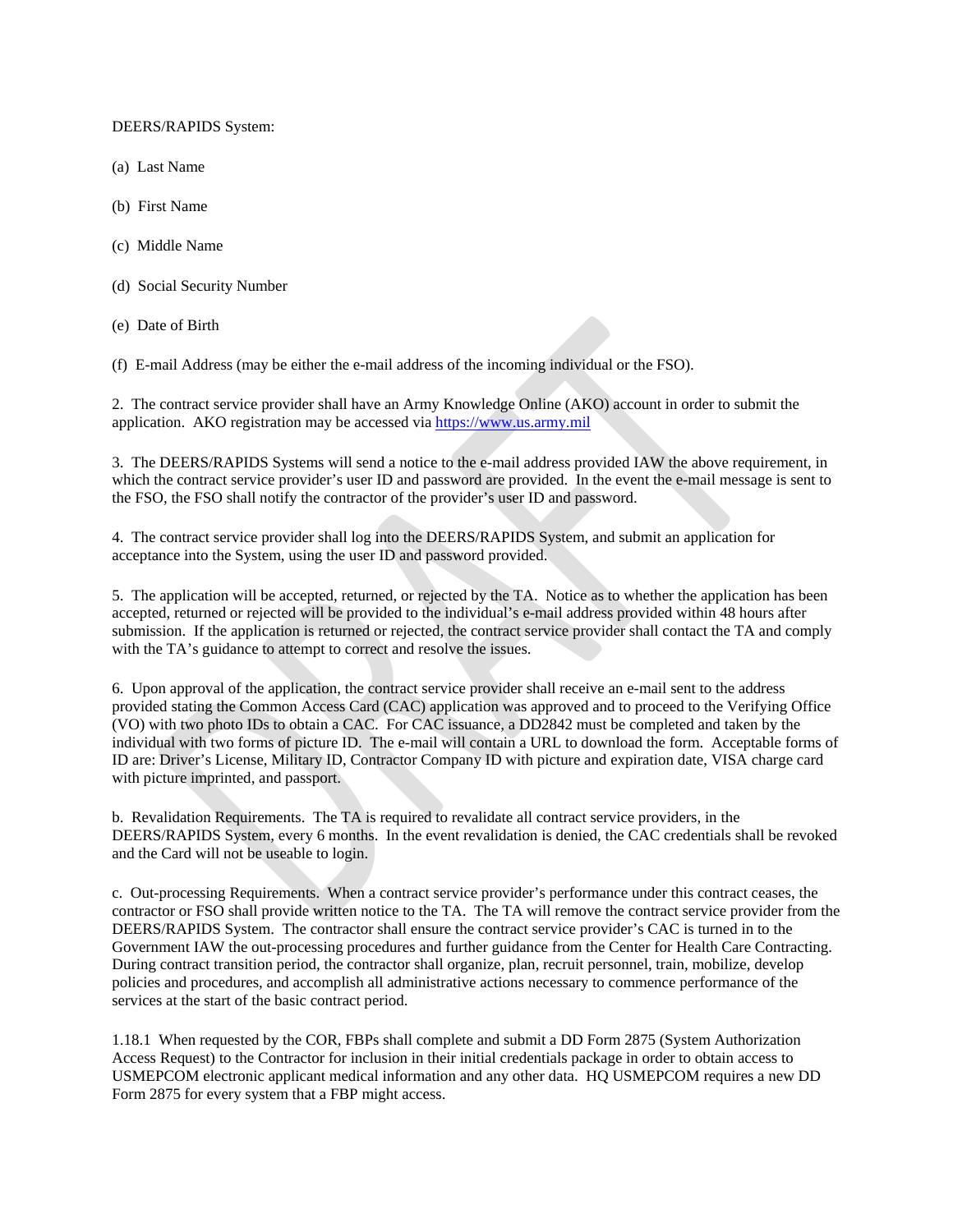1.19 IDENTIFICATION OF PRIVACY ACT. This contract requires the development of a system of records in accordance with the Privacy Act of 1974.

1.20 Closures. During anticipated closure of the facility due to declared training, holidays, unplanned closure of the facility due to natural disasters, military emergencies, severe weather, or otherwise, the provider will only be paid for the actual hours that were worked.

1.21 If required by the MEPS, the Contractor shall have sufficient qualified personnel available so that all services are provided in the event a provider scheduled to work becomes ill, resigns, or is otherwise unavailable to work. The substitutes/replacements shall have at least the minimum qualifications required for the DPC Level requested.

1.22 TRANSITION/PHASE-IN PERIOD. To minimize any decreases in productivity and to prevent possible negative impacts on additional services, the Contractor shall have key personnel available during the 2-month transition period to perform recruitment, hiring, credential processing, training and obtaining signed FBP contracts. During the transition period, the Contractor shall become familiar with physical screening examination requirements in order to commence full performance of services on the contract start date. The Contractor shall tour a MEPS medical section chosen by the COR for the purpose of understanding USMEPCOM accession medical mission.

1.23 CONTRACT PHASE-OUT PERIOD. The phase out transition will occur at the end of the period of performance and will include the disposition of Government-furnished equipment used by contractor employees and providers and the efforts listed in the preceding subparagraphs. If the KO requires additional phase out efforts by the incumbent in transitioning a successor contractor, FAR Clause 52.237-3, Continuity of Service, may be invoked and associated costs will be negotiated in accordance with the terms of this clause at that time.

1.24 HEALTH AND IMMUNIZATION REQUIREMENTS. All FBPs performing health care services under this contract shall comply with the Health and Immunization requirements identified below at the time of initial application request to perform accession medical services at the MEPS. Health and immunization documents for new providers will be submitted with the initial credentials package. The contractor shall provide complete verification of updated health and immunization requirements every two years as specified for all Fee Basis Providers from the date the provider was initially qualified, 95% of providers shall meet the 2 year standard. Health and Immunization documents shall be submitted to the COR not later than five business days from when updates to these documents are received (see Exhibit D for Immunization Status Format):

1.24.1 Medical Evaluation. No FBP shall perform services under this contract unless a medical evaluation has been performed not more than sixty (60) calendar days prior to submission of credentials, 95% of FBPs shall have met this standard prior to submission of credential packages. The purpose of this medical evaluation is to determine if the individual, from a medical standpoint, possesses the minimum physical abilities needed to perform the proposed job without significant risk to personal health or the health and safety of others.

1.24.2 As a minimum, the individual shall be free of any medical conditions which might reasonably be expected to place other workers, patients, or the public at risk. Not later than five (5) days prior to the commencement of performance of services under this contract by any employee, the contractor shall provide certification to the COR that such employees have completed the medical evaluation requirements identified below. This certification shall state the date on which the examination was completed, the doctor's name that performed the examination, and a statement concerning the physical health of the individual.

1.24.2.1 The Contractor shall ensure all FBPs performing applicant physical examinations under this contract receive an occupational physical examination at the contractor's expense prior to commencement of services. The contractor shall provide the COR an occupational physical examination certificate with the packages submitted for initial application and every two years thereafter for each FBP who will provide services. The certification shall state the date on which the physical examination was completed along with the name and signature of the physician who performed the examination. For the purposes of this paragraph an occupational physical examination primary purpose is to establish a baseline record heavily weighted on an individual reported state of health and includes a review of immunizations (paper record or laboratory). An occupational physical examination administered more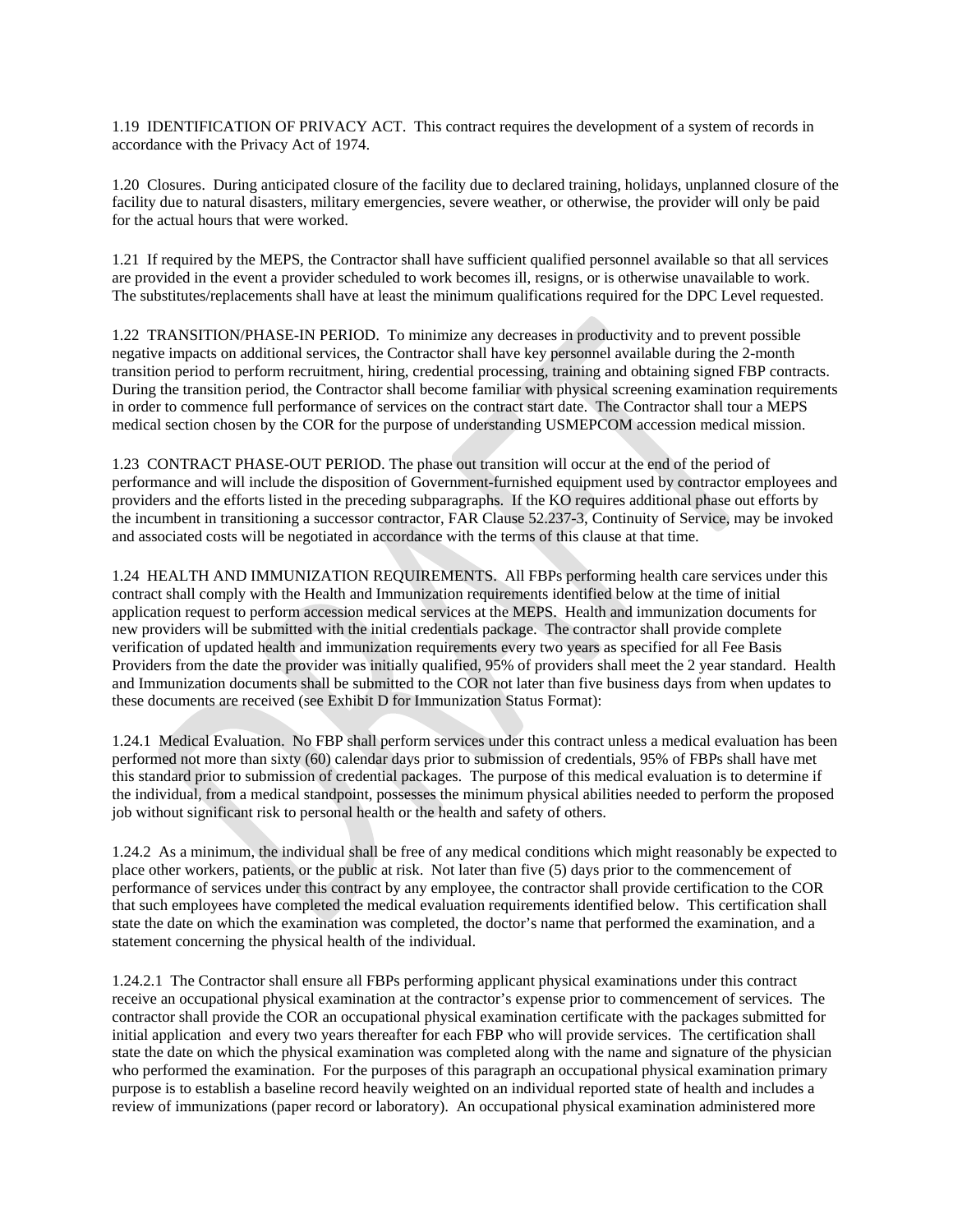than 6 months prior to the submission to USMEPCOM will not be considered adequate. Along with the baseline record of reported state of health, the physical examination shall include the following:

1.24.2.2 A history to show that the provider has completed a primary series of immunization with tetanus and diphtheria toxoids, a history of a one-time Tdap adult booster and that a booster dose (Td or Tdap) is current (within the past 10 years in accordance with CDC guidelines).

1.24.2.3 A test for the Hepatitis (Type B) virus with documentation of the results. A profile shall be established to show immune status to Hepatitis. Non immune Health Care Workers (lacking anti HB(c) or anti HB(s) shall be required to complete an immunization series with a Hepatitis B vaccine (e.g., Recombivax, Engerix) within 6 months of initiation and shall be tracked by the contractor and reported to the COR. A FBP may decline a Hepatitis B vaccination but must sign a declination letter on contractor letterhead which the contractor will submit to the COR not later than 10 days after FBP signs the declination letter. The letter must state the provider understands that due to his/her occupational exposure to blood or other potentially infectious materials the provider may be at risk of acquiring Hepatitis B virus (HBV) infection along with statement that "I decline Hepatitis B vaccination at this time.", "I understand that by declining this vaccine, I continue to be at risk of acquiring Hepatitis B, a serious disease.", and "If in the future I continue to have occupational exposure to blood or other potentially infectious materials and I want to be vaccinated with Hepatitis B vaccine, I will follow my employer's policies for receiving the vaccination series." See Exhibit G, Hepatitis B algorithm regarding documentation needed to meet this requirement. The documentation of Hepatitis B immunity is only required at initial application.

1.24.3 All contract FBPs shall receive an annual influenza immunization, unless there is a documented medical or religious reason not to be immunized. The contractor is responsible for ensuring its FBPs receive an influenza immunization as it will not be provided by the Government. The contractor shall provide evidence of annual immunizations or the physician's declination statement to the COR. The influenza immunization shall become mandatory if a contract FBP becomes ill with influenza.

1.24.4 Contractor's FBPs shall be screened for tuberculosis by a tuberculin skin test using the Mantoux technique or TB blood tests (CDC standard). A skin test result of 10 mm of induration or more will require a chest roentgenogram and an evaluation performed. A tuberculin skin test of 10 mm of induration or more will require documentation providing an assessment of the patient (status of infection active, inactive; need for preventive treatment or not as determined by age) and the contractor shall furnish proof of treatment from the examining physician if requested. If FBP has a history of Bacillus Calmette Guerin (BCG) vaccination, TB blood tests are recommended as those tests are not affected by prior BCG. See Exhibit H, TB algorithm for required documentation. TB testing is only required for initial application.

1.24.5 If all of the immunizations and tests set forth in the preceding paragraphs have not been completed for the incumbent providers (providers already qualified by USMEPCOM prior to the beginning of this contract) the contractor shall provide a schedule not to exceed 6 months. The six (6) months shall start from the initiation of the new contract. The contractor shall issue a certificate providing evidence of immunizations and tests that have been completed or started and shall provide a schedule for the completion of unfinished immunizations and lab tests. After the schedule is completed, the contractor must provide an updated and complete certificate.

1.24.6 All contract FBPs performing under this contract, who experience a parenteral (e.g., needle stick or cut) or mucous membrane exposure (e.g., splash to the eye or mouth) to blood or other body fluids, shall receive prompt treatment in accordance to the procedures detailed in USMEPCOM Regulation 40-9, Blood Borne Pathogen Program.

1.24.7 Unless there is a documented medical or religious reason not to be immunized, failure to meet the requirements stated herein, or when test results determine a FBP has a contagious disease, the Contracting Officer may, upon the advice of the Command Surgeon or his/her designee, determine that such FBP is not an acceptable individual to perform services under this contract.

1.24.8 If, in the opinion of the evaluating medical practitioner, the individual is found to be qualified for duty, the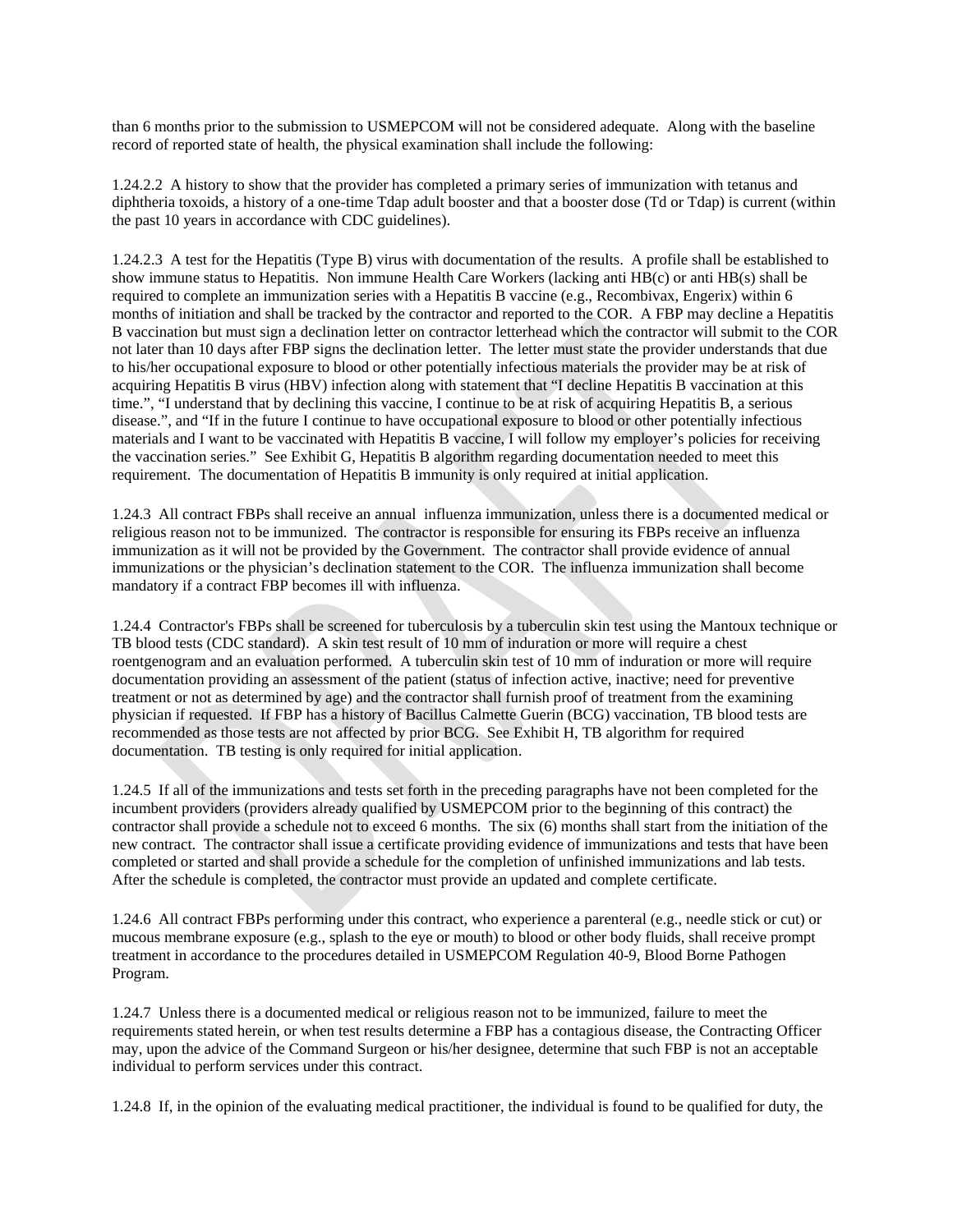medical statement shall include the following wording: "(NAME OF EMPLOYEE) possesses the minimum physical abilities to perform the proposed duties of a Fee Basis Provider. He/she has documented proof of immunization against/immunity to rubella, and Hepatitis B and does not have an active infectious condition which might place others at risk." If, in the opinion of the evaluating medical physician, the individual does not possess the minimum capabilities needed to perform the proposed job or does not meet the conditions of employment or will pose a risk to others, the medical statement shall contain the following wording: "For medical reasons, (NAME OF EMPLOYEE) is not qualified for a position as a FBP." Certification shall be provided to the KO and COR.

1.24.9 Removal of Providers. At any time during the performance of this contract, the KO or COR may direct the Contractor to remove any provider whose actions or impaired state raises reasonable suspicion that clear and present danger of physical harm exists to an applicant, other providers, and government personnel or to the impaired individual. This provision will be used in emergencies only and not for bringing performance issues or other nonurgent concerns to the attention of the Contractor.

1.24.10 If the need for a removal occurs, the COR will contact the Contractor 's point of contact and direct the Contractor to remove that individual from the MEPS and to not use that individual to perform any services required under this contract until the issue has been resolved by the KO. A review of the basis for removal will be made by the KO within 3 working days after the COR directed the removal.

1.24.11 If, after any investigation deemed necessary by the KO and discussions with the Contractor's representative, the KO concludes that the provider's impairment requires permanent removal from performance under the contract, the KO will notify the Contractor that permanent removal is required. In the event of disagreements between the government and the Contractor's representative concerning matters of impaired providers, the decision of the KO will be final. During the period between the removal and the final decision of the KO, the Contractor shall agree to provide a backup/replacement provider IAW the terms and conditions of this contract.

1.25 RUBBER STAMP. The Contractor shall ensure FBPs providing accession medical services under this contract have a rubber stamp containing their full name, degree, title, and company name. The stamp shall be placed on all forms and documentation having the FBP's signature. The stamp should only be one line due to space limitations on the applicant's medical record.

EXAMPLE:

Jane J. Jones, MD, FBP

2. DEFINITIONS AND ACRONYMS:

2.1 DEFINITIONS

2.1.1 ACCESSION MEDICINE. A phrase coined by J-7/MEMD to epitomize the activities of USMEPCOM centered on evaluating the suitability of the moral, physical and mental condition of prospective applicants for entry in to military service. Accession medicine is unique to the USMEPCOM medical departments for performing accession medical services. USMEPCOM accession medicine physicians ensure accession standards as defined in the Department of Defense Instruction (DODI) 6130.03 are applied appropriately for each applicant.

2.1.2 ACCESSION MEDICAL SERVICES. USMEPCOM medical services provided during the medical examination processing of applicants for the Armed Services. Medical services include but are not limited to prescreen reviews of applicant medical history, medical history interviews, physical screening examinations, reviews of medical test results, determinations of whether an applicant does or does not meet accession medical standards, physical inspections, and overseeing MEPS medical department regulatory compliance.

2.1.3 ASSISTANT CHIEF MEDICAL OFFICER (ACMO). Government service physician located at larger MEPS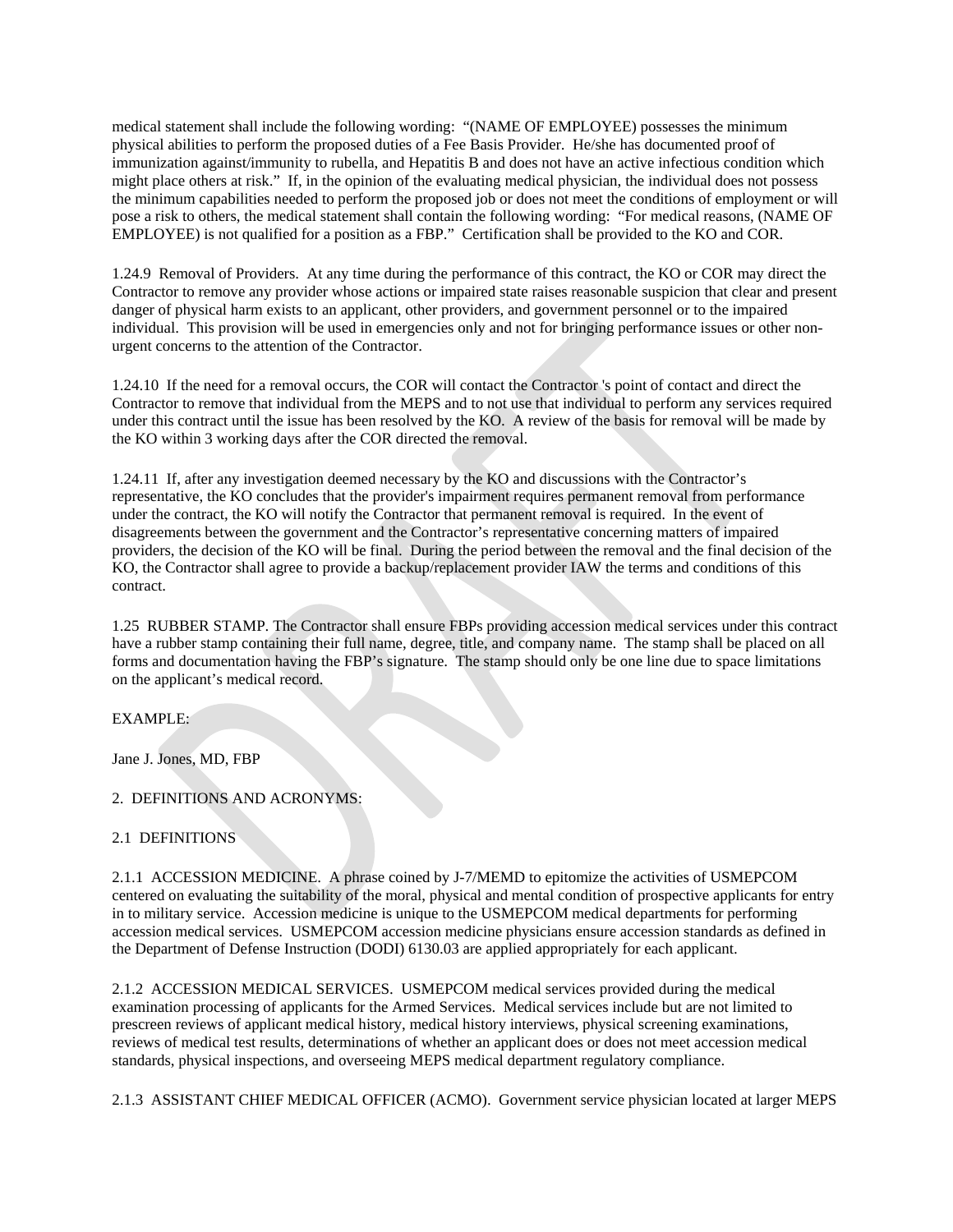in the medical department. The ACMO uses their professional training and judgment to apply medical qualification standards set forth by the Department of Defense policy. ACMOs are approved to perform accession medical services in a MEPS by the USMEPCOM Command Surgeon/ J-7/Medical Director (or designated representative) and medical determinations of ACMOs are subject to review by HQ USMEPCOM physicians.

2.1.4 CHIEF MEDICAL OFFICER (CMO). Government service physician responsible for medical operations at each MEPS or processing facility. The CMO uses their professional training and judgment to apply medical qualification standards set forth by the Department of Defense policy. The CMO is supervised by the MEPS Commander who has complete authority, within the rules and regulation of the USMEPCOM, to direct the CMO regarding administrative matters. CMOs are approved to perform accession medical services in a MEPS or processing facility by the USMEPCOM Command Surgeon J-7/Medical Director (or designated representative) and medical determinations of CMOs are subject to review by HQ USMEPCOM physicians.

2.1.5 CONTRACTOR. The term as used in this contract refers to the prime.

2.1.6 CONTRACTING OFFICER (KO). A person with authority to enter into contracts; administer, or terminate contracts. Make related determinations and findings on behalf of the government. Note: The only individual who can legally bind the government.

2.1.7 CONTRACTING OFFICER'S REPRESENTATIVE (COR). An employee of the U.S. Government appointed by the contracting officer to monitor contractor performance. Such appointment shall be in writing and shall state the scope of authority and limitations. This individual has authority to provide technical direction to the Contractor as long as that direction is within the scope of the contract, does not constitute a change, and has no funding implications. This individual does NOT have authority to change the terms and conditions of the contract.

2.1.8 Defined Provider Category (DPC). DPC levels are a sequential process whereby providers are assigned performance levels based on provider experience knowledge and ability. There are four DPC levels of assignment which are granted for contract providers. Levels range from DPC-1 through DPC-4.

2.1.8.1 DPC-1

a. Applies to new providers working under the direct supervision of a government physician during initial accession medical training. A provider must be approved for DPC-1 prior to working at a MEPS. Approval for DPC-1 is based on a J-7/MEMD review of a providers professional credentials.

b. When working in a DPC-1 status, the provider's performance will be under close review by his/her clinical supervisor for clinical competence as well as for compliance with the MEPS policies and procedures.

c. Once the DPC-1 training and evaluation is completed, requests for assignment to DPC 2 shall be submitted to J-7/MEMD as described in Chapter 4.

2.1.8.2 DPC-2

a. Providers completing DPC-1 training are qualified for DPC-2. Supervising government physicians will seek approval from the J-7/MEMD for progression from DPC-1 to DPC-2 by submitting a request to J-7/MEMD. Providers designated as DPC-2 may include physicians, certified nurse practitioners, and physician assistants who are capable of performing medical history interviews and accession physical examinations without supervision. DPC-2 providers are not qualified to assess medical accession standards in order to assign applicant profiles, and they cannot serve as a Fee Basis CMO (FB-CMO) under this contract.

b. Certified nurse practitioners and physician assistants cannot independently assign applicant profiles so they can only qualify for DPC-1 or DPC-2. DPC-2 Physicians are qualified to proceed with training to sequentially obtain DPC-3 and DPC-4 levels.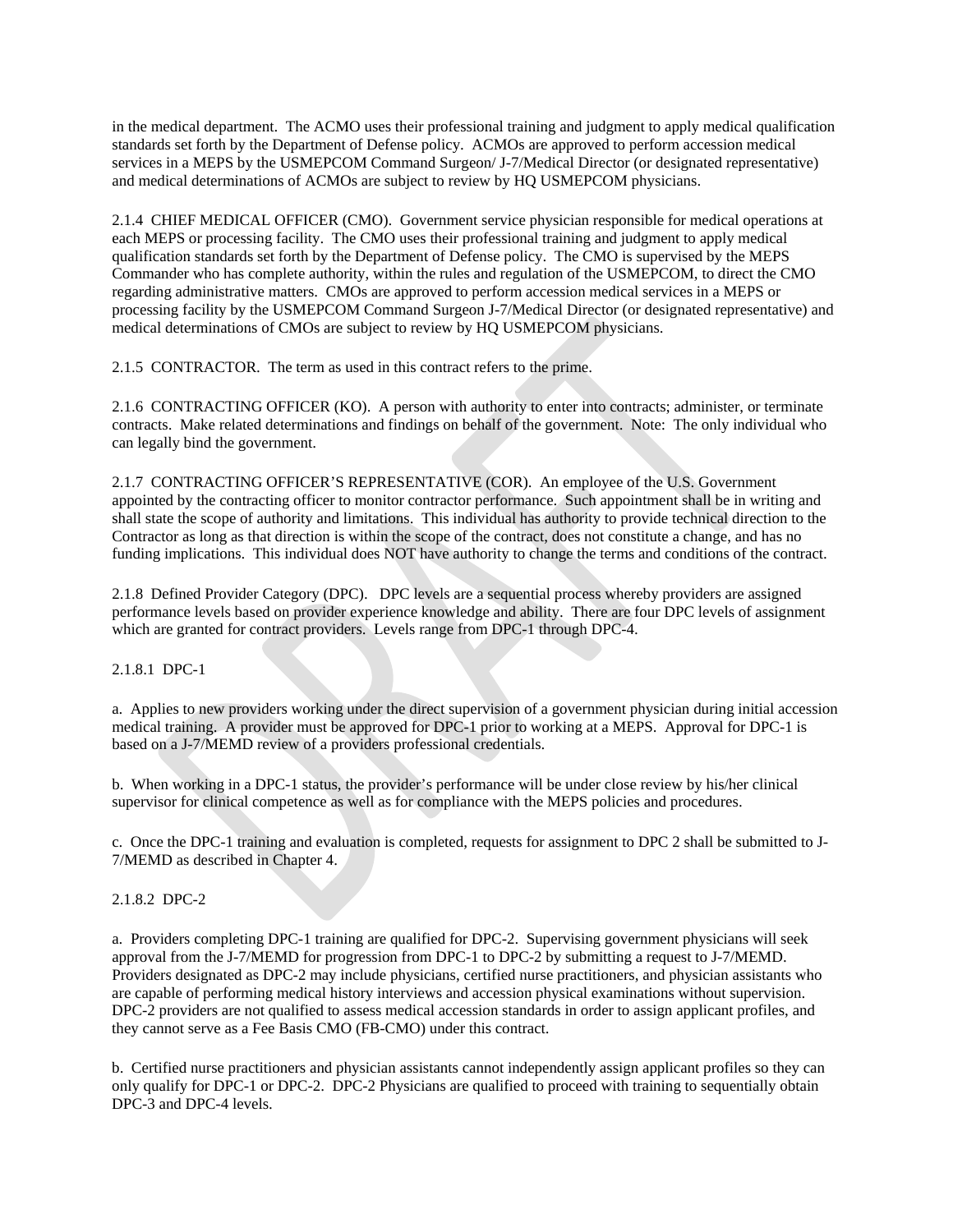c. For physicians, DPC-2 is normally a temporary assignment of six months or less in which the provider, newly trained in accession medicine, gains proficiency in performing accession medicine physical examinations, and learns the elements of accession medical standards.

d. Once the DPC-2 training and evaluation is completed, requests for assignment to DPC 3-4 shall be submitted to J-7/MEMD per Chapter 4.

2.1.8.3 DPC-3

a. Physicians designated as DPC-3 are qualified to profile applicants by applying accession medical standards to determine applicant medical qualifications. DPC-3 does not include supervisory responsibilities associated with CMO, ACMO, and FB-CMO roles.

b. FBP physicians are expected to become proficient in the application of accession medical standards to determine suitability of applicants for military service, and progress from DPC-2 to DPC-3 during their initial six month period of employment with a minimum of 80 hours of FBP service. FBP's who are unable to assimilate and master profiling abilities and remain at DPC-2 for more than six months will be evaluated by the MEPS CMO and receive a performance evaluation advising either retraining or other continued employment recommendations in order to meet the terms of this contract. MEPS will submit documentation to the COR for all performance issues.

2.1.8.4 DPC-4

a. The supervising government physician may recommend advancement of a DPC-3 FBP to DPC-4 status by submitting a request to J-7/MEMD, asking approval from the PQMP for progression from DPC-3 to DPC-4. Under the FBP contract, DPC-4 FBPs can be scheduled as FB-CMOs. During vacancies or absences of the CMO, and the ACMO, as applicable, a FB-CMO provides medical expertise to the MEPS as the on-site clinical expert.

b. DPC-4 duties include compiling medical histories, conducting physical screening examinations, reviewing medical test results, documents, and consultations, and serving as the subject matter expert for medical questions, including providing technical advice and guidance to the MEPS Commander and all medical staff to achieve the ultimate level of quality and service in processing applicants for military service. DPC-4 physicians will consult with J-7/MEMD physicians for assistance with applicant processing when regulatory guidance does not provide clear solutions.

2.1.9 FEE BASIS CHIEF MEDICAL OFFICER (FB-CMO). A FBP (contract employee) who is assigned for a specified work day as the temporary CMO when the CMO is absent and the MEPS does not have an ACMO available. A FB-CMO must be a physician assigned and approved by USMEPCOM for DPC-4. FB-CMO will accomplish medical histories; physical medical examinations; reviews of required medical tests and documents pertaining to consultations and medical histories; assessments of applicant medical documentation and render their medical opinion on an applicant's medical qualification for serving in the Armed Forces. FB-CMOs apply set DOD medical standards when determining medical qualifications. When medical standards are unclear or ambiguous regarding the medical qualifications of an applicant the FB-CMO will consult with a HQ USMEPCOM physician. When performing as the FB-CMO, the FBP shall attend the local inter-service recruiting council meeting as required to discuss MEPS specific medical issues when requested by the MEPS Commander

2.1.10 FEE BASIS PROVIDER (FBP). Medical Doctor (MD) or (Doctor of Osteopathy (DO), Physician Assistant (PA), or Certified Nurse Practitioner (CNP), all of which are contract employees, who conduct enlistment physical medical examination screenings at a MEPS.

2.1.11 MEDICAL EXAMINATION (FULL). A full medical examination which includes profiling and contains all required basic elements, including the evaluation of consultation and/or medical letters.

2.1.12 MEDICAL COMMUNICATIONS. Integrates, fields and supports a comprehensive medical information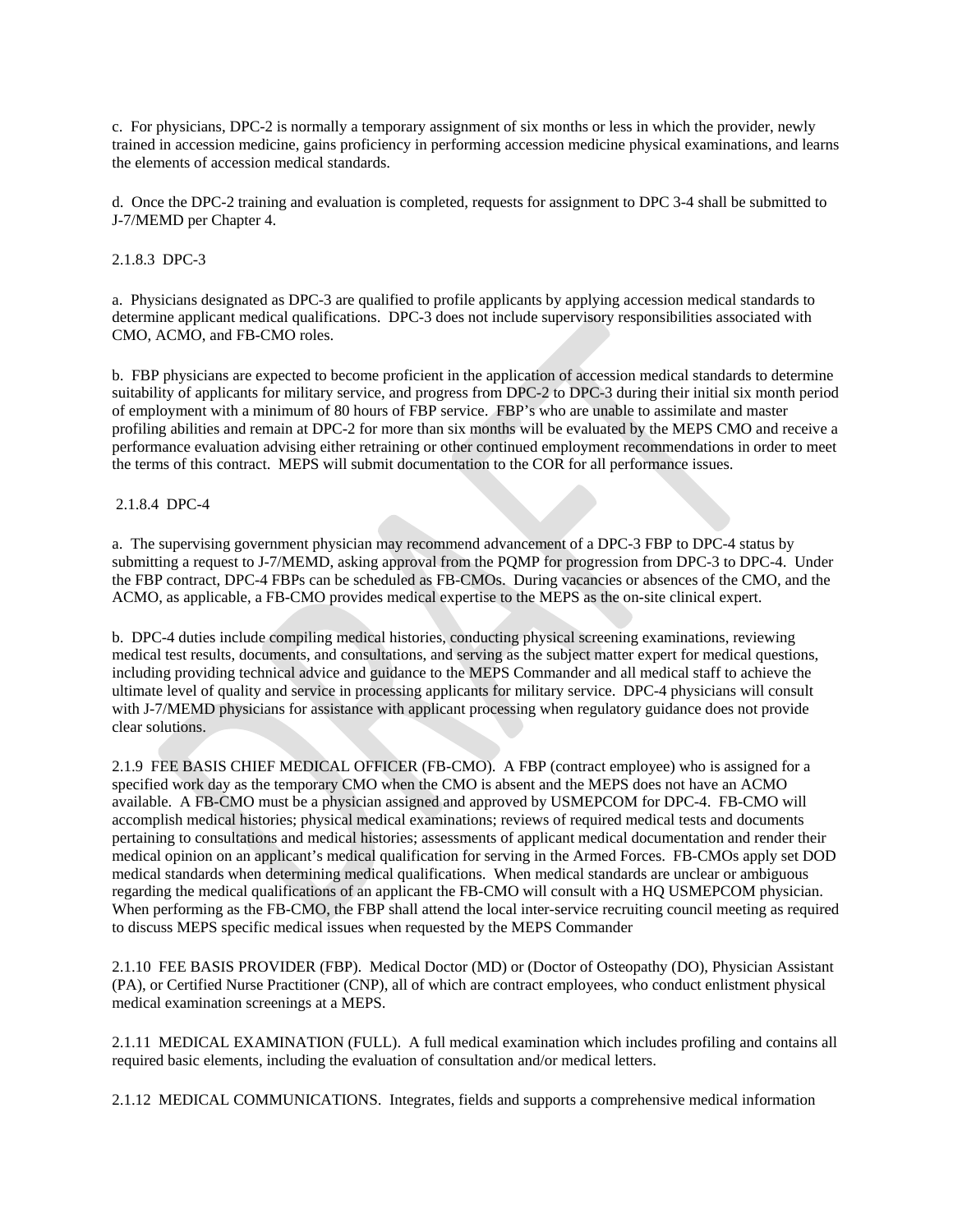system, enabling lifelong electronic medical records.

2.1.13 MEDICAL EXAMINATION ("INSPECT"). Reassessment of an applicant's recent medical history and current physical condition, if more than 72 hours have elapsed since last MEPS medical evaluation when entering active duty or more than 30 days to enter the delayed entry program.

2.1.14 MEDICAL MISSION FAILURE. A term that describes the situation where a MEPS orders a fee basis provider and the vendor does not fill this order.

2.1.15 MEDICAL NON-COMMISSIONED OFFICER IN CHARGE (NCOIC)/ SUPERVISORY MEDICAL TECHNICIAN (SMT). Individual (Government employee) responsible for the administrative operation of the MEPS medical department.

2.1.16 MILITARY ENTRANCE PROCESSING STATION (MEPS). DOD activity responsible for administering aptitude tests, medical examinations and administrative processing of Armed Forces applicants.

2.1.17 MILITARY TIME is on a 24 hour clock, i.e.:

8:00 am – 0800 9:10 am – 0910 Noon – 1200 8:00 pm – 2000 9:10 pm – 2110 Midnight – 2400 12:01 am – 0001

2.1.18 MILITARY DATES are written by placing the four digits of the year, followed by the two digits of the month, followed by the two digits of the day, i.e.:

September 2, 2008 – 20080902 September 10, 2008 – 20080910

2.1.19 NON-PROFILER. FBP who does not sign for physicals. Non-profilers do not hold as much responsibility as Profiler's and are assigned to DPC-1 and DPC-2 levels only

2.1.20 PERSONAL SERVICES CONTRACT. A personal services contract is defined in the Federal Acquisition Regulation (FAR), Subpart 37.104, Personal Services Contracts, as a contract that is characterized by the employeremployee relationship it creates between the Government and the contractor's personnel. FBPs providing services under this contract will render personal services to the Government and are subject to the relatively continuous supervision and control of a Government officer or employee. Supervision and control is the process by which the individual FBPs receive technical guidance, direction, and approval with regard to a task(s) within the requirements of this contract. All other employer/employee duties and responsibilities (payroll, etc.) remain the responsibility of the prime contractor. Personal services contracts are entered into under the authority of Section Title 10, Section 1091, United States Code (USC), Personal Services Contracts.

2.1.21 PHYSICAL SECURITY. Actions that prevent the loss or damage of government property.

2.1.22 PROFILER. Government physician or FBP physician who are approved to profile and are assigned to at least DPC-3 per USMEPCOM Regulation 40-2. FBP must work at the MEPS or processing facility for at least 80 hours and receive a recommendation from a MEPS CMO in order to be considered for profiling (DPC-3). The 80 hour requirement shall be completed in addition to the 40-hour initial training requirement under DPC-1, unless an exception to policy is requested by the CMO and approved by J-7. FBP will accomplish medical histories; physical examinations; reviews of required medical tests and documents pertaining to consultations and medical histories;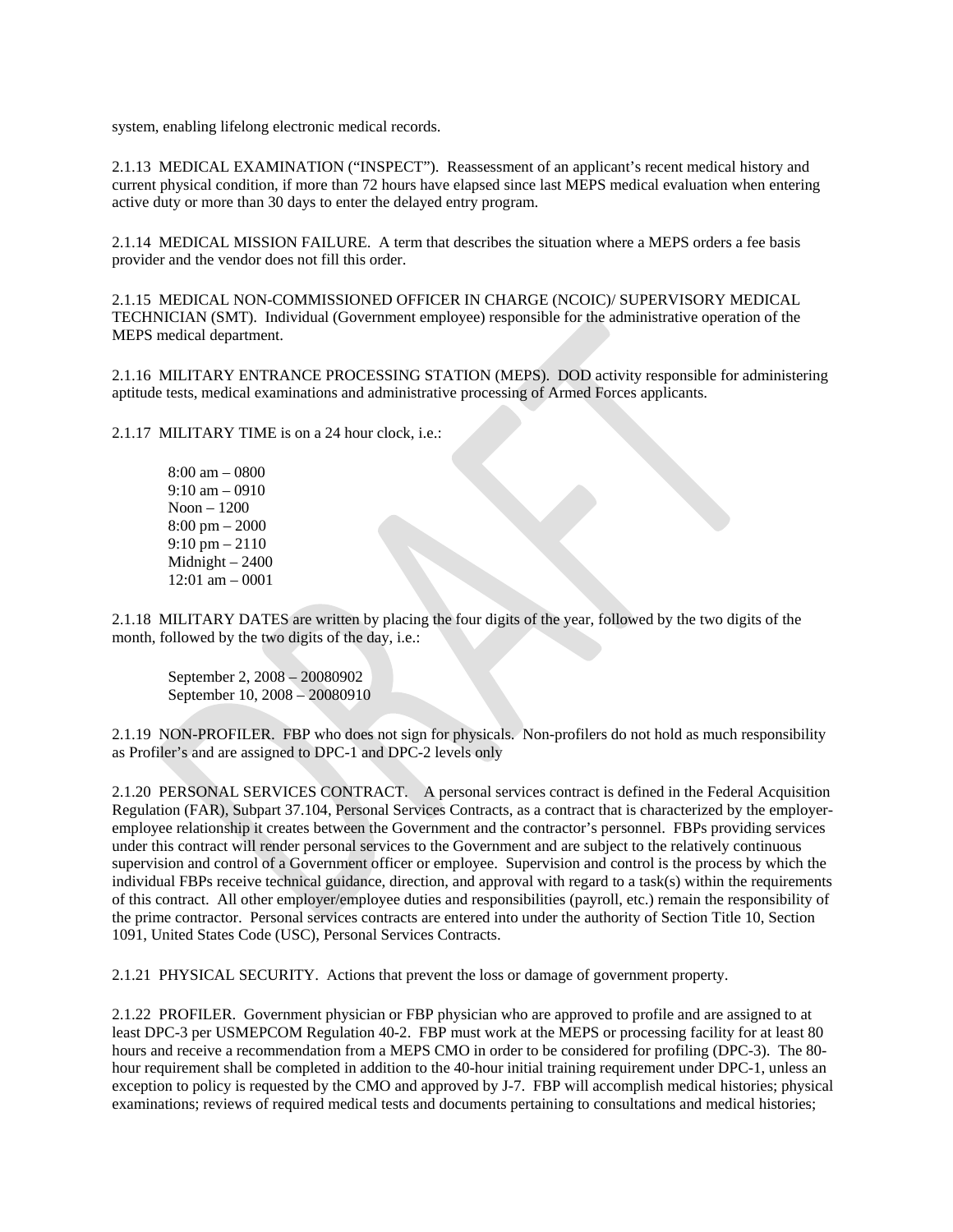assessments of applicant medical documentation to render a medical opinion on an applicant's medical qualification for serving in the Armed Forces. This will be accomplished by using qualification standards set forth by Department of Defense policy under the general supervision of the MEPS CMO or designated representative.

2.1.23 FBP NON-PROFILER PHYSICIAN: FBP physician that does not have profiling assigned and cannot render a medical opinion on an applicant's medical qualification for serving in the Armed Forces. FBP will accomplish medical histories; physical examinations; reviews of required medical tests and documents pertaining to consultations and medical histories.

2.1.24 FBP NON-PROFILER NON-PHYSICIAN: FBP Physician Assistant or Certified Nurse Practitioner that does not have profiling responsibilities and cannot render a medical opinion on an applicant's medical qualification for serving in the Armed Forces. FBP will accomplish medical histories; physical examinations; reviews of required medical tests and documents pertaining to consultations and medical histories and not progress beyond DPC-2.

2.1.25 PROFILING. A system for classifying individuals according to functional abilities. It is based primarily upon the function of body systems and their relation to military duties. It is applicable for physical exams for enlistment, appointment or induction, and is used to specify whether an applicant meets the relevant physical standards or not.

2.1.26 PROVIDER QUALITY MANAGEMENT PROGRAM (PQMP). USMEPCOM program which provides technical management and quality oversight of the medical provider pool. The PQMP includes prior to hire, an initial professional review; training of medical providers in the specialized area of accession medicine; and maintenance of quality performance.

2.1.27 INITIAL PROFESSIONAL REVIEW PROGRAM. The Initial Professional Review Program provides the qualification process resulting in a provider being granted tiered permissions and responsibilities to provide accession medical services designated by DPC levels. Qualification includes official review and acceptance of an individual's professional credentials as certified by a national agency or association deemed acceptable to USMEPCOM in order to assure the public that the medical professional has successfully completed an approved educational program and is professionally licensed to practice medicine in at least one state. Providers qualified as DPC-1 (entry level) are eligible acceptable to work under the FBP contract for their employer once the provider signs a personal services contract associated with the FBP contract.

2.1.28 INITIAL TRAINING PROGRAM. The Initial Training Program provides standardized training for new CMOs, ACMOs and FBPs in order to educate the new provider in accession medical services. Clinical Operations Division physicians will document training requirements in a PQMP Training Standard Operation Procedure (SOP) located on the USMEPCOM intranet which includes but is not limited to training on policies in DOD Instruction (DODI) 6130.03, Medical Standards for Appointment, Enlistment, or Induction in the Military Services; USMEPCOM Regulation 40-1, Medical Processing and Examinations; USMEPCOM Regulation 40-8, Department of Defense (DOD) Human Immunodeficiency Virus (HIV) Testing Program and Drug and Alcohol Testing (DAT) Program; and USMEPCOM Regulation 40-9, Blood borne Pathogen Program.

2.1.29 QUALITY PERFORMANCE MAINTENANCE PROGRAM. The Quality Performance Maintenance Program provides recurring reviews, assessments, feedback, and sustainment training to ensure a quality medical program and continued quality performance of the USMEPCOM medical provider pool.

2.1.30 QUALITY ASSURANCE (QA). The government procedures to verify that services being performed by the Contractor are performed according to acceptable standards.

2.1.31 QUALITY ASSURANCE SURVEILLANCE PLAN (QASP). Identifies the metrics to measure success of the overall contract performance.

2.1.32 QUALITY CONTROL. All necessary measures taken by the Contractor to assure that the quality of an end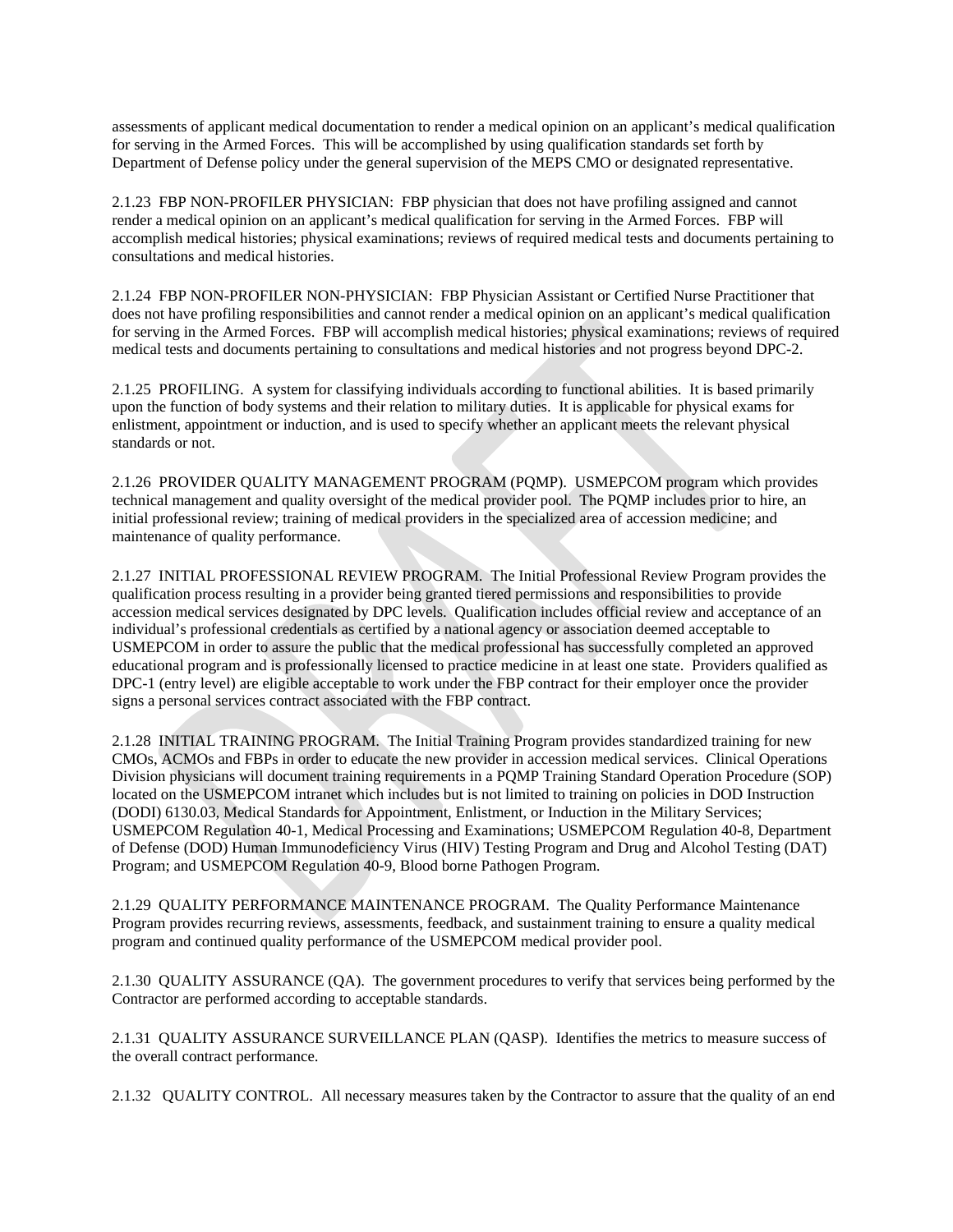product or service shall meet contract requirements.

2.1.33 SUBCONTRACTOR. One that enters into a subcontract and assumes some of the obligations of the primary Contractor.

2.1.34 TECHNICAL REPRESENTATIVE. An individual from the MEPS medical department, normally the Medical Department NCOIC/Supervisory Medical Technician, who will provide technical expertise to the COR as required.

2.1.35 TRAVELING PROVIDER. If the Contractor has a MEPS or processing facility requirement for a FBP and there is not one available in the local MEPS FBP pool to work, the Contractor fills the requirement with a FBP from another MEPS FBP pool who would travel to the MEPS with the requirement. A traveling FBP shall only be a provider with at least one year of experience working as a FBP.

2.1.36 U.S. MILITARY ENTRANCE PROCESSING COMMAND (USMEPCOM). Major command responsible for ensuring the quality of military accessions during peacetime and mobilization in accordance with established standards and consists of a Headquarters, two Sector Headquarters and 65 Military Entrance Processing Stations and one processing facility.

2.1.37 WORK DAY. The number of hours per day the Contractor provides services based on the daily workload associated with the number of applicants requiring physical examination screenings each work day.

2.1.38 WORKLOAD POINTS. The term used by USMEPCOM to describe the workload for different types of medical services provided for applicants in a common manner. Each type of medical service workload is assigned a point count per single unit of service provided.

2.1.39 WORK WEEK. Monday through Friday (excluding Federal Holidays).

2.1.40 WEEKEND WORK: Is defined as designated Saturdays. USMEPCOM shall provide the fiscal year operational Saturday schedule to the contractor 30 days prior to the beginning of each fiscal year. Although changes to this schedule are minimal, the contractor will be informed by the COR of any changes to this schedule upon receipt of changes.

2.2 ACRONYMS:

| ACMO          | <b>Assistant Chief Medical Officer</b>    |
|---------------|-------------------------------------------|
| AKO           | Army Knowledge Online                     |
| AR.           | <b>Army Regulation</b>                    |
| CAC           | Common Access Card                        |
| <b>CFR</b>    | Code of Federal Regulations               |
| <b>CMO</b>    | Chief Medical Officer                     |
| <b>CNP</b>    | <b>Certified Nurse Practitioner</b>       |
| <b>COR</b>    | <b>Contracting Officer Representative</b> |
| <b>CVS</b>    | <b>Contractor Verification System</b>     |
| DA.           | Department of the Army                    |
| DO            | Doctor of Osteopathy                      |
| <b>DOD</b>    | Department of Defense                     |
| <b>DPC</b>    | Defined Provider Category                 |
| FB-CMO        | Fee Basis Chief Medical Officer           |
| <b>FBP</b>    | Fee Basis Provider                        |
| <b>KO</b>     | Contracting Officer                       |
| MD            | <b>Medical Doctor</b>                     |
| <b>MEDCOM</b> | U.S. Army Medical Command                 |
|               |                                           |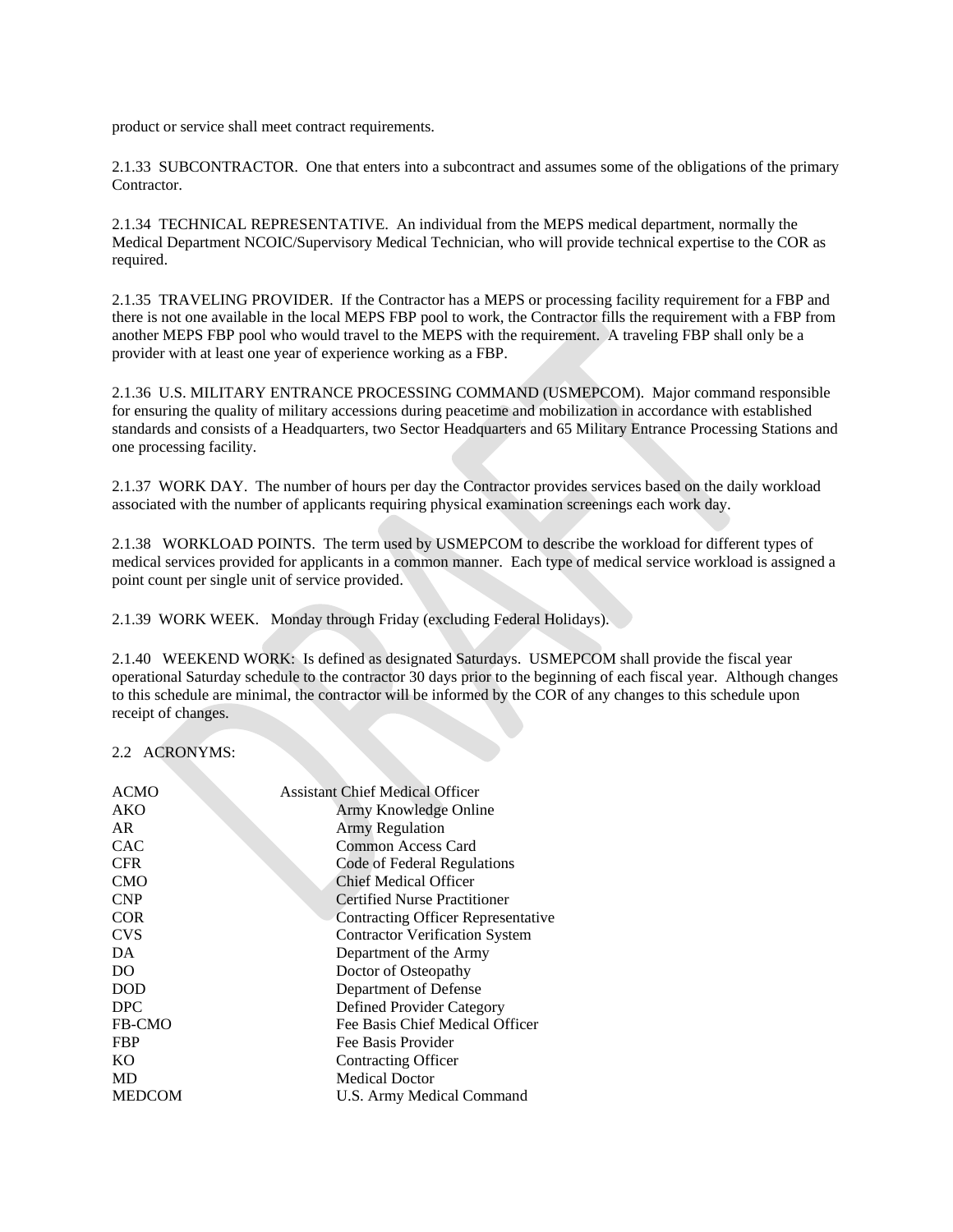| <b>MEPS</b>     | Military Entrance Processing Station(s)            |
|-----------------|----------------------------------------------------|
| <b>MTF</b>      | <b>Medical Treatment Facility</b>                  |
| <b>OSHA</b>     | Occupational Safety and Health Administration      |
| <b>PA</b>       | Physician Assistant                                |
| <b>PQMP</b>     | <b>Provider Quality Management Program</b>         |
| POC             | Point of Contact                                   |
| <b>PWS</b>      | Performance Work Statement                         |
| QA              | <b>Quality Assurance</b>                           |
| QAP             | <b>Quality Assurance Program</b>                   |
| QASP            | <b>Quality Assurance Surveillance Plan</b>         |
| OC              | <b>Quality Control</b>                             |
| <b>USMEPCOM</b> | United States Military Entrance Processing Command |
|                 |                                                    |

# 3. GOVERNMENT FURNISHED PROPERTY AND SERVICES:

# 3.1 MATERIALS.

3.1.1 The Government will provide white coats for FBPs to wear while on duty.

3.1.2 The COR will provide the Contractor an electronic copy of USMEPCOM's Operating Schedule 30 days prior to start of contract. The schedule identifies projected Saturday openings at the MEPS during the upcoming fiscal year.

3.1.3 The COR will provide the Contractor after hours contact numbers (upon award of the contract) for each MEPS or processing facility to use for notification purposes of FBP scheduling issues.

3.1.4 The Government will provide all materials, equipment, supplies, including use of computer terminals with CAC readers as part of technological initiatives, for applicant processing, FBP scheduling and other MEPS or processing facility duties. All publications, regulations and forms will be furnished to the FBP, as necessary, for the performance of their duties.

### 3.2 FACILITIES.

3.2.1 The Government will provide all facilities for applicant processing and other MEPS duties.

3.2.2 The Government will provide local MEPS telephone service limited to matters related to performance of this contract.

# 3.3 GOVERNMENT SERVICES.

3.3.1 The MEPS or processing facility will arrange for emergency health care for FBP injuries, illness, or ailment occurring while on duty. Any incurred costs by the Government shall be forwarded to the contractor for their resolution. The Government will not be responsible for any associated costs.

3.3.2 Each MEPS point of contact will ensure FBPs receive orientation/initial training on all MEPS policies and procedures at their respective location.

3.3.3 An appointed Government Representative will provide a 1-5 day orientation/initial training at the MEPS for the FBP once DPC-1 is assigned. The orientation/initial training is required and will be coordinated by the Government Representative on a scheduled duty day during normal duty hours.

3.3.4 Government medical personnel (technicians) will assist the FBP with daily routine medical functions such as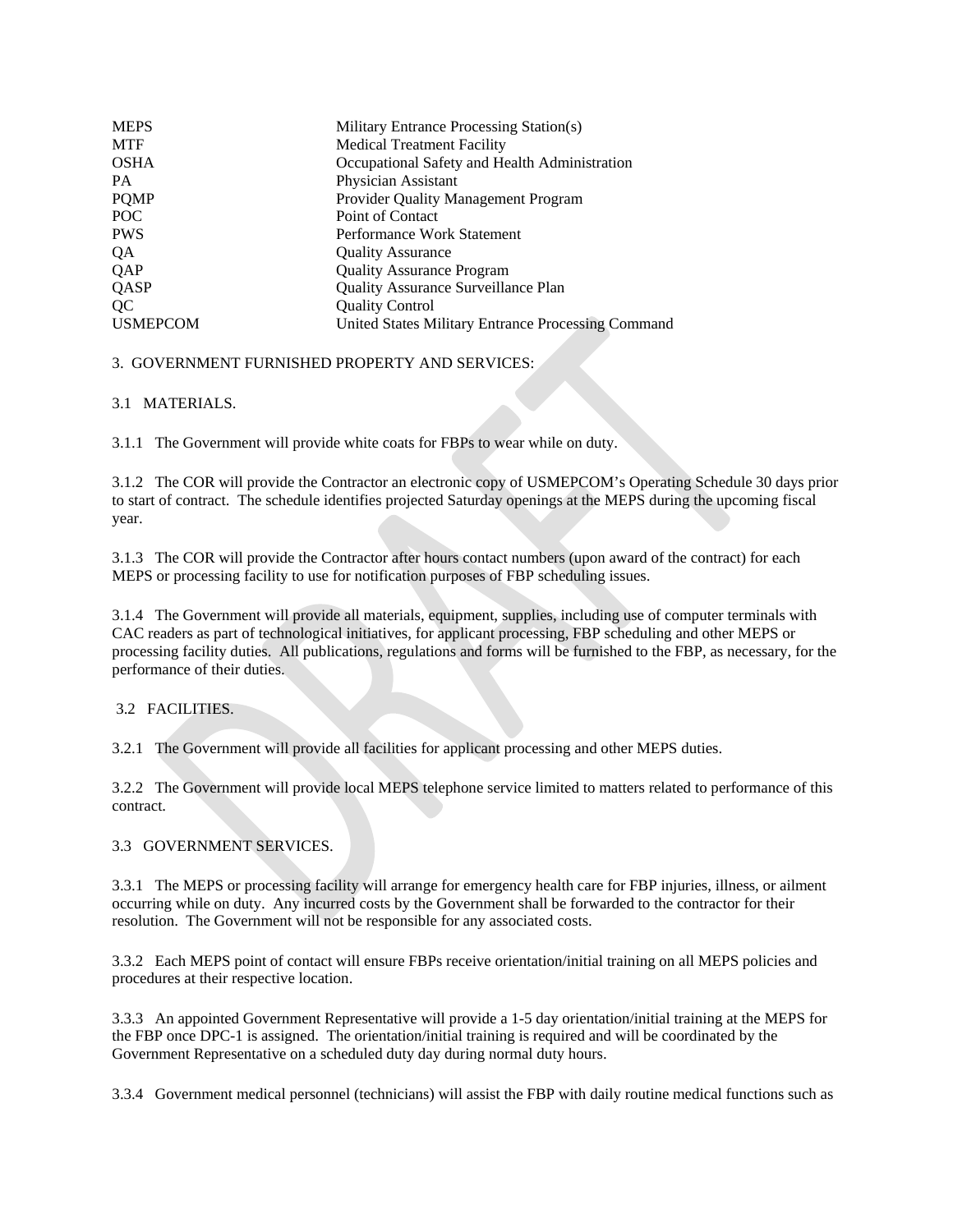taking blood pressure, assisting with physical demonstrations (orthopedic-neurological exam), etc. in accordance with USMEPCOM Regulation 40-2.

### 3.4 GOVERNMENT QUALITY ASSURANCE (QA).

3.4.1 The COR will contact the contractor directly and provide notification of staffing needs for the next workday (hours vary by site). This will occur no later than 12 hours prior to the next workday.

3.4.2 BUSINESS REVIEWS. USMEPCOM will conduct telephonic or onsite business reviews with the contractor, COR, and the contracting officer, three months after contract award and quarterly thereafter. Agendas will be jointly determined. Location will rotate between USMEPCOM and the contractor's location, at each party's expense if a review is done onsite. The contractor shall attend a performance orientation meeting conducted at HQ USMEPCOM, 30 days before contract start up/60 days after phase-in.

3.4.3 The COR will assign individuals (Government Points of Contact) at each MEPS or processing facility to be responsible for ensuring compliance with quality assurance.

3.4.4 Final determination that services rendered are conforming to the provisions of this contract is solely the responsibility of the Contracting Officer.

3.5 TRAINING. In addition to initial orientation/training discussed in paragraph 3.3.3., training can also be directed by Headquarters USMEPCOM (through the COR) and scheduled by the MEPS or processing facility. At the discretion of the COR, FBPs may attend up to 4 hours and no less than 1 hour of directed training which is planned and executed by the CMO.

3.6 PEER REVIEW PROGRAM. As part of the PQMP Quality Performance Maintenance Program, the USMEPCOM Peer Review Program is an ongoing quality review process implemented throughout USMEPCOM. FBPs daily workload at a MEPS shall include participation in a local, medical peer review. This professional, collaboration amongst government physicians and FBPs shall occur based on the local MEPS Peer Review Program schedule.

3.7 CONTRACTOR FURNISHED ITEMS: The contractor shall furnish those items required to perform work under the contract that are not listed under section 3 of this PWS.

3.8 TIMEKEEPING SYSTEM. The Contractor shall provide an independent timekeeping tracking system, separate from the Government's system, to document their FBPs work hours for invoice purposes.

# 4. PERSONNEL QUALIFICATIONS:

4.1 Be a qualified Medical Doctor (MD), Doctor of Osteopathy (DO), Physician Assistant (PA), or Certified Nurse Practitioner (CNP). All PAs must complete 100 Continuing Medical Education Credits during any consecutive two year period, therefore the requirement for PA supervision by a physician is waived when working at the MEPS, 100% of PAs shall be required to meet the requirement.

4.2 FBP Initial Training. A CMO will make an assessment that a new FBP is/is not capable of being approved for DPC-2 or that additional training may be warranted. The CMO shall document reasons, with examples of performance problems on a Contract Provider Quality Management Form (USMEPCOM Form 40-2-4-E). The form shall be submitted to the COR for processing.

4.2.1 If a FBP, at the end of initial training, is not recommended for DPC-2 as determined by the CMO trainer, the COR will provide a USMEPCOM Form 40-2-4-E to the vendor and KO documenting performance issues and no further training is warranted. At the CORs discretion, a new FBP may be allowed additional training time on a caseby-case basis.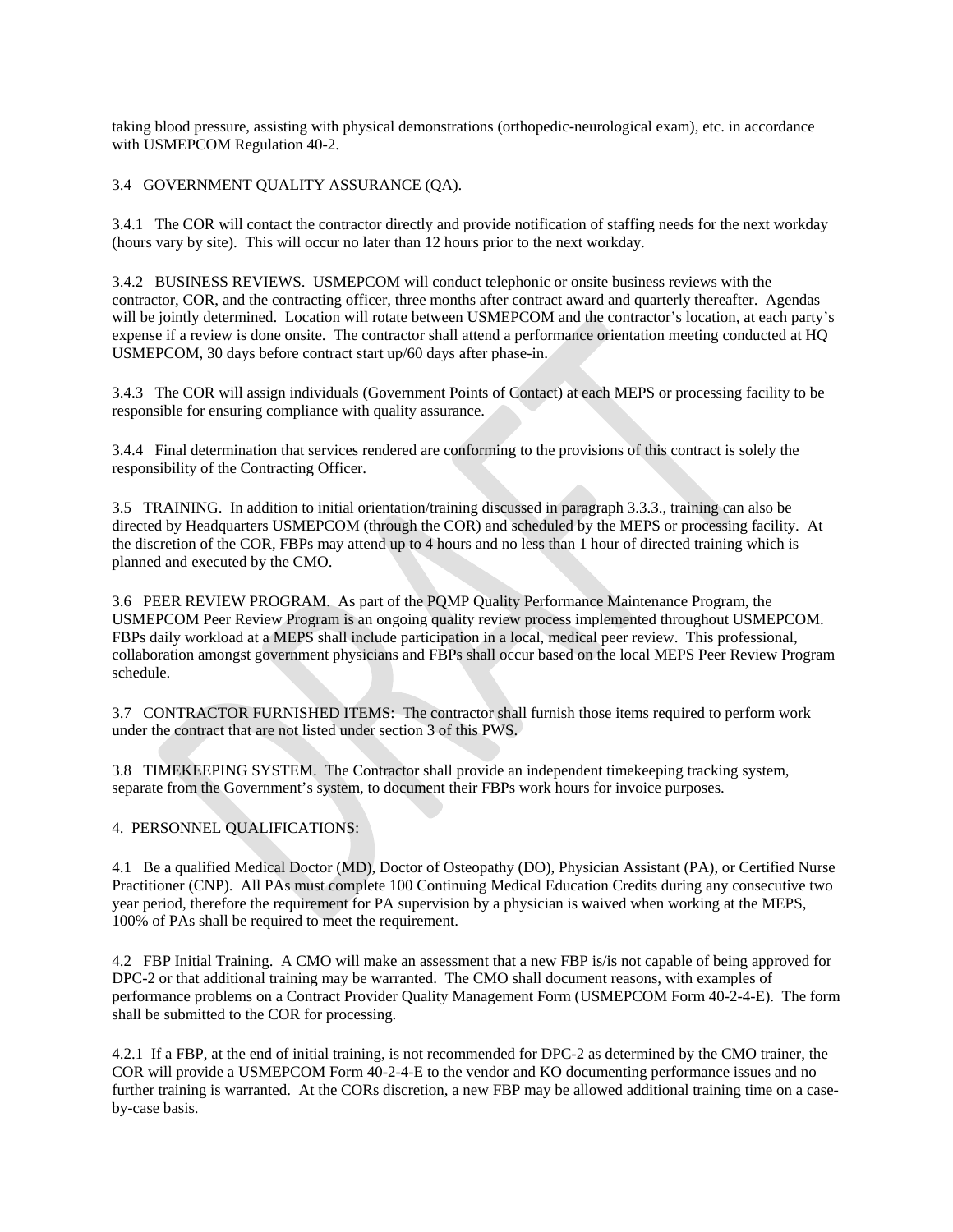4.2.2 Those FBPs where no CMO/ACMO is assigned shall be trained by a CMO identified by the COR. Normally, these FBPs shall be sent to the trainer's MEPS for initial training where the FBP travels on Sunday, trains Monday through Friday and travels back on Saturday. The COR has the option to send a government physician trainer to the provider's home MEPS for training during a Monday through Friday training session. All other FBPs trained at a home MEPS shall be trained by the CMO which shall consist of 40 hours of initial training. Initial training (conducted either by a training CMO at designated MEPS or by selected government physician trainer) shall begin no later than 60 calendar days after the provider was assigned to DPC Level 1.

4.2.3 FBPs who require initial training and there is no CMO/ACMO available at their "home" MEPS may travel to a MEPS designated by the COR at government expense. The Contractor is responsible for making all arrangements for travel, transportation, meals, lodging, incidentals and reimbursing their provider for expenses. The government upon receipt of invoices from the contractor will reimburse the contractor only actual costs incurred up to the limits set forth in the Joint Travel Regulation (JTR). The website for per diem rates is: [http://www.defensetravel.DOD.mil/](http://www.defensetravel.dod.mil/)

4.2.3.1 The contractor shall submit a travel voucher to the COR for reimbursement not later than 5 business days from FBP return from travel location. The travel voucher shall include receipts for airfare, lodging, rental car, and gasoline costs regardless of the amount. Miscellaneous expenses of \$75 or more also require receipts. Receipts are required to substantiate a claim for travel reimbursement. All receipts shall be final and itemized.

4.2.3.2 The COR may request additional receipts to substantiate the claim. Excess costs, circuitous routes, delays, or luxury accommodations (e.g., first class) that are unnecessary or unjustified are the FBP traveler's financial responsibility.

4.2.3.3 A traveling FBP (for initial training) who drives in lieu of flying is entitled to receive mileage reimbursement from their residence to the training MEPS location if it is more advantageous for the government. Mileage reimbursement rates will be provided to the contractor by the COR.

4.2.4 FBP physicians shall be proficient in the application of accession medical standards to determine suitability of applicants for military service, and progress from DPC-2 to DPC-3 during their initial six month period of employment with a minimum of 80 hours of FBP service, 95% of all providers shall meet the standard. DPC-2 is normally a temporary assignment of six months or less in which the provider, newly trained in accession medicine, gains proficiency in performing accession medicine physical examinations, and learns the elements of accession medical standards. FBP physicians who remain at DPC-2 for more than six months will be evaluated by the MEPS CMO and receive a performance evaluation documenting the FBP physician's inability to meet DPC-3 level. The MEPS CMO shall provide the performance evaluation to the COR. The COR shall process the performance evaluation for validation through the USMEPCOM Command Surgeon/ J-7/Medical Director. Upon receipt of the validated performance evaluation, the COR shall provide a copy of the performance evaluation within three business days to the contractor and the contracting officer.

4.3 Professional License. FBP shall possess and maintain a valid, unrestricted license from any state and be approved by the USMEPCOM Command Surgeon/J7/Medical Director (or designated representative). Providers must possess and maintain at least one active, current, valid and unrestricted license and provide an explanation for any other current or past encumbered license(s); all encumbered licenses shall be reviewed by the provider review panel for suitability. The contractor shall ensure all FBPs maintain a professional license, certification, or registration as required by the profession and appropriate regulatory bodies throughout the term of the contract. This license will be current (not revoked, suspended, or lapsed in registration), valid (the issuing authority accepts and considers QA information, practitioner professional performance, and conduct in determining continued licenses), and unencumbered (not subject to restriction pertaining to the scope, location, or type of practice ordinarily granted to other applicants for similar licenses in granting jurisdiction). The license must be one allowing independent level of practice and granted by the recognized licensing agency of a State, the District of Columbia, the Commonwealth of Puerto Rico, Guam, or the Virgin Islands. As a term of employment, the FBP is only required to have one valid, unrestricted, unencumbered license from any state. The contractor shall provide a copy of each FBP current license documentation to the COR not later than 15 business days prior to FBP's professional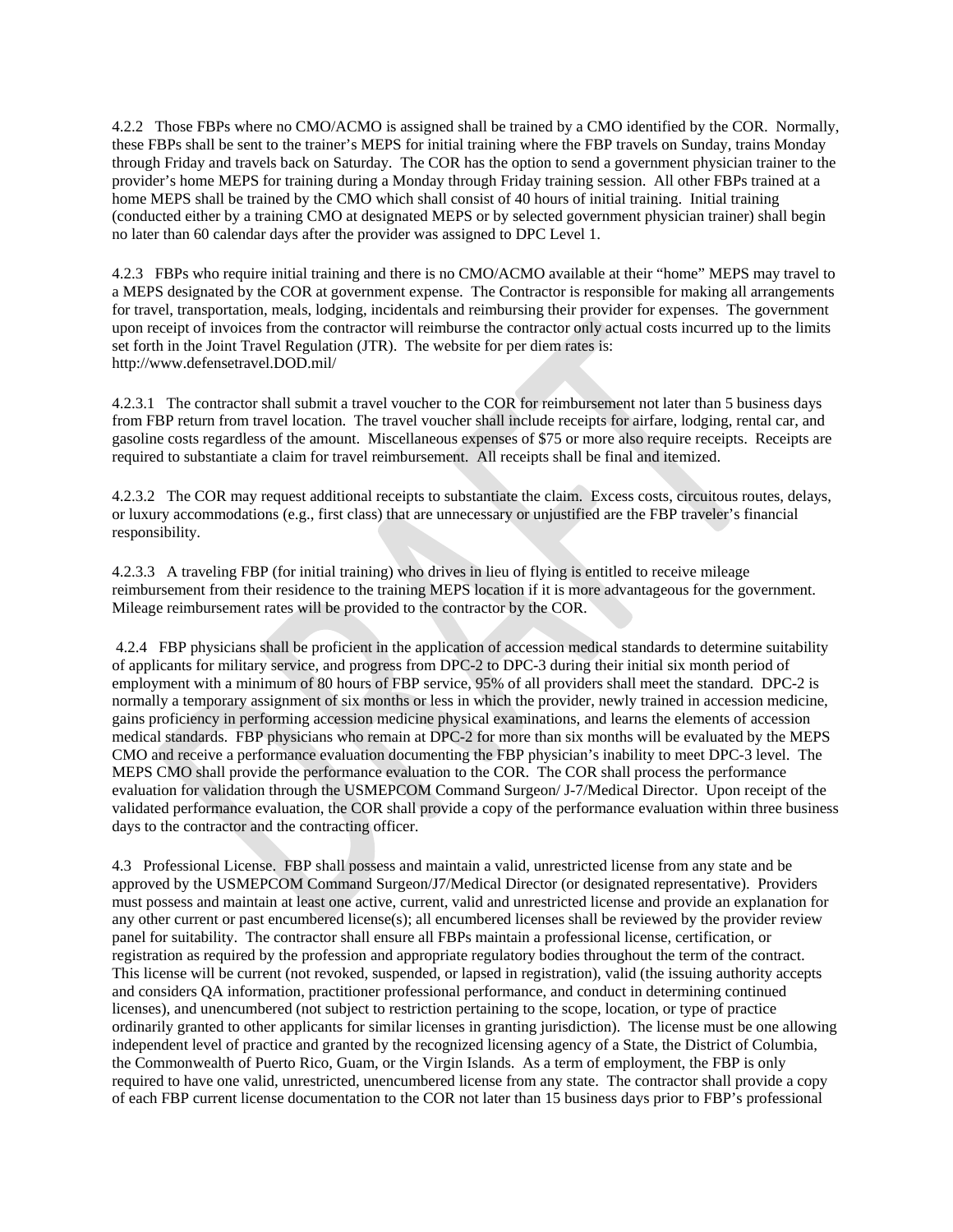license expiration for inclusion in the HQ USMEPCOM FBP PQMP file.

4.4 FBP shall possess a current certification of Basic Life Support Training from the American Heart Association or American Red Cross training for Healthcare Providers. The FBP shall be recertified every two years at the contractor's expense. This certification shall be maintained throughout the performance period of the contract. The contractor shall provide a copy of recertification documentation to the COR not later than ten days prior to certification expiration for inclusion in the HQ USMEPCOM FBP PQMP file. If a FBP's active license/BLS card is expected to lapse, the contractor shall report these lapses to the COR at the beginning of each month. FBPs with expired BLS will not be allowed to work.

4.5 FBP shall comply with the PQMP requirements stated in USMEPCOM Regulation 40-2, Provider Quality Management Program which provides requirements for complete initial application packages and subsequent requirements to provide Occupational Health examination, license, BLS and National Practitioner Data Bank/Healthcare Integrity and Protection Data Bank update documentation to ensure FBP COR-maintained PQMP files are current. The COR has the discretion to forward or withhold initial application packets received from the contractor from further processing. Additional information of misconduct or malpractice will be reviewed and the COR can determine whether the FBP should be released. When FBPs are not complying with the terms of the contract, the COR will submit performance issues using USMEPCOM Form 40-2-4-E, Contract Provider Quality Management Form to the KO. In turn the contractor shall provide a written response from the FBP and Contractor Program Manager to the KO and COR within 5 business days.

4.6 The Contractor shall ensure that all providers, providing services under this contract, are able to read, write, and speak English well enough to effectively communicate with all parties and other providers. The FBP shall have adequate hearing and writing (legibly) to effectively comprehend and document applicant discussions of their medical history and to perform physical examination functions.

4.7 The contractor employee must be competent in the use of computer technology, including internet, email, and the utilization of an electronic medical record. This includes keyboard data entry of all medical record entries, consults and applicant medical processing. Contractor must be effective in planning and utilization of time, utilizing administrative judgment and demonstrating sound decision-making skills.

4.8 The FBP shall be fully capable (mentally and physically) of performing the required duties in accordance with this PWS. Mentally – they have to understand USMEPCOM and DOD regulatory requirements and be capable of taking direction from government medical and non-medical employees. Physically – they must perform medical physical examination screens which might include standing for extended periods of time up to 6 hours. FBPs must also be able to perform to the applicant physical examination standard point system in paragraph 5.4.3.

4.9 The FBP shall possess sufficient initiative, interpersonal relationship skills and social sensitivity such that he/she can relate constructively to a variety of MEPS staff and applicants from diverse backgrounds. Providers shall give the highest regard to applicant dignity. There shall be no more than one performance report submitted per month across USMEPCOM.

4.10 The FBP is not prohibited by reason of his/her employment under this contract from conducting private practice, if there is no conflict with the performance of services of this contract. FBPs shall be prepared to work at least 6 hours per day.

4.11 The FBP shall not use Government facilities or other Government property in connection with conducting a private practice. Personal Business cannot be conducted on government time; with CMO permission FBPs shall sign out and sign back in if conducting personal business during USMEPCOM business hours.

4.12 Contractor Employee Appearance. Clinical attire will be determined by the MEPS and COR guidelines. Contractor personnel shall present a professional, conservative, and neat appearance. Contractor personnel shall report for duty in a professional manner, in appropriate attire befitting a professional workplace setting, and having complied with socially acceptable standards of personal hygiene expected of all workers. While on duty, the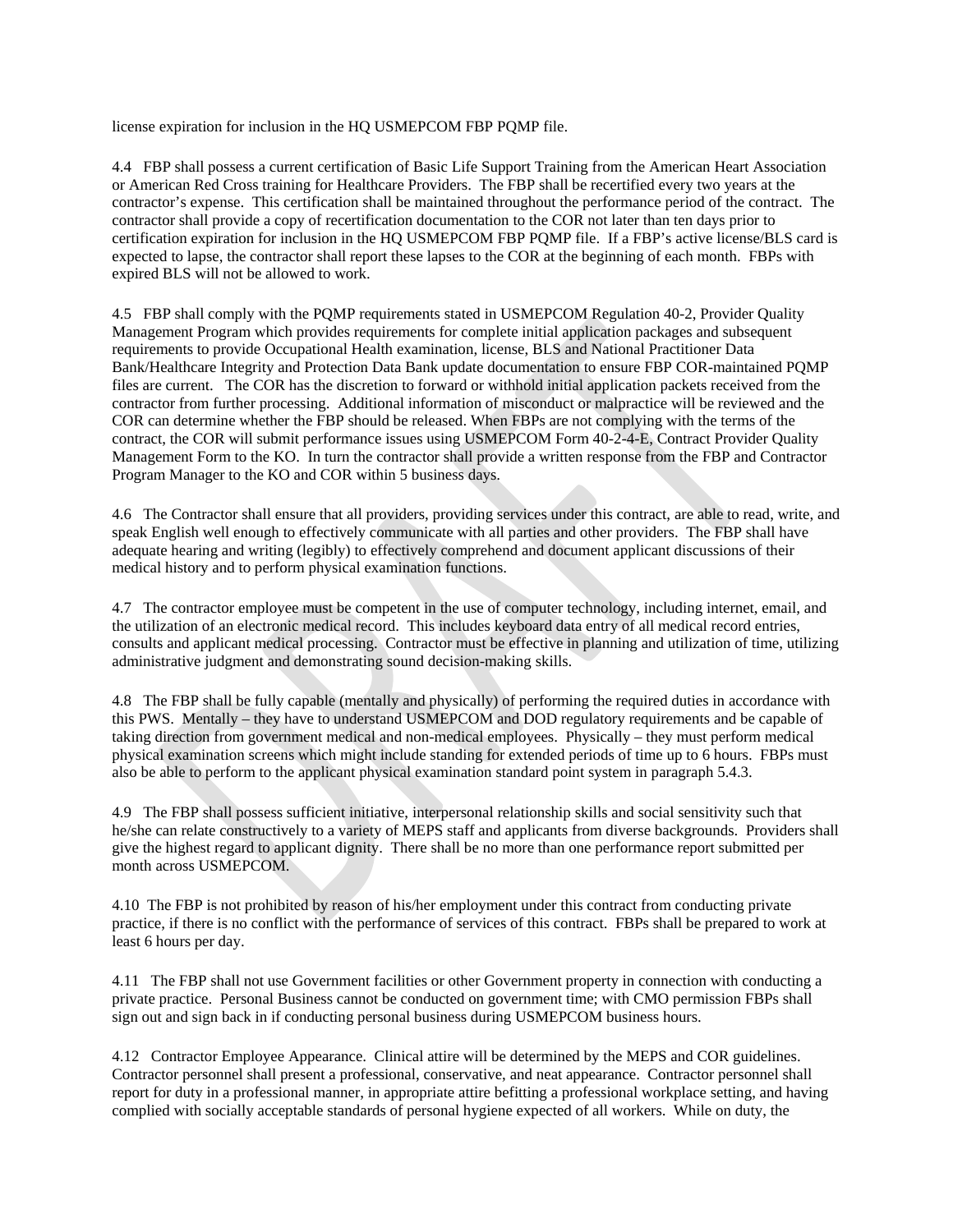contractor shall be neat and clean (free from visible dirt and stains), well-groomed and appropriately dressed (no scrubs). The contractor's clothing shall fit correctly to provide a professional, modest appearance, in keeping with normally accepted commercial standards of dress for the work being performed. Facial hair (including beards, mustaches, and sideburns) shall be controlled (restrained) or trimmed and shall not interfere with safe work practices, look unkempt, or be unclean.

4.13 Credentials/DPC Assignments. The contractor shall take actions to ensure that each potential FBP candidate meets the minimum contract qualifications prior to submitting that candidate's applications to J7 COR for processing.

4.14 Screening of Potential Candidates. The contractor shall use a current competence assessment checklist as approved by the government which is an assessment of knowledge, skills, abilities, and behaviors required to perform the job correctly and skillfully, including knowledge and skills needed to provide the services required under this contract. This checklist/interview sheet shall be submitted with the initial credentials package (Exhibit F).

4.14.1 The contractor shall designate two physicians; one for each sector, to screen and interview all potential candidates to ensure they possess all required qualifications, including those in the PWS, prior to submitting candidates to the Government. The contractor will ensure candidates possess critical medical skills necessary to perform the required duties as outlined in an assessment checklist. The completed checklists shall be provided to the government with the completed credentials package. Of critical importance is that providers shall have either completed a residency or have provided direct patient care as an independent practitioner within the last three years.

4.14.2 The Contractor shall provide technically competent providers within the time stated in the contract. The Contractor shall ensure that all services provided are IAW established standards, principles and ethics of the profession, DOD, agency specific regulations, directives, and policies. The Contractor shall ensure quality services are provided; conduct thorough and timely assessment screening; provide complete and timely credentials, and security packages; and manage recruitment and retention of FBP professionals. 100% of MEPS shall have a provider pool available in the local area to fill the government's request for services.

4.14.3 In instances where MEPS have CMO vacancies, the contractor will ensure quality control upon receipt of a negative performance report by having one of their two designated screener physicians visit the FBP at the MEPS, unless the COR determines a visit is not required. The visit shall occur within 30 days of a negative performance report receipt from the KO; 98% of the visits shall occur within the 30-day window. The purpose of the quality control visit shall be for the purpose of validating the issue and/or ensuring the provider has performed to the standards of the contract. The screener physician shall provide a written assessment of the situation as identified in the performance report and the corrective action within 7 business days of travel completion. This travel will be at contractor expense.

4.14.4 Applicant Sensitivity. Contractor employees shall provide applicants with the utmost care and attention, and assure all applicants of their privacy. Contractor employees shall ensure proper "safeguarding" measures and "privacy standards" are executed to avoid unauthorized use and disclosure of applicant information and personally identifiably information, IAW the Privacy Act and the HIPAA. FBPs shall immediately report any inadvertent unauthorized uses and disclosures to the MEPS Commander and contractor.

4.15 The contractor shall meet all PQMP requirements outlined in USMEPCOM Regulation 40-2 to include performing primary source and other required verifications in accordance with Department of Defense, U.S. Army, and USMEPCOM standards. Upon receipt of a valid application packet, the COR will notify the contractor of the date the FBP is approved for DPC-1. This will usually be done within 30 but not to exceed 60 days after receipt of the valid credentials packet. The Headquarters USMEPCOM Command Surgeon/ J-7/Medical Director (or designated representative) has final authority for approving the application package and assigning accession medical services DPC levels for all FBPs.

4.15.1 The contractor shall only submit applications for the PQMP process for those FBPs who will perform under this contract. The contractor's submission of inadequate FBP application packages that lack the requisite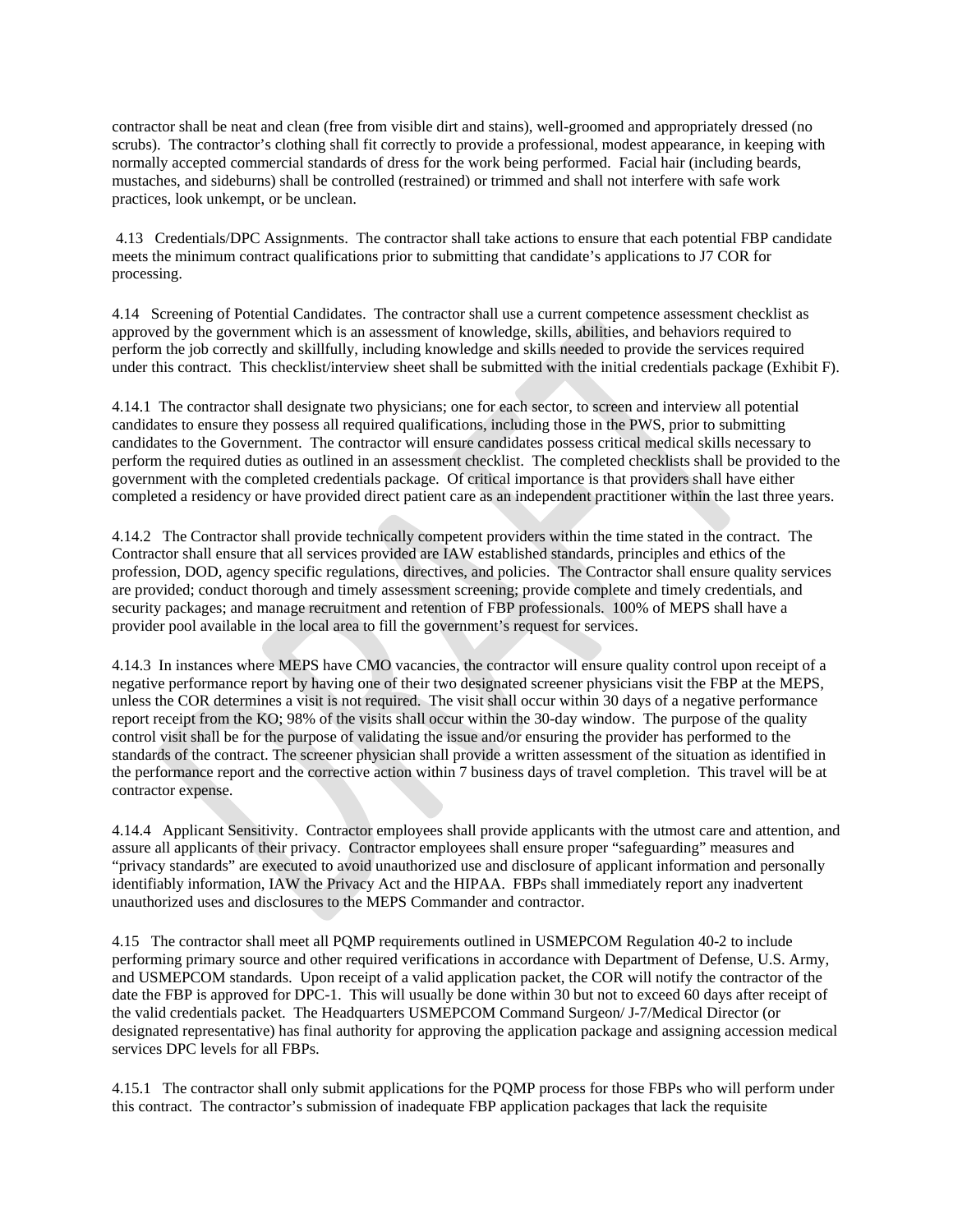qualifications or are for FBP applicants who will not work at all is unacceptable and will be considered a failure to perform; 95% of all packages submitted within the month shall meet the requisite qualification standard. The contractor is still required to submit complete application packets on any FBPs who were or are privileged under another contract.

4.15.2 The COR will process application packets received from the contractor. The COR will review completed applications, submit them to the USMEPCOM PQMP Coordinator for submission to the HQ USMEPCOM J-7/MEMD physicians and Provider Review Panel. The Committee's recommendation is forwarded to the J-7/Medical Director /USMEPCOM Command Surgeon for decision. The COR will notify the contractor of the final PQMP action.

4.15.3 All application packets submitted by the contractor in the fulfillment of duties under this contract shall become and remain the property of the government.

4.15.4 The contractor shall be allowed a maximum of 30 calendar days following notification of delineation of assignment to perform accession medical services at DPC-1 to obtain a signed contract with the FBP. Once the FBP has signed the contract, the Contractor shall notify the COR and designated ACOR(s) by e-mail that the FBP is ready to begin initial training at the MEPS. The COR, in turn will provide official notification to the MEPS that the FBP is approved to work at the MEPS or processing facility and request the MEPS COR contact the Contractor to schedule initial training.

4.15.5 The FBP cannot work at the MEPS or processing facility until: (a) the initial professional review of their credentials is completed, (b) the provider is approved for DPC-1 by the J-7 Medical Director /USMEPCOM Command Surgeon/or a designated representative in J-7/MEMD, (c) the COR is notified the FBP has signed a contract, and (d) the COR has notified the MEPS that the FBP is ready for initial training. In all cases, it is the contractor's responsibility to contact the MEPS and coordinate scheduling of FBP initial training. The contractor shall provide periodic updates to the COR on the completion status of all FBP initial training. New FBPs shall undergo an orientation/training period up to 40 hours (ideally consecutive workdays or within two weeks; exceptions must be coordinated with the COR) under the supervision of the Government CMO. The period of instructional training is determined by the Government CMO.

Note: For the majority of new FBPs, increased qualifications will occur sequentially. FBPs are not authorized DPC-3 or DPC-4 with their initial approval and training. FBPs must work at the MEPS at least 80 hours and receive a recommendation from the MEPS CMO in order to be considered for profiling assignment (DPC-3 or DPC-4). MEPS with vacant CMO positions shall ensure training is coordinated through the COR.

4.16 INSTALLATION ACCESS PROCEDURES. The FBPs shall comply with the local installation requirements for access to military installations. Weapons are not authorized in any MEPS facility.

4.16.1 All vehicles are subject to search. FBPs may encounter long delays for vehicle inspection and identification checks upon entering and exiting installations where applicable. The government will not reimburse the Contractor for time spent at installation checkpoints. FBPs must plan accordingly and report to work at their scheduled duty time, at their appointed place of duty within the MEPS.

4.16.2 Security Identification Badges. The FBPs shall comply with the local installation and MEPS personnel identification and access requirements.

4.17 The Contractor shall archive any provider who has not worked for 90 consecutive calendar days.

4.18 The Government will evaluate the contractor's performance based on the quality of professional, medical and administrative services provided.

5. DESCRIPTION OF WORK: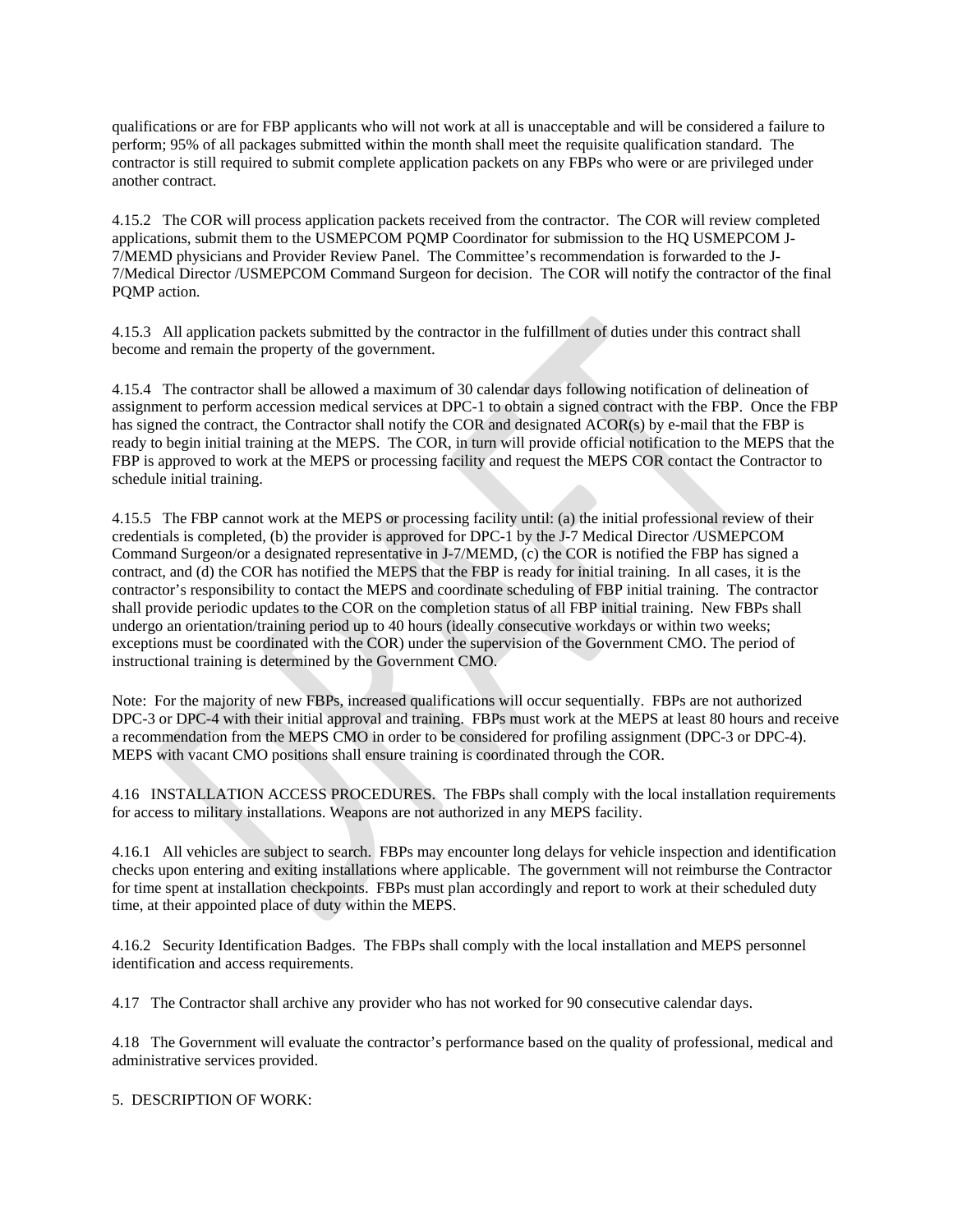## 5.1 SERVICES.

5.2 RECRUITMENT. The contractor shall implement, and maintain a recruiting plan to ensure successful recruitment of fully qualified providers. The recruiting plan shall include, but not limited to, a methodology for recruiting hard-to-fill positions and a proactive process to orient employees on the MEPS environment, including reviewing the relevant DOD and Army MEPS procedures, systems, documents, and work quality standards. The contractor shall submit a copy of their recruiting plan to the KO upon contract award for review and acceptance.

5.3 RETENTION. The continuity of qualified and high quality FBPs is a vitally important component in maintaining the quality of the accession medical mission. The contractor shall develop, implement, and maintain a retention plan and subsequent periodic advertising summary report to ensure low FBP turnover and customer satisfaction with performance of FBPs. The contractor shall provide the KO with a copy of the retention plan upon contract award.

5.4 The Contractor shall perform primary source verifications (PSV) on all medical education, post graduate education (to include ECFMG/5th Pathway), medical licenses and BLS certifications. These verifications must be completed prior to submission of credentials packages for review by the COR. Applications with pending PSVs shall not be submitted. The Contractor shall obtain all paperwork, letters of reference, approvals, work history, and retrieve practitioner reports as identified by USMEPCOM Regulation 40-2. The MEPS staff will not assist the Contractor in obtaining any needed information for initial qualification, and will not provide archive documents to the Contractor in preparation of current credentials packages if such documents exist. The Contractor is responsible for the current competence of providers used to provide accession medicine services under this contract.

5.4.1 Lapses in medical licenses or BLS certification prevent providers from being scheduled to work at the MEPS. The contractor shall notify J-7 of any anticipated lapses at least 10 days before the end of each month. At least 95% of all providers shall not let medical licenses or BLS cards lapse in any given month.

5.4.2 The Provider Review Panel (PRP) may contact the contractor through the COR regarding FBP packets. The COR will submit them to the Contractor to obtain answers. The Contractor shall answer questions presented by the PRP in writing that shall be signed by the provider within 5 business days.

5.4.3 Graduates of foreign medical schools are required to possess both a medical license and certification by the Education Commission for Foreign Medical Graduates (ECFMG) or Fifth Pathway.

5.4.4 The Contractor shall not recommend a provider if that individual, within the past five years has had his/her clinical privileges limited, suspended, or revoked by any state medical board or a healthcare facility, public or private, anywhere in the world.

5.4.5 The Contractor shall not recommend a provider who is the subject of a current or pending hearing or appeal brought by any state medical board or healthcare facility, public or private, anywhere in the world, which may result in the limitation, suspension, or revocation of the individual's clinical privileges.

5.4.6 The contractor shall provide, in writing, a contractor point of contact (name and telephone number) to the COR and the Contracting Officer (KO), 10 calendar days after award.

## 5.5 SCHEDULING

5.5.1 The Contractor shall schedule FBPs during the work week or weekend as required.

5.6 Fill-Rate. The Contractor shall ensure that fill-rates for each task orders are met IAW the Performance Requirements Summary (PRS). (Exhibit C)

5.7 Turnover. The Contractor shall ensure that a stable workforce is maintained with minimal turnover of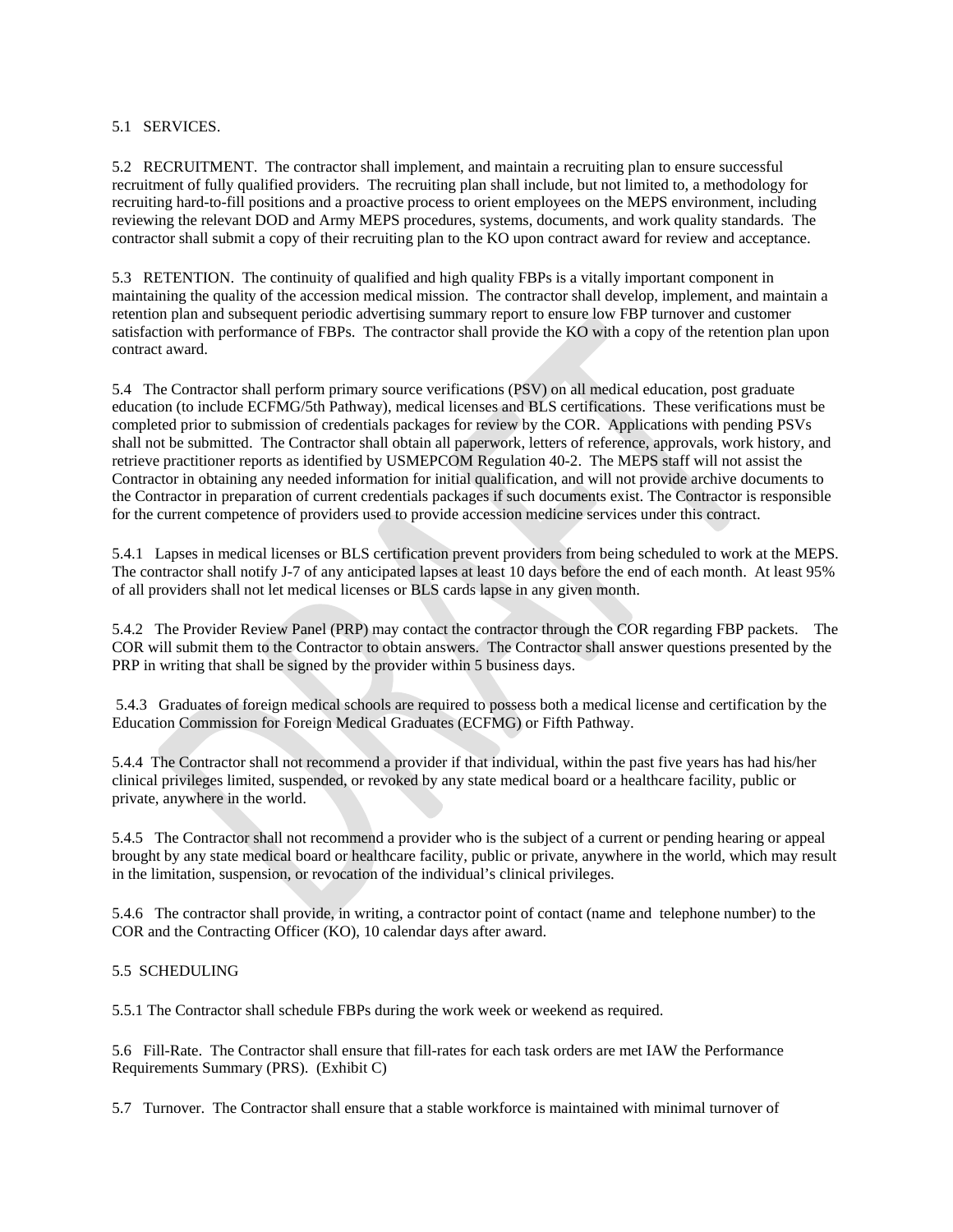personnel. The Contractor shall supply archive letters within 5 business days for all employees who have been terminated, resigned or retired.

5.8 The Contractor shall use the FBP software application to receive MEPS or processing facility FBP daily orders and to update the system with the FBP scheduled each day. The software application is maintained by the Government. If there are occasions where the software application is not operational, MEPS FBP daily orders and confirmations will be provided by the MEPS via e-mail to the contractor.

5.8.1 The Contractor shall only schedule non-profilers to work at MEPS who can use non-profilers to meet workload requirements. This does not include new FBPs who are working to meet the requirement to become a profiler (minimum of 80 work hours). The Contractor shall only schedule providers based on the mix of profilers and non-profilers designated by each MEPS. COR will provide list of MEPS that will not utilize a nonphysician/non-profiler upon award of contract.

5.8.2 MEPS that use profilers and non-profilers require the contractor to schedule the first FBP as a profiler, the second FBP as a non-profiler, the third FBP as a profiler, the fourth FBP as a non-profiler, etc. Exceptions will be at the discretion of the COR.

5.8.3 On occasion, a MEPS will have more "walk-in" applicants than anticipated and not have enough FBPs. In these instances, the COR will contact the contractor and request one additional FBP to support the added work.

5.8.4 After receipt of a request for services from the MEPS or processing facility to the contractor, the contractor shall report, within 4 hours to the MEPS designated representative or the COR via email, the number and name of the providers scheduled. If the contractor partially fills the request, the Contractor shall notify the MEPS or processing facility designated representative or COR by telephone. If at any time the contractor is unable to fill a FB-CMO request, both the MEPS Commander and COR shall be called immediately. If the MEPS cancels an order or requests a reduction in the number of FBPs initially requested in the Fee Basis IV system, the contractor shall notify the MEPS via e-mail to update the order. When the order is updated, the contractor will then reconfirm the changes in the FBIV system. This requirement pertains to cases where the MEPS have canceled an order before a provider has arrived to work on that given date.

5.9 HOURS OF PERFORMANCE. The contractor shall provide services daily throughout the various MEPS or processing sites on an as needed basis, based on USMEPCOM calculations and reports of the number and status of applicants anticipated. .The contractor shall schedule FBPs as per the government order for services. . The COR will assign individuals (Government Points of Contact) at each MEPS to be responsible to provide the contractor the number of FBPs needed for the next work day, with at least a 12-hour advance notice prior to the required shift. In the event of excessive, unscheduled applicant walk-ins, the MEPS may request additional FBPs with less than a 12 hour notice. The contractor shall make a best effort to accommodate these requests.

5.9.1 Duty hours normally consist of intervals of up to 10 work hours between 0600 hours (6:00 am) and 1800 hours (6:00 pm), Monday through Friday (Excluding Federal Holidays). Each MEPS is open a designated number of Saturdays each year and service may be required on these days, the U.S. Army National Guard Center does not process applicants on Saturday. The contractor shall schedule 98% of daily FBPs per month and schedule 99% of FB-CMOs. For any processing day where the vendor causes a MEPS to be in medical mission failure due to not filling the government order, this will be considered a major contract failure and will result in a cure notice. The volume of work at each MEPS or processing facility varies significantly on a day to day basis. The contractor shall ensure that sufficient FBPs are recruited and available to each MEPS or processing facility to meet required staffing needs.

5.9.2 The FBP shall report to the designated MEPS or processing facility to begin work at the time designated by the contractor as stated in the MEPS request for services (provided via FBP IV by the MEPS medical department) and FBP shall depart the MEPS or processing facility when released by the MEPS Commander, Operations Officer, CMO or delegated representative. If an FBP reports to work at the designated time and the workload is less than projected, the FBP will be released by the MEPS or processing facility, but will always be paid a minimum of one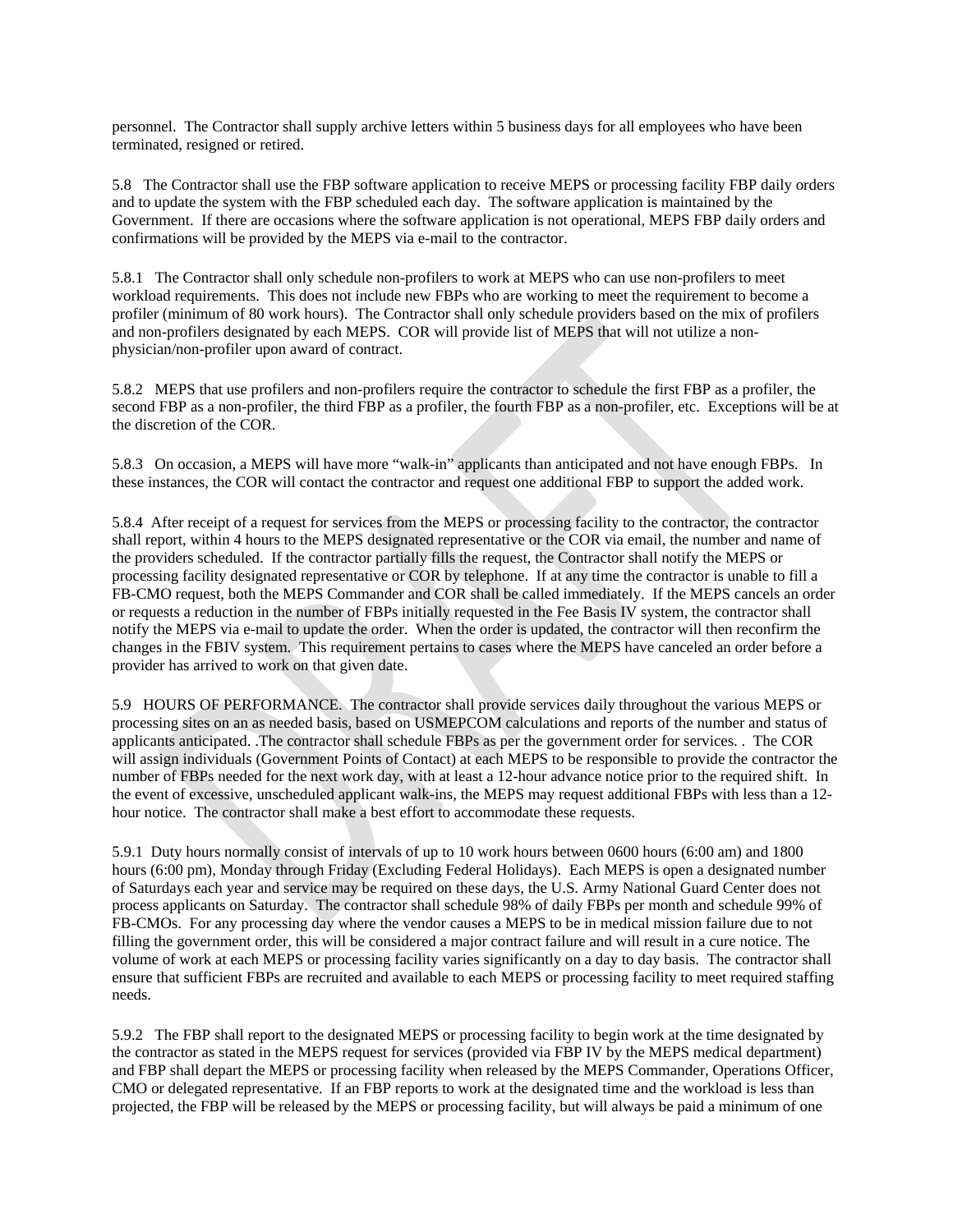hour even if no work is performed.

5.9.3 All FBPs shall follow the local Government MEPS procedures for FBPs checking in and out of the MEPS or processing facility.

5.9.4 The Contractor shall have personnel who are available by telephone that can access the FBP Application System (government owned software application) from minimally 10:00 AM CST to 8:00 PM CST, Monday through Friday and from 10:00 AM CST to 4:00 PM CST on Saturdays when the MEPS are open. All other times, the Contractor shall have their scheduling personnel available by mobile phone to address FBP scheduling issues.

5.10 FBP WORK PERFORMANCE: The contractor shall ensure FBPs perform duties in accordance with this Performance Work Statement which consist of, but, are not limited to the following:

5.10.1 The FBP shall perform pre-screening, medical histories, physical examinations, and reviews of required medical tests and documentation pertaining to consultations and medical histories on applicants for the Armed Forces in accordance with USMEPCOM Regulation 40-1 and other applicable regulations. This may include the FBP arranging (but not performing) medical consultations. Examples of consultations required include but are not limited to orthopedics, psychiatry, otolaryngology, dermatology, internal medicine, dental etc. The FBP's daily workload shall include participation in the MEPS local, medical peer review as part of the USMEPCOM PQMP.

5.10.2 Medical record entries shall be legible and maintained in detail, consistent with good medical and professional practices so as to facilitate internal and external peer reviews, medical audits and follow-up treatments. All FBPs must have experience in collecting, organizing, recording and communicating, while taking health histories, and administering mental health screening questionnaires. The FBP shall secure a thorough health history from the applicant and record findings.

5.10.3 Applicant physical examinations shall be performed with the applicant's conditions in accordance with DODI 6130.03. The contractor will discriminate between normal and abnormal findings to recognize early stages of serious physical, emotional or mental problems.

5.10.4 FBPs shall be knowledgeable of diagnostic procedures related to a variety of medical and health care fields to include obstetrics and gynecology, otolaryngology, , pediatric, orthopedics, internal medicine, and mental health.

5.10.5 The FBP shall accomplish the specified quantity and quality of work within the schedule and hours allotted herein. FBPs shall minimally conduct medical processes under the 4 "points" each hour calculation. Examples for a given hour:

5.10.5.1 FBP conducting 4 male age 39 or under examinations (=4 pts).

5.10.5.2 FBP conducting 2 female age 39 or under examinations (=4 pts).

5.10.5.3 FBP conducting 2 male over age 40 examinations (=4 pts).

- 5.10.5.4 Points are allocated by examination type as follows:
- 5.10.5.5 Male examination, applicant age 39 or less, is one point (1)
- 5.10.5.6 Male examination, applicant age 40 or over, is two points (2)
- 5.10.5.7 Male inspection is one tenth of a point (0.1)
- 5.10.5.8 Female examination, applicant age 39 or less, is two points (2)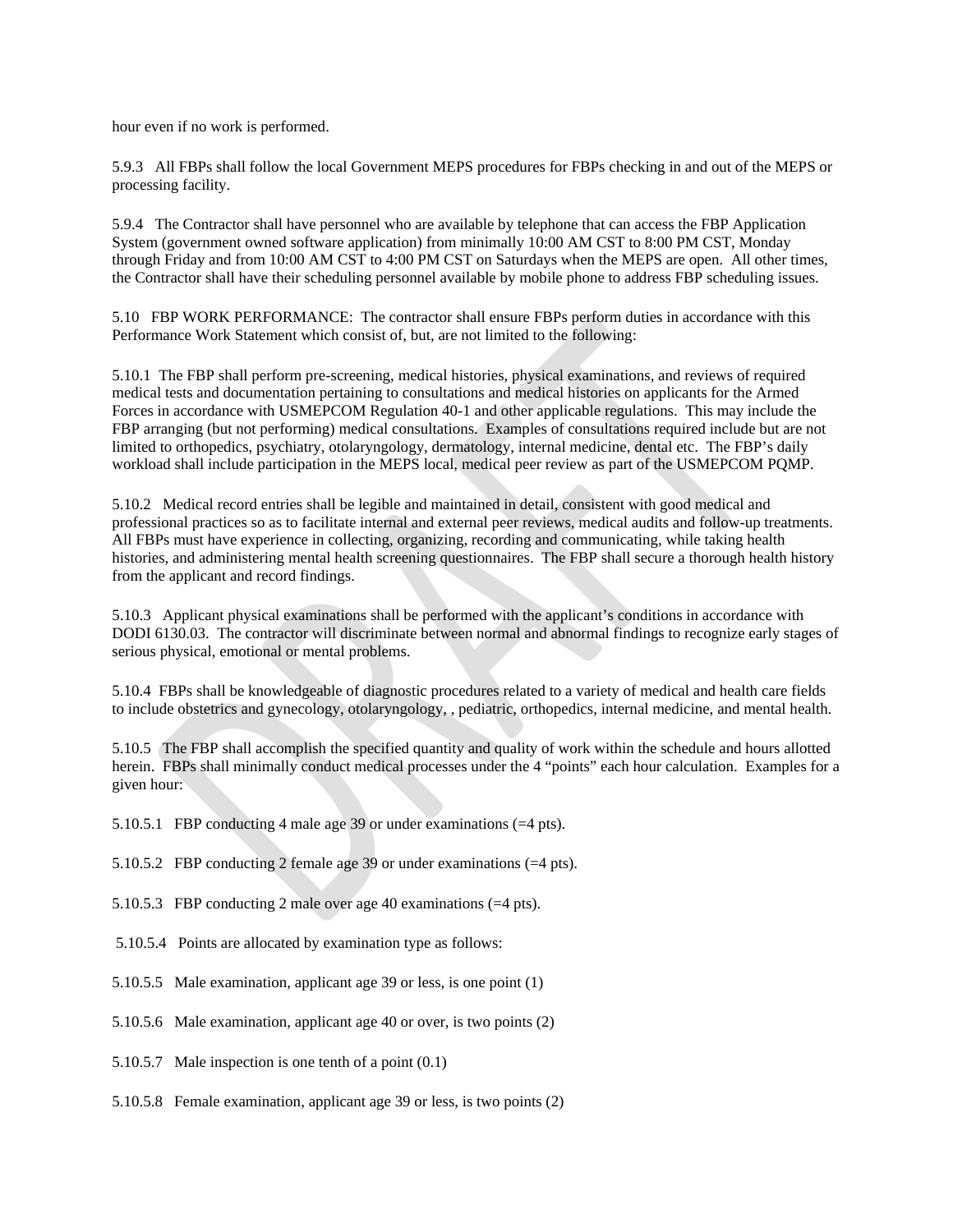5.10.5.9 Female examination, applicant age 40 or over, is three points (3)

5.10.5.10 Female inspection is two tenths of a point (0.2)

5.10.5.11 Records review/consult result review (each) is three tenths of a point each (0.3) and may be subject to change.

5.10.5.12 An examination includes taking the medical history and the physical (takes about 15 minutes for males, 30 minutes per female).

5.10.5.13 An inspection is conducted prior to an applicant's shipment to their training base an inspection is conducted which only covers height, weight, modified duck walk, and interview (takes about 5 minutes).

5.10.5.14 Fee Basis Providers working at the MEPS for "Initial Training" are not required to meet this standard. Time spent participating in the local peer review program is not associated with the standard.

5.10.6 A FB-CMO shall also be expected to minimally conduct medical processes under paragraph 5.4.3 under the 4 "points" each hour calculation, unless they are performing the duties of a CMO in accordance with paragraphs 1.2, and 5.4.6 of this PWS.

5.10.7 Once an FBP is assigned to DPC-3 or higher, the FBP shall follow the local MEPS procedures, as determined by the CMO to profile an applicant.

5.10.8 In the absence of the CMO (if no ACMO is available), an FBP assigned to DPC-4 to serve as an FB-CMO shall provide medical/technical expertise in the MEPS medical department in conjunction and with the direction from the local MEPS Commander and Operations Officer. The FBP who fills in for the FB-CMO shall attend the local inter-service recruiting council meeting as required to discuss MEPS specific medical issues when requested by the MEPS Commander. The FBP who fills in for the FB-CMO shall provide technical advice and guidance to the MEPS medical department FBPs when requested by the MEPS Commander or medical staff. Medical processing questions shall be directed to a HQ USMEPCOM physician.

5.10.9 CMO will determine the type of work the FBPs will perform during the duty day; i.e. assigning of profiling/non-profiling duties, conducting physical examinations, reviewing medical pre-screened documentation; etc.

5.10.10 USMEPCOM Red Carpet Treatment of Applicants. USMEPCOM processes applicants for entrance into the Armed Forces using a philosophy known as "Red Carpet Treatment." FBPs shall follow local MEPS procedures (located at the MEPS or processing facility) for the treatment of applicants.

5.10.11 The contractor shall report to the COR any problems encountered in the performance of this contract. In addition, when the COR submits a FBP performance report issue to the Contractor, the Contractor shall address the issue with the FBP and provide the COR/Contracting Officer, in writing, a summary of the action taken to resolve the issue. The FBP should not be scheduled to work as a FBP until the performance issue is resolved or unless the COR has provided an exception.

5.10.12 The contractor shall not accept any directions issued by any person other than the KO, COR or his/her designated representative, MEPS Commander or CMO, as determined appropriate by the COR. The contractor is solely responsible for quality control of services provided to the Government and shall render only services that conform to contractual requirements.

5.10.13 The FBP shall be familiar with computer peripherals and associated software as needed to accomplish the mission. FBPs shall communicate changes to the medical staff for input into the USMEPCOM-unique applicant medical database and FBP shall complete all computer and non-computer based medical documentation in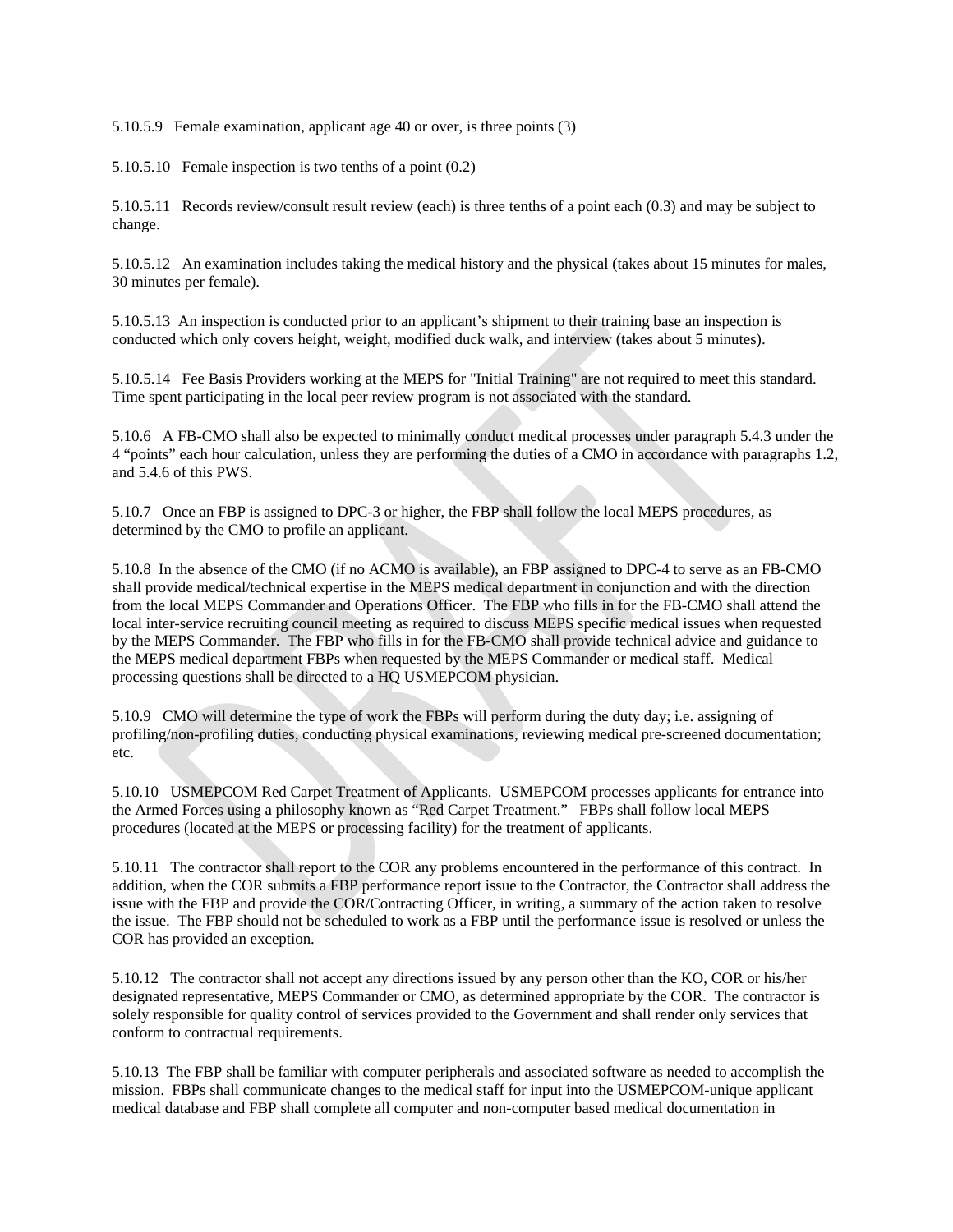accordance with current USMEPCOM software packages and policies.

5.10.14 During the contract's lifespan, an Electronic Health Record may be implemented by the government. Fee Basis Providers shall be required to use the Electronic Health Record upon receiving training and instructions from the government. FBPs must adhere to all HIPPA and Privacy Act standards when accessing Electronic Health Records. Substantiated unauthorized access will result in notification to the KO with a request for immediate removal of the FBP.

5.11 SAFETY. The FBPs shall comply with all installation safety and fire prevention regulations, identified in paragraph 6 (OSHA). Copies of these regulations are on file at the MEPS.

5.11.1 INSPECTION. The inspection and acceptance point for all services rendered under this contract will be the COR. The performance by the FBPs, the quality of services rendered, and any documentation or written material in support of same, will be subject to continuous inspection, surveillance and review for acceptance by the KO or COR. Quality Assurance procedures established by USMEPCOM shall be used for continuous monitoring of contractor performance. Other performance evaluation factors that may be monitored include: contractor providing personnel not meeting or exceeding the minimum qualification standards, customer service evaluations and comments, substantiated customer complaints, contractor relationship with MEPS or processing facility staff/government contracting personnel and compliance with MEPS or processing facility health care policy and procedures (USMEPCOM 40-1), and other regulations listed in paragraph 6.

5.11.2 The FBP shall abide by DOD, USMEPCOM, and other applicable instructions, regulations, and policies identified in Section 6.

5.11.3 The FBP shall comply with all installation policies and procedures, and comply with MEPS or processing facility policies and procedures regarding safety, smoking and eating areas.

5.11.4 The FBP shall not, while performing services under this contract, recommend or suggest to applicants eligible to receive medical care at Government expense that such applicants receive care from the contractor or contractor's personnel at any location. In addition, the FBP shall not provide any health care services beyond the scope of the physical examinations and reviews of required medical tests and documents pertaining to consultations and medical histories, nor shall they provide medical advice or recommendations. The only exception is the FBP shall provide on-site emergency stabilization and/or treatment to the applicant until emergency medical services arrive.

5.11.5 The FBPs will only conduct physical examinations and not give any advice to applicants regarding their Armed Forces choice of service.

5.12 PERFORMANCE QUALITY: The Contractor shall implement and maintain a complete Quality Control Plan (QCP) that shall ensure the requirements of the contract are provided as specified in Section 5 of the PWS. The Contractor shall have a planned and systematic quality control process covering every aspect of the Contractor's operation under the contract. Contractor shall maintain its system to manage quality and contract performance throughout the life of the contract. The Contractor shall ensure that services provided meet performance and quality standards stated in the basic contract and subsequent task orders. Performance and quality standards prescribe acceptable levels of timeliness and excellence for the services provided. The contractor shall submit to the COR, one copy of a comprehensive written QCP within thirty calendar days after contract award and within 5 working days when changes are made thereafter. The plan shall include the following:

5.12.1 Independent Quality Management. The Contractor's approach to quality management shall be independent of government performance or participation.

5.12.2 Managing Quality. The Contractor's system shall include mechanisms and functions that manage the life cycle of quality control.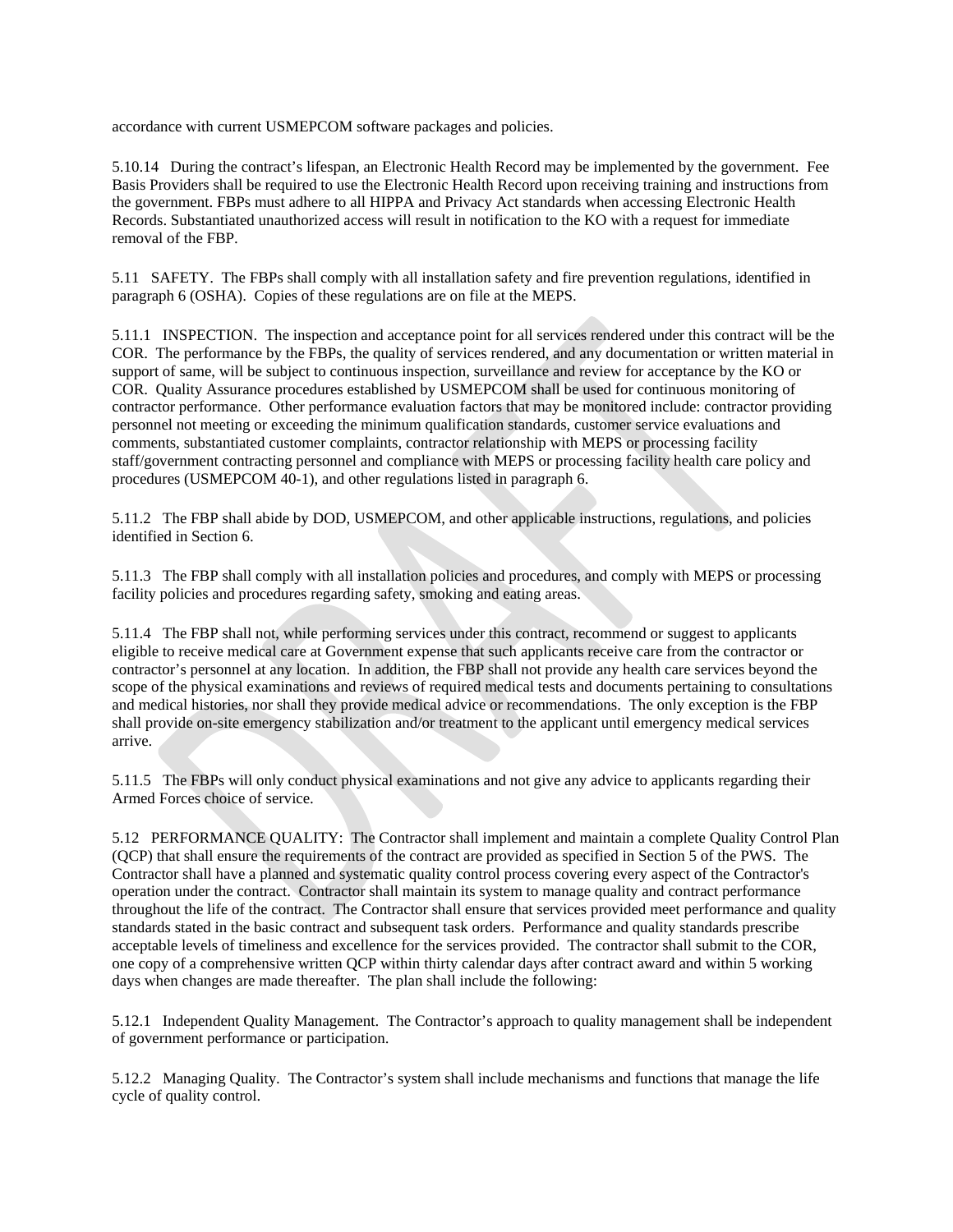5.12.3 Monitoring. The Contractors system shall include a process for monitoring contract quality and performance.

5.12.4 Identifying. The Contractors system shall identify deficiencies and trends, before performance becomes unacceptable.

5.12.5 Improvement. The Contractor's system shall include process improvement strategies. The Contractors system shall ensure that all FBPs comply with the MEPS quality management and USMEPCOM Regulation 40-2.

5.12.6 Resolution, Corrective Action, and Follow-up. The Contractor's system shall include a process for resolving issues and concerns, implementing corrective actions, in a responsive and timely manner (within 5 business days of receipt), unless suspense dates are issued by the government. The Contractor shall conduct followup to ensure corrective actions are successful.

5.12.7 Documentation. The Contractor shall document all performance related issues and have a system for maintaining documentation and reports generated regarding quality control issues. The documentation shall be provided to the COR upon request. The Contractor shall ensure that the COR is promptly notified of performance issues or problems.

## 5.13 DELIVERABLES

5.13.1 Contractor shall provide reports as follows:

5.13.1.1 Documentation outlining FBP work hours for invoice purposes (to include training hours when applicable by the FBPs, all the FBPs names, the MEPS or processing facility location they worked at, the dates and the total amount of hours worked daily and cumulative (to include training hours), and in the position/capacity they worked as, i.e. regular FBP or Fee Basis Chief Medical Officer (FB-CMO). This report shall be sorted alphabetically, by Sector, MEPS or processing facility name and then FBP last name. The report shall also contain the number prescreens and physical examinations completed by each FBP each day broken down by male and female. This report shall be submitted to the COR no later than the 5th day of each month. The contractor shall submit invoices to the COR on a monthly basis utilizing Wide Area Work-Flow, (WAWF). Accurate reports are delivered 90% of the time within established timeframes.

5.13.1.2 FBP License, Credentials, CAC Revalidation, and BLS Excel Report: a monthly Excel file of all FBPs expiration dates. The Excel file shall include:

Column 1: FBP last name

Column 2 – FBP first name

Column 3 – MEPS or processing facility name

- Column 4 License expiration date
- Column 5 Credentials expiration date
- Column 6 BLS expiration date

Column 7 – CAC expiration date

Column 8 – CMEs for Physician Assistants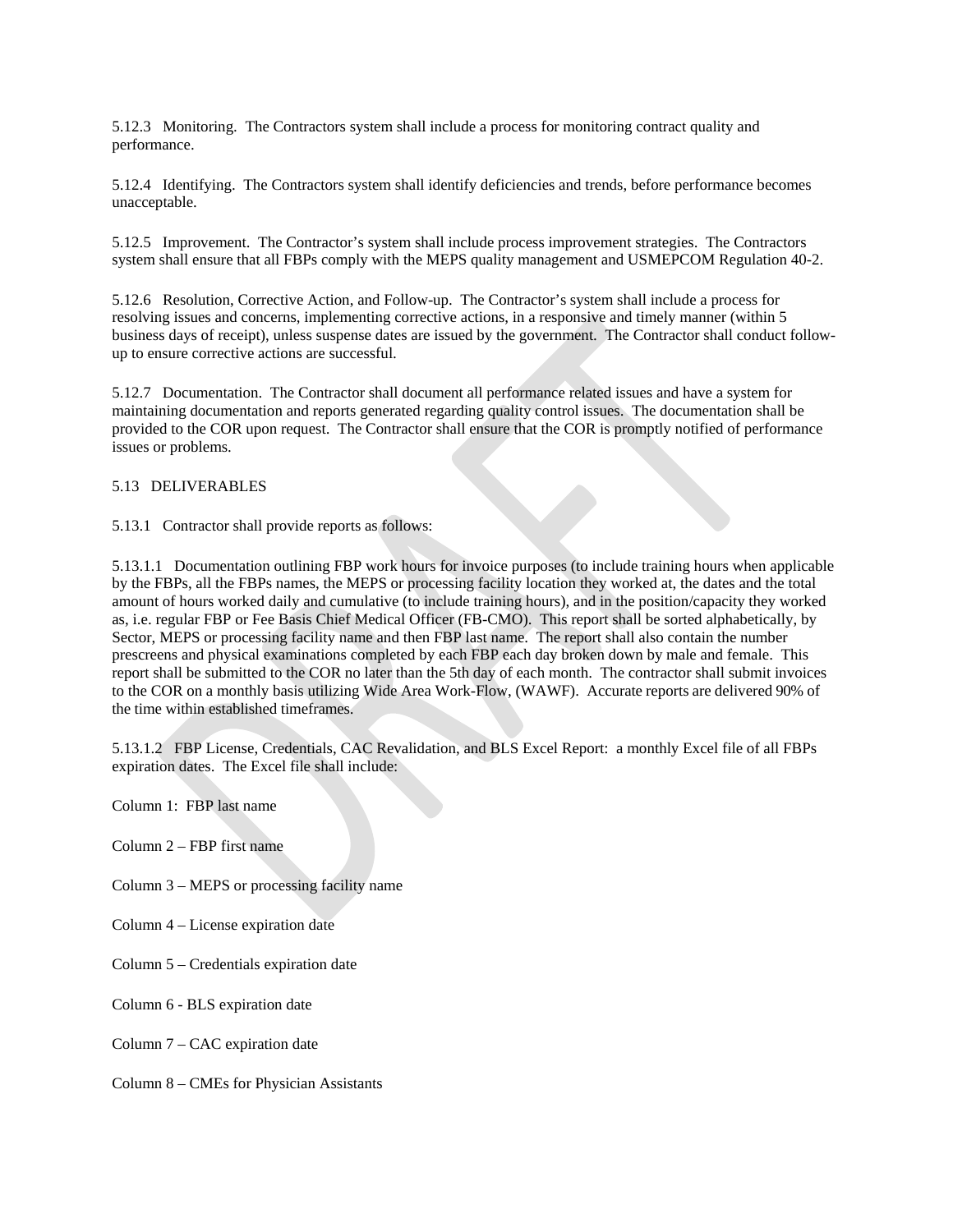Column 9 – Current DPC Level

Column 10 – Date of Current DPC Level

5.13.1.3 This report shall be updated on a monthly basis, no later than the 5th of each month. This report shall be submitted electronically to the COR by e-mail with all J-7/MEMD alternate CORs copied on the e-mail. Accurate reports are delivered 90% of the time within established timeframes.

5.13.1.4 FBP Advertising Summary Report: report shall be provided to the COR within 14 days after notification of individual MEPS or processing facility fill rate vacancies after identification in the monthly inspection reports. The report shall summarize actions taken or planned by the Contractor to increase the size of the MEPS FBP pool. Accurate reports are delivered 90% of the time within established timeframes.

5.13. 1.5 The contractor shall provide a monthly fill rate report no later than the 16th day of the month for the first half of the month, and no later than the 1st day of the following month for the last half of the month. This data shall show how many providers were requested, for each processing day, to meet the daily workload and how many providers arrived at the MEPS and worked. The contractor shall compare their fill rate data with the governments fill rate data and identify any discrepancies between these reports prior to supplying this data to the COR. Any discrepancies identified in the government's review of these records must be explained within 5 business days. This report will contain data from the first of the month to the end of the month and shall be submitted to the COR within five calendar days after the end of the month. The report shall contain daily data for each MEPS and shall be sorted alphabetically by MEPS or processing facility name. Note: providers scheduled for training are not included in fill rate data and should not be included in this report. Only providers contributing to the workload where the contractor was provided 12 hour notification are counted. Accurate reports are delivered 90% of the time within established timeframes.

5.13.1.6 Contractor Manpower Reporting (CMR): The contractor shall report ALL contractor labor hours (including subcontractor labor hours) required for performance of services provided under this contract for the CHCC via a secure data collection site. The contractor is required to completely fill in all required data fields using the following web address: http://www.ecmra.mil/. Reporting inputs will be for the labor executed during the period of performance during each USG fiscal year (FY), which runs October 1 through September 30. While inputs may be reported any time during the FY, all data shall be reported no later than October 31 of each calendar year. Contractors may direct questions to the help desk at http://www.ecmra.mil/.

5.14 CONTRACTOR EMPLOYEE IDENTIFICATION: Contractor shall be required to have their employees wear a form of identification (i.e., badge) so that contractor employees are clearly distinguished between the government employees and contractor employees at the contractor's expense.

# 5.15 ANTITERRORISM AWARENESS TRAINING.

5.15.1 AT Level I Training. All contractor employees, to include subcontractor employees, requiring access Army installations, facilities and controlled access areas shall complete AT Level I awareness training within 30 calendar days after incorporation of this requirement into the contract. The contractor shall submit certificates of completion for each affected contractor employee and subcontractor employee, to the COR or to the contracting officer, if a COR is not assigned, within 10 calendar days after completion of training by all employees and subcontractor personnel. AT level I awareness training is available at the following website: [https://atlevel1.dtic.mil/at.](https://atlevel1.dtic.mil/at)

5.15.2 Access and General Protection/Security Policy and Procedures. The contractor shall also provide all information required for background checks to meet installation access requirements to be accomplished by installation Provost Marshal Office, Director of Emergency Services or Security Office. Contractor workforce must comply with all personal identity verification requirements as directed by DOD, HQDA and/or local policy. In additional to the changes otherwise authorized by the changes clause of this contract, should the Force Protection Condition (FPCON) at any individual facility or installation change, the government may require changes in contractor security matters or processes.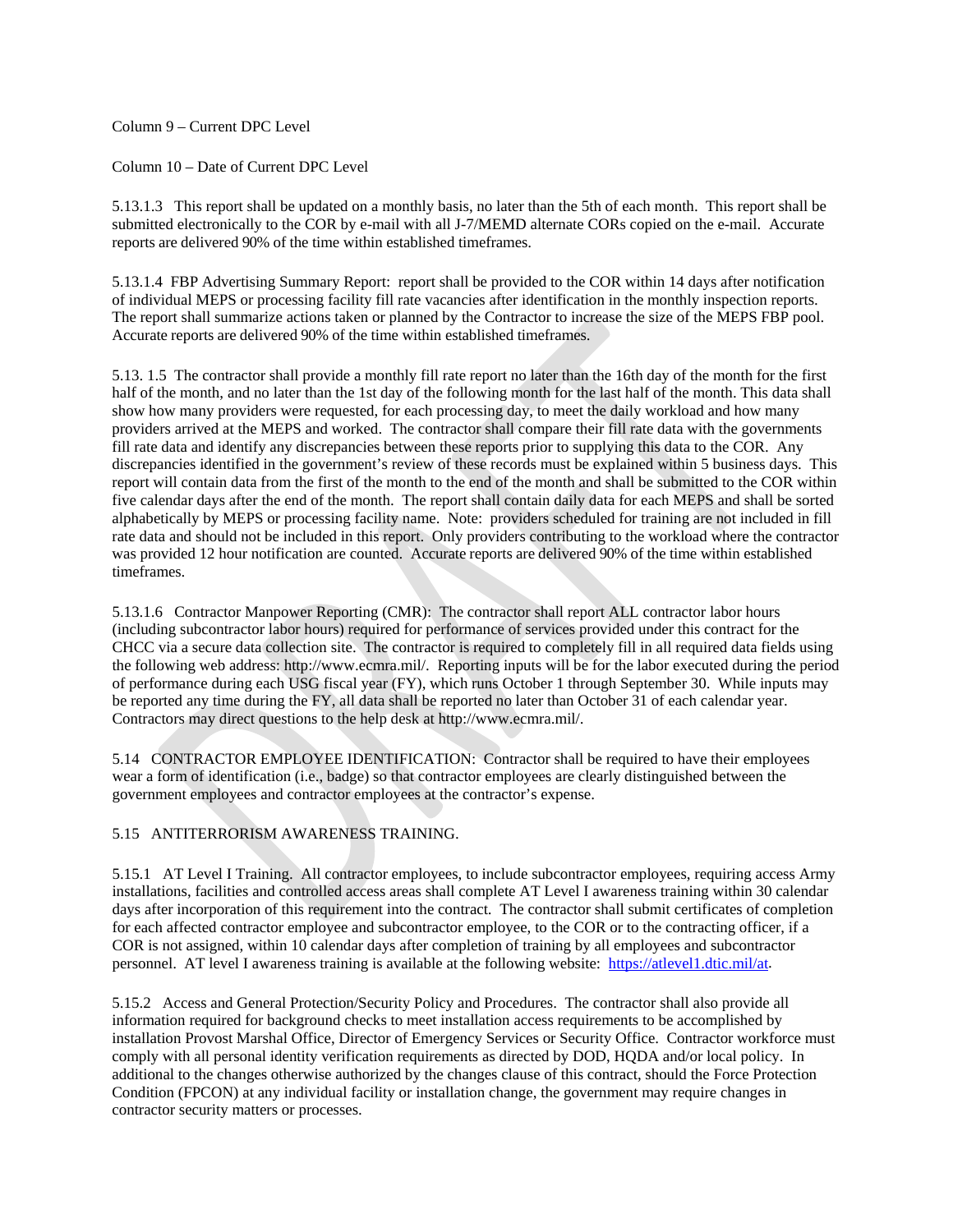5.15.3 iWATCH Training. This local developed training will be used to inform employees of the types of behavior to watch for and instruct employees to report suspicious activity to the COR. This training shall be completed within 30 calendar days of contract modification to exercise the option and within 60 calendar days of new employees commencing performance with the results reported to the COR NLT 45 calendar days after contract modification.

5.15.4 Contractor Employees Who Require Access to Government Information Systems. All contractor employees with access to a government info system must be registered in the ATCTS (Army Training Certification Tracking System) at commencement of services, and must successfully complete the DOD Information Assurance Awareness prior to access to the information systems and then annually thereafter.

5.15.5 Operations Security (OPSEC) Plan. Contractors shall follow the USMEPCOM OPSEC policies and regulations.

5.15.6 OPSEC Training. New Contractors shall complete Level I OPSEC training within 30 calendar days of their reporting for duty. All Contractors shall complete annual OPSEC Awareness training (IAW AR 530-1). USMEPCOM OPSEC Officer will provide training.

5.15.7 For Information assurance (IA)/information technology (IT) training. All contractor employees and associated sub-contractor employees must complete the DOD IA awareness training before issuance of network access and annually thereafter. All contractor employees working IA/IT functions must comply with DOD and Army training requirements in DODD 8570.01, DOD 8570.01-M and AR 25-2 within six months of employment.

5.15.8 For Information Assurance (IA)/Information Technology (IT) Certification. Per DOD 8570.01-M , DFARS 252.239.7001 and AR 25-2, the contractor employees supporting IA/IT functions shall be appropriately certified upon contract award. The baseline certification as stipulated in DOD 8570.01-M must be completed upon contract award.

5.15.9 SEXUAL HARASSMENT/ASSAULT RESPONSE AND PREVENTION (SHARP). The contractor shall ensure all providers receive Sexual Harassment/Assault Response and Prevention (SHARP) training not later than 60 calendar days after the providers begin performance under this contract. Training can be obtained either online or in person as offered at the MEPS where services are being provided. If the employee has an AKO account, they can access the Team Bound Self Study course online through Army Learning Management System (ALMS) at http://www.atsc.army.mil/tadlp/delivery/alms.asp

# 6. APPLICABLE GOVERNMENT PUBLICATIONS AND FORMS.

6.1 Mandatory Government publications applicable to this PWS are listed below. Supplements, amendments, or changes to the mandatory publications may be issued during the life of the contract. Any such changes to mandatory publications, that cause a change in the performance of the contract, will not be implemented by the contractor unless or until a modification to the contract is issued by the contracting officer.

6.1.1 USMEPCOM Regulation 40-1, July 11, 2016, Medical Qualification Program

6.1.2 USMEPCOM Regulation 601-23, August 7, 2014, Enlistment Processing.

6.1.3 Occupational Health and Safety Act of 1970

6.1.4 DODI 6025-13, October 29, 2013, Clinical Quality Management Program (CQMP) in the Military Health Services System (MHSS)

6.1.5 DODI 6130.03, April 28, 2010, Medical Standards For Appointment, Enlistment, Or Induction In The Military Services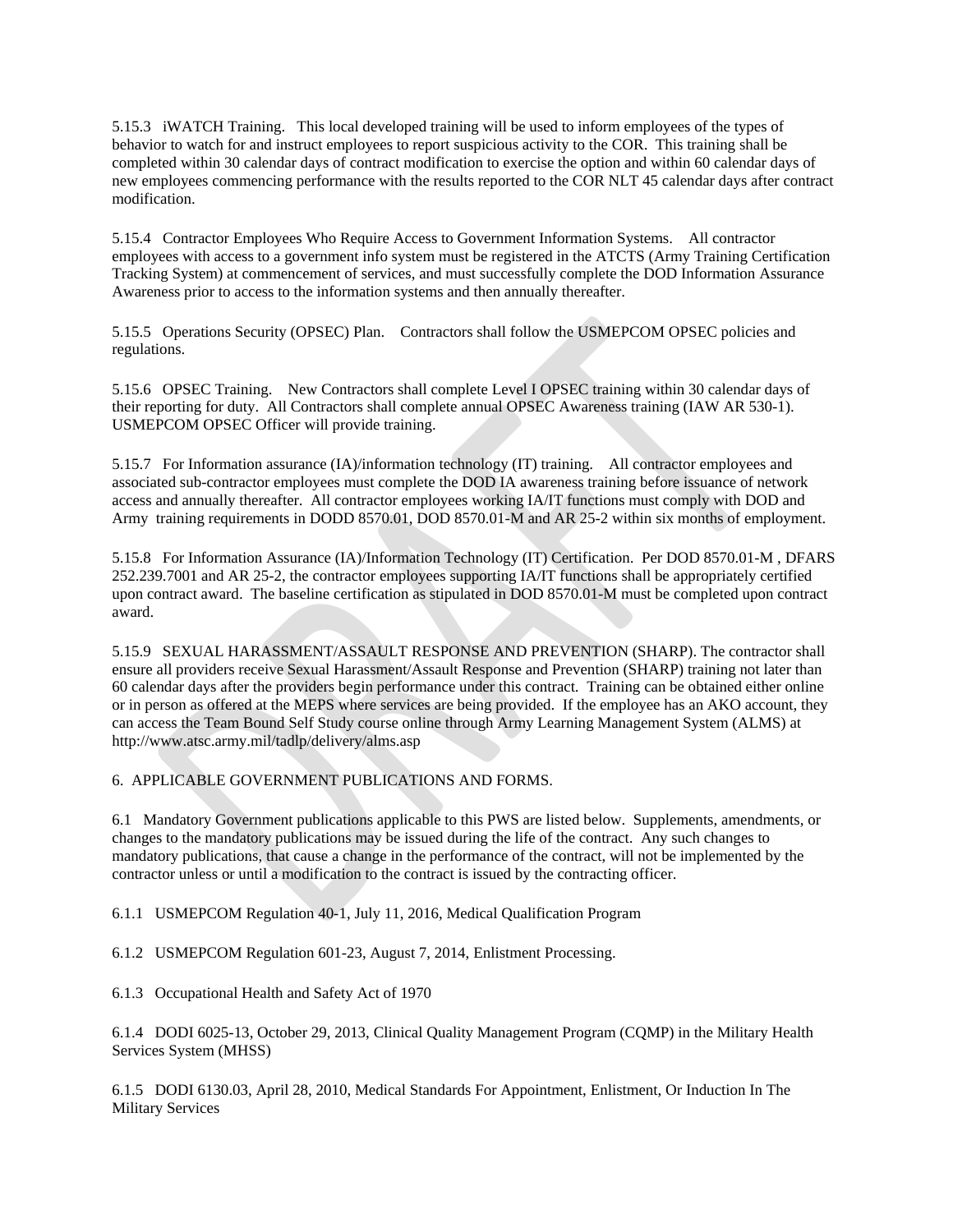6.1.6 USMEPCOM Regulation 40-8, October 10, 2016, Department of Defense (DoD) Human Immunodeficiency Virus (HIV) Testing Program and Drug and Alcohol Testing (DAT) Program

6.1.7 USMEPCOM Regulation 40-9, February 11, 2013, Blood borne Pathogen Program

- 6.1.8 DD Form 2807-1, March 2015, Report of Medical History
- 6.1.9 DD Form 2807-2, March 2015, Medical Prescreen of Medical History Report
- 6.1.10 DD Form 2808, Oct 05, Report of Medical Examination
- 6.1.11 Army Regulation 40-68, February 26, 2004, Clinical Quality Management
- 6.1.12 The Health Insurance Portability and Accountability Act of 1996 (HIPAA) Privacy and Security Rules

6.1.13 USMEPCOM Regulation 40-2, September 9, 2016, Provider Quality Management Program.

## 7. HIPAA

Non-Defense Health Agency (Non-DHA) Health Insurance Portability and Accountability Act (HIPAA) Business Associate Agreement (BAA) (7 July 2014)

In accordance with 45 CFR 164.502(e)(2) and 164.504(e) and paragraph C.3.4.1.3 of DoD 6025.18-R, "DoD Health Information Privacy Regulation," January 24, 2003, this document serves as a BAA between the signatory parties for purposes of the HIPAA and the "HITECH Act" amendments thereof, as implemented by the HIPAA Rules and DoD HIPAA Issuances (both defined below). The parties are a DoD Military Health System (MHS) component, acting as a HIPAA covered entity, and a DoD contractor, acting as a HIPAA business associate. The HIPAA Rules require BAAs between covered entities and business associates. Implementing this BAA requirement, the applicable DoD HIPAA Issuance (DoD 6025.18-R, paragraph C3.4.1.3) provides that requirements applicable to business associates must be incorporated (or incorporated by reference) into the contract or agreement between the parties.

(a) Catchall Definition. Except as provided otherwise in this BAA, the following terms used in this BAA shall have the same meaning as those terms in the DoD HIPAA Rules: Data Aggregation, Designated Record Set, Disclosure, Health Care Operations, Individual, Minimum Necessary, Notice of Privacy Practices (NoPP), Protected Health Information (PHI), Required By Law, Secretary, Security Incident, Subcontractor, Unsecured Protected Health Information, and Use.

—Breach means actual or possible loss of control, unauthorized disclosure of or unauthorized access to PHI or other PII (which may include, but is not limited to PHI), where persons other than authorized users gain access or potential access to such information for any purpose other than authorized purposes, where one or more individuals will be adversely affected. The foregoing definition is based on the definition of breach in DoD Privacy Act Issuances as defined herein.

—Business Associate shall generally have the same meaning as the term "business associate" in the DoD HIPAA Issuances, and in reference to this BAA, shall mean [insert name of Business Associate signatory to this BAA].

—Agreement means this BAA together with the documents and/or other arrangements under which the Business Associate signatory performs services involving access to PHI on behalf of the MHS component signatory to this BAA.

—Covered Entity shall generally have the same meaning as the term "covered entity" in the DoD HIPAA Issuances,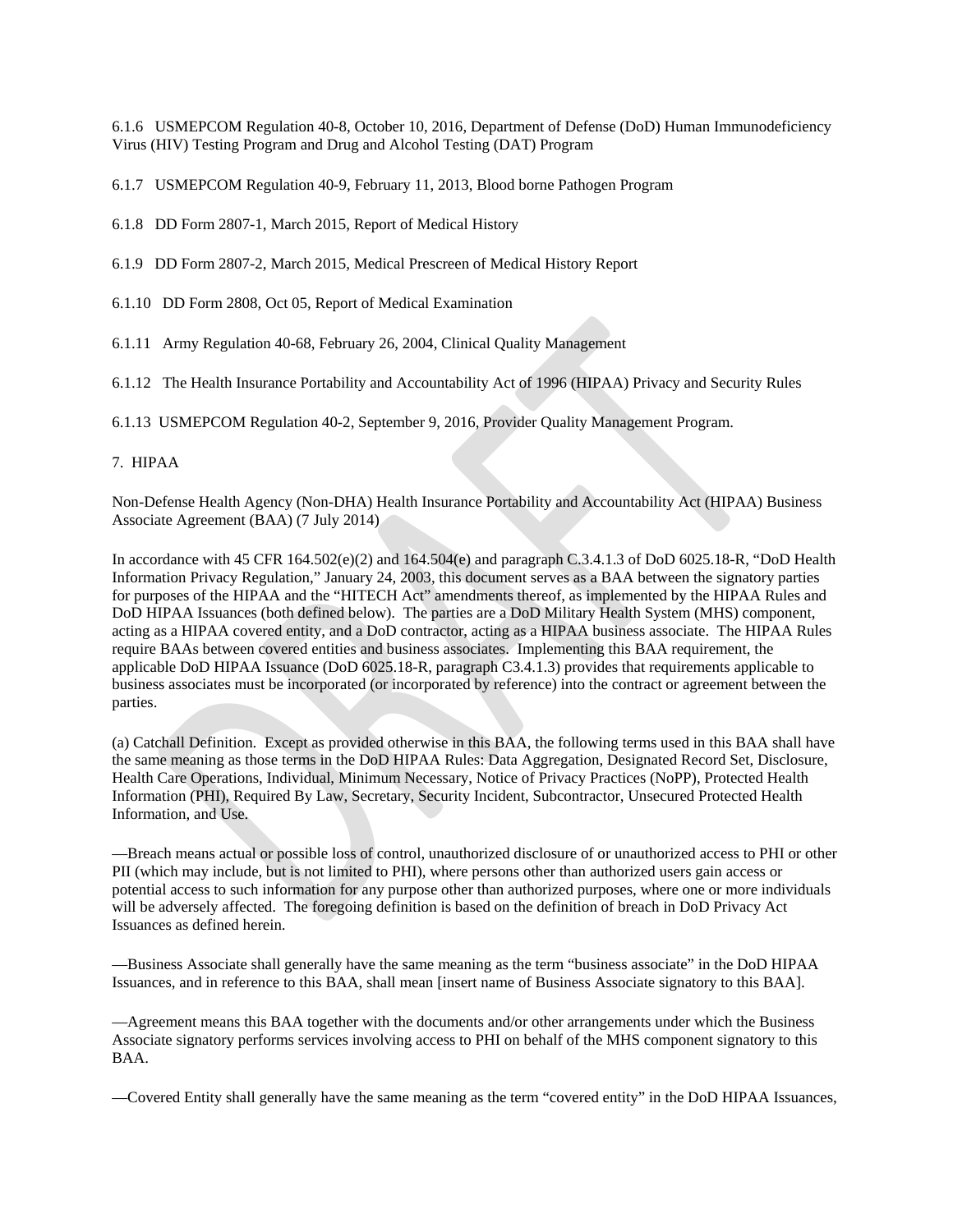and in reference to this BAA, shall mean [insert name of MHS component signatory to this BAA].

—DHA Privacy Office means the DHA Privacy and Civil Liberties Office. The DHA Privacy Office Director is the HIPAA Privacy and Security Officer for DHA, including the National Capital Region Medical Directorate (NCRMD).

—DoD HIPAA Issuances means the DoD issuances implementing the HIPAA Rules in the DoD Military Health System (MHS). These issuances are DoD 6025.18-R (2003), DoDI 6025.18 (2009), and DoD 8580.02-R (2007).

—DoD Privacy Act Issuances means the DoD issuances implementing the Privacy Act, which are DoDD 5400.11 (2007) and DoD 5400.11-R (2007).

—HHS Breach means a breach that satisfies the HIPAA Breach Rule definition of breach in 45 CFR 164.402.

—HIPAA Rules means, collectively, the HIPAA Privacy, Security, Breach and Enforcement Rules, issued by the U.S. Department of Health and Human Services (HHS) and codified at 45 CFR Part 160 and Part 164, Subpart E (Privacy), Subpart C (Security), Subpart D (Breach) and Part 160, Subparts C-D (Enforcement), as amended by the 2013 modifications to those Rules, implementing the "HITECH Act" provisions of Pub. L. 111-5. See 78 FR 5566- 5702 (Jan. 25, 2013) (with corrections at 78 FR 32464 (June 7, 2013)). Additional HIPAA rules regarding electronic transactions and code sets (45 CFR Part 162) are not addressed in this BAA and are not included in the term HIPAA Rules.

—Service-Level Privacy Office means one or more offices within the military services (Army, Navy, or Air Force) with oversight authority over Privacy Act and HIPAA privacy compliance.

I. Obligations and Activities of Business Associate

(a) The Business Associate shall not use or disclose PHI other than as permitted or required by the Agreement or as required by law.

(b) The Business Associate shall use appropriate safeguards, and comply with the DoD HIPAA Rules with respect to electronic PHI, to prevent use or disclosure of PHI other than as provided for by the Agreement.

(c) The Business Associate shall report to Covered Entity any Breach of which it becomes aware, and shall proceed with breach response steps as required by Part V of this BAA. With respect to electronic PHI, the Business Associate shall also respond to any security incident of which it becomes aware in accordance with any Information Assurance provisions of the Agreement. If at any point the Business Associate becomes aware that a security incident involves a Breach, the Business Associate shall immediately initiate breach response as required by part V of this BAA.

(d) In accordance with 45 CFR  $164.502(e)(1)(ii)$  and  $164.308(b)(2)$ , respectively), as applicable, the Business Associate shall ensure that any subcontractors that create, receive, maintain, or transmit PHI on behalf of the Business Associate agree to the same restrictions, conditions, and requirements that apply to the Business Associate with respect to such PHI.

(e) The Business Associate shall make available PHI in a Designated Record Set, to the Covered Entity or, as directed by the Covered Entity, to an Individual, as necessary to satisfy the Covered Entity obligations under 45 CFR 164.524.

(f) The Business Associate shall make any amendment(s) to PHI in a Designated Record Set as directed or agreed to by the Covered Entity pursuant to 45 CFR 164.526, or take other measures as necessary to satisfy Covered Entity's obligations under 45 CFR 164.526.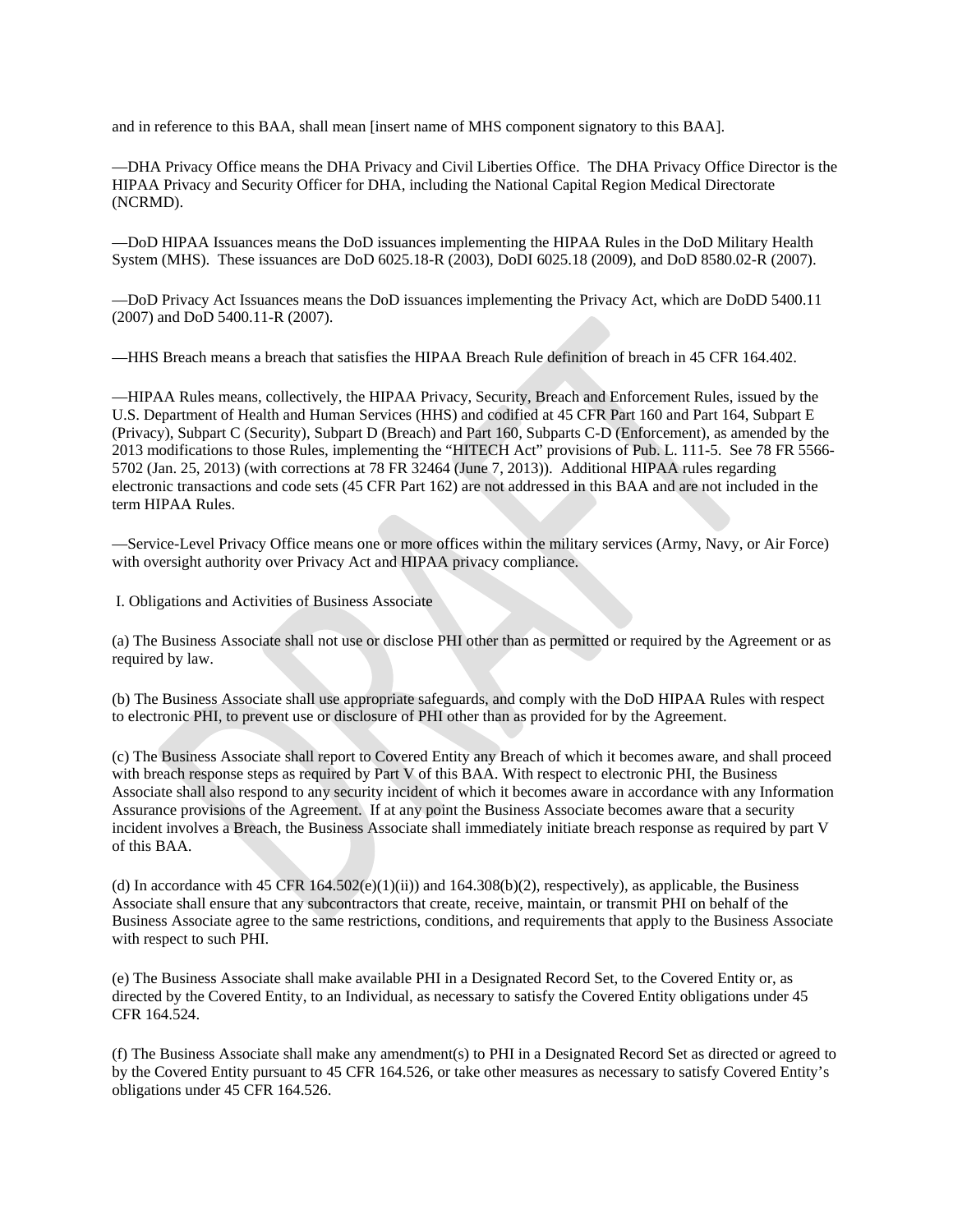(g) The Business Associate shall maintain and make available the information required to provide an accounting of disclosures to the Covered Entity or an individual as necessary to satisfy the Covered Entity's obligations under 45 CFR 164.528.

(h) To the extent the Business Associate is to carry out one or more of Covered Entity's obligation(s) under the HIPAA Privacy Rule, the Business Associate shall comply with the requirements of HIPAA Privacy Rule that apply to the Covered Entity in the performance of such obligation(s); and

(i) The Business Associate shall make its internal practices, books, and records available to the Secretary for purposes of determining compliance with the HIPAA Rules.

II. Permitted Uses and Disclosures by Business Associate

(a) The Business Associate may only use or disclose PHI as necessary to perform the services set forth in the Agreement or as required by law. The Business Associate is not permitted to de-identify PHI under DoD HIPAA issuances or the corresponding 45 CFR 164.514(a)-(c), nor is it permitted to use or disclose de-identified PHI, except as provided by the Agreement or directed by the Covered Entity.

(b) The Business Associate agrees to use, disclose and request PHI only in accordance with the HIPAA Privacy Rule "minimum necessary" standard and corresponding DHA policies and procedures as stated in the DoD HIPAA Issuances.

(c) The Business Associate shall not use or disclose PHI in a manner that would violate the DoD HIPAA Issuances or HIPAA Privacy Rules if done by the Covered Entity, except uses and disclosures for the Business Associate's own management and administration and legal responsibilities or for data aggregation services as set forth in the following three paragraphs.

(d) Except as otherwise limited in the Agreement, the Business Associate may use PHI for the proper management and administration of the Business Associate or to carry out the legal responsibilities of the Business Associate. The foregoing authority to use PHI does not apply to disclosure of PHI, which is covered in the next paragraph.

(e) Except as otherwise limited in the Agreement, the Business Associate may disclose PHI for the proper management and administration of the Business Associate or to carry out the legal responsibilities of the Business Associate, provided that disclosures are required by law, or the Business Associate obtains reasonable assurances from the person to whom the PHI is disclosed that it will remain confidential and used or further disclosed only as required by law or for the purposes for which it was disclosed to the person, and the person notifies the Business Associate of any instances of which it is aware in which the confidentiality of the information has been breached.

(f) Except as otherwise limited in the Agreement, the Business Associate may use PHI to provide Data Aggregation services relating to the Covered Entity's health care operations.

III. Provisions for Covered Entity to Inform Business Associate of Privacy Practices and Restrictions

(a) The Covered Entity shall provide the Business Associate with the notice of privacy practices that the Covered Entity produces in accordance with 45 CFR 164.520 and the corresponding provision of the DoD HIPAA Issuances.

(b) The Covered Entity shall notify the Business Associate of any changes in, or revocation of, the permission by an Individual to use or disclose his or her PHI, to the extent that such changes affect the Business Associate's use or disclosure of PHI.

(c) The Covered Entity shall notify the Business Associate of any restriction on the use or disclosure of PHI that the Covered Entity has agreed to or is required to abide by under 45 CFR 164.522, to the extent that such changes may affect the Business Associate's use or disclosure of PHI.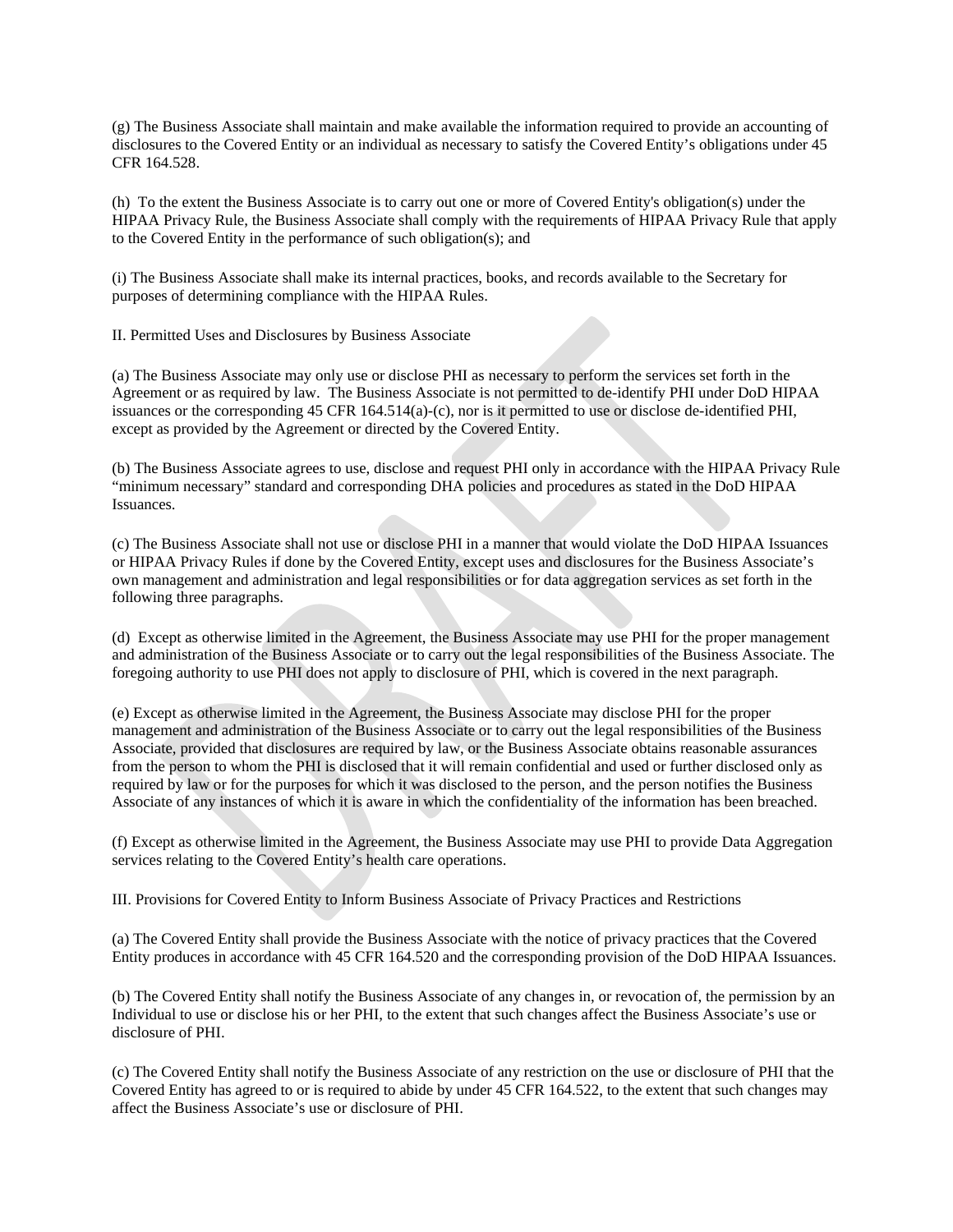### IV. Permissible Requests by Covered Entity

The Covered Entity shall not request the Business Associate to use or disclose PHI in any manner that would not be permissible under the HIPAA Privacy Rule or any applicable Government regulations (including without limitation, DoD HIPAA Issuances) if done by the Covered Entity, except for providing Data Aggregation services to the Covered Entity and for management and administrative activities of the Business Associate as otherwise permitted by this BAA.

### V. Breach Response

(a) In general.

In the event of a breach of PII/PHI held by the Business Associate, the Business Associate shall follow the breach response requirements set forth in this Part V, which is designed to satisfy both the Privacy Act and HIPAA as applicable. If a breach involves PII without PHI, then the Business Associate shall comply with DoD Privacy Act Issuance breach response requirements only; if a breach involves PHI (a subset of PII), then the Business Associate shall comply with both Privacy Act and HIPAA breach response requirements. A breach involving PHI may or may not constitute an HHS Breach. If a breach is not an HHS Breach, then the Business Associate has no HIPAA breach response obligations. In such cases, the Business Associate must still comply with breach response requirements under the DoD Privacy Act Issuances.

If the DHA Privacy Office determines that a breach is an HHS Breach, then the Business Associate shall comply with both the HIPAA Breach Rule and DoD Privacy Act Issuances, as directed by the DHA Privacy Office, regardless of whether the breach occurs at DHA or at one of the Service components. If the DHA Privacy Office determines that the breach does not constitute an HHS Breach, then the Business Associate shall comply with DoD Privacy Act Issuances, as directed by the applicable Service-Level Privacy Office. The Business Associate shall contact the Covered Entity for guidance when the incident is not an HHS Breach.

This Part V is designed to satisfy the DoD Privacy Act Issuances and the HIPAA Breach Rule as implemented by the DoD HIPAA Issuances. In general, for breach response, the Business Associate shall report the breach to the Covered Entity, assess the breach incident, notify affected individuals, and take mitigation actions as applicable. Because DoD defines "breach" to include possible (suspected) as well as actual (confirmed) breaches, the Business Associate shall implement these breach response requirements immediately upon the Business Associate's discovery of a possible breach.

(b) Government Reporting Provisions

The Business Associate shall report the breach within one hour of discovery to the Covered Entity and to the US Computer Emergency Readiness Team (US CERT) -the other parties as deemed appropriate by the Covered Entity. The Business Associate is deemed to have discovered a breach as of the time a breach (suspected or confirmed) is known, or by exercising reasonable diligence would have been known, to any person (other than the person committing it) who is an employee, officer or other agent of the Business Associate.

The Business Associate shall submit the US-CERT report using the online form at https://forms.us-cert.gov/report/. Before submission to US-CERT, the Business Associate shall save a copy of the on-line report. After submission, the Business Associate shall record the US-CERT Reporting Number. Although only limited information about the breach may be available as of the one hour deadline for submission, the Business Associate shall submit the US-CERT report by the deadline. The Business Associate shall e-mail updated information as it is obtained, following the instructions at http://www.us-cert.gov/pgp/email.html. The Business Associate shall provide a copy of the initial or updated US-CERT report to the -Covered Entity and the applicable Service-Level Privacy Office, if requested by either. Business Associate questions about US-CERT reporting shall be directed to the Covered Entity or Service-Level Privacy Office, not the US-CERT office.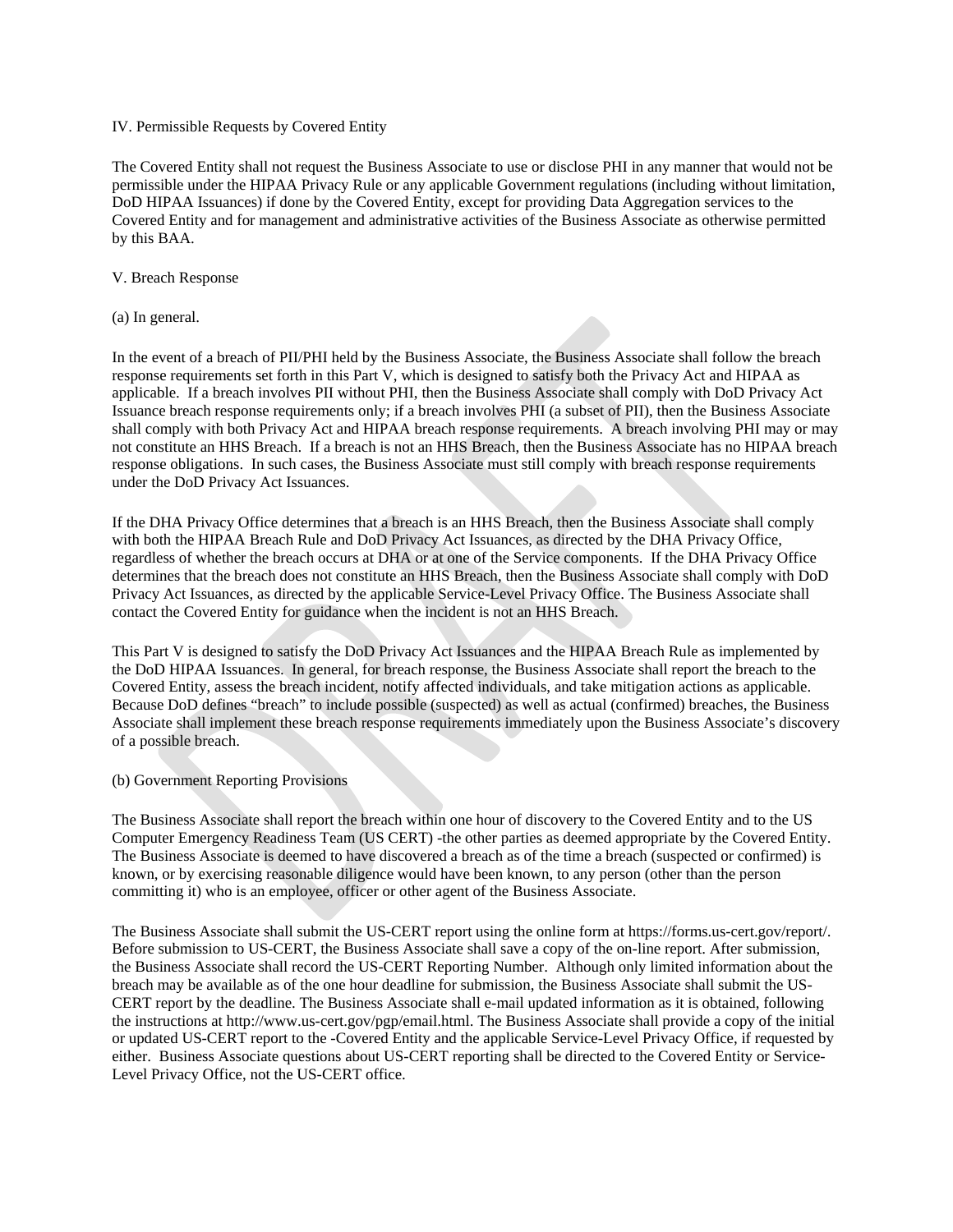The additional US Army and the US Army Medical Command (MEDCOM) reporting requirements are addressed in the PII Breach Reporting and Notification Policy. The latest version of this policy can be obtained from the Covered Entity or the MEDCOM Privacy Act/Freedom of Information Act (FOIA) Office at: usarmy.jbsa.medcom.list.medcom-foia-users@mail.mil . If multiple beneficiaries are affected by a single event or related set of events, then a single reportable breach may be deemed to have occurred, depending on the circumstances. The Business Associate shall inform the Covered Entity as soon as possible if it believes that "single event" breach response is appropriate; the Covered Entity will determine how the Business Associate shall proceed and, if appropriate, consolidate separately reported breaches for purposes of Business Associate report updates, beneficiary notification, and mitigation.

When a Breach Report initially submitted is incomplete or incorrect due to unavailable information, or when significant developments require an update, the Business Associate shall submit a revised form or forms, stating the updated status and previous report date(s) and showing any revisions or additions in red text. Examples of updated information the Business Associate shall report include, but are not limited to: confirmation on the exact data elements involved, the root cause of the incident, and any mitigation actions to include, sanctions, training, incident containment, follow-up, etc. The Business Associate shall submit these report updates promptly after the new information becomes available. Prompt reporting of updates is required to allow the Covered Entity to make timely final determinations on any subsequent notifications or reports. The Business Associate shall provide updates to the same parties as required for the initial Breach Report. The Business Associate is responsible for reporting all information needed by the Covered Entity to make timely and accurate determinations on reports to HHS as required by the HHS Breach Rule and reports to the Defense Privacy and Civil Liberties Office as required by DoD Privacy Act Issuances.

In the event the Business Associate is uncertain on how to apply the above requirements, the Business Associate shall consult with the Covered Entity (or the Service-Level Privacy Office, which will consult with the DHA Privacy Office as appropriate) when determinations on applying the above requirements are needed.

### (c) Individual Notification Provisions

If the DHA Privacy Office determines that individual notification is required, the Business Associate shall provide written notification to individuals affected by the breach as soon as possible, but no later than 10 working days after the breach is discovered and the identities of the individuals are ascertained. The 10 day period begins when the Business Associate is able to determine the identities (including addresses) of the individuals whose records were impacted.

The Business Associate's proposed notification to be issued to the affected individuals shall be submitted to the parties to which reports are submitted under paragraph V (a) for their review, and for approval by the DHA Privacy Office. Upon request, the Business Associate shall provide the DHA Privacy Office with the final text of the notification letter sent to the affected individuals. If different groups of affected individuals receive different notification letters, then the Business Associate shall provide the text of the letter for each group. (PII shall not be included with the text of the letter(s) provided.) Copies of further correspondence with affected individuals need not be provided unless requested by the Privacy Office. The Business Associate's notification to the individuals, at a minimum, shall include the following:

—The individual(s) must be advised of what specific data was involved. It is insufficient to simply state that PII has been lost. Where names, Social Security Numbers (SSNs) or truncated SSNs, and Dates of Birth (DOBs) are involved, it is critical to advise the individual that these data elements potentially have been breached.

—The individual(s) must be informed of the facts and circumstances surrounding the breach. The description should be sufficiently detailed so that the individual clearly understands how the breach occurred.

—The individual(s) must be informed of what protective actions the Business Associate is taking or the individual can take to mitigate against potential future harm. The notice must refer the individual to the current Federal Trade Commission (FTC) web site pages on identity theft and the FTC's Identity Theft Hotline, toll-free: 1-877-ID-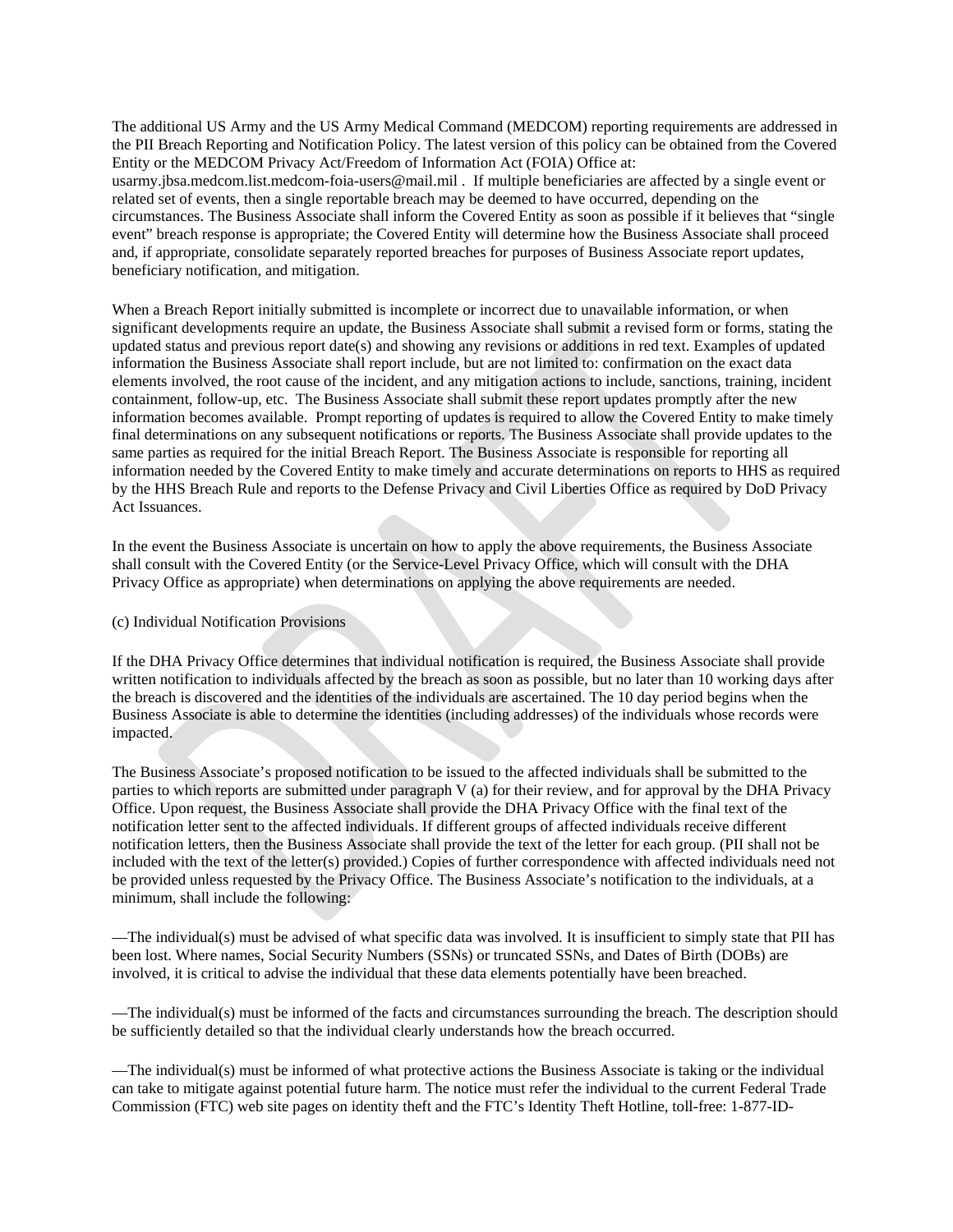#### THEFT (438-4338); TTY: 1-866-653-4261.

—The individual(s) must also be informed of any mitigation support services (e.g., one year of free credit monitoring, identification of fraud expense coverage for affected individuals, provision of credit freezes, etc.) that the Business Associate may offer affected individuals, the process to follow to obtain those services and the period of time the services will be made available, and contact information (including a phone number, either direct or tollfree, e-mail address and postal address) for obtaining more information.

Business Associates shall ensure any envelope containing written notifications to affected individuals are clearly labeled to alert the recipient to the importance of its contents, e.g., "Data Breach Information Enclosed," and that the envelope is marked with the identity of the Business Associate and/or subcontractor organization that suffered the breach. The letter must also include contact information for a designated POC to include, phone number, email address, and postal address.

If the Business Associate determines that it cannot readily identify, or will be unable to reach, some affected individuals within the 10 day period after discovering the breach, the Business Associate shall so indicate in the initial or updated Breach Report. Within the 10 day period, the Business Associate shall provide the approved notification to those individuals who can be reached. Other individuals must be notified within 10 days after their identities and addresses are ascertained. The Business Associate shall consult with the DHA Privacy Office, which will determine which media notice is most likely to reach the population not otherwise identified or reached. The Business Associate shall issue a generalized media notice(s) to that population in accordance with Privacy Office approval.

The Business Associate shall, at no cost to the government, bear any costs associated with a breach of PII/PHI that the Business Associate has caused or is otherwise responsible for addressing.

Breaches are not to be confused with security incidents (often referred to as cyber security incidents when electronic information is involved), which may or may not involve a breach of PII/PHI. In the event of a security incident not involving a PII/PHI breach, the Business Associate shall follow applicable DoD Information Assurance requirements under its Agreement. If at any point the Business Associate finds that a cyber security incident involves a PII/PHI breach (suspected or confirmed), the Business Associate shall immediately initiate the breach response procedures set forth here. The Business Associate shall also continue to follow any required cyber security incident response procedures to the extent needed to address security issues, as determined by DoD/DHA.

### VI. Termination

(a) Termination. Noncompliance by the Business Associate (or any of its staff, agents, or subcontractors) with any requirement in this BAA may subject the Business Associate to termination under any applicable default or other termination provision of the Agreement.

## (b) Effect of Termination.

(1) If the Agreement has records management requirements, the Business Associate shall handle such records in accordance with the records management requirements. If the Agreement does not have records management requirements, the records should be handled in accordance with paragraphs (2) and (3) below. If the Agreement has provisions for transfer of records and PII/PHI to a successor Business Associate, or if DHA gives directions for such transfer, the Business Associate shall handle such records and information in accordance with such Agreement provisions or DHA direction.

(2) If the Agreement does not have records management requirements, except as provided in the following paragraph (3), upon termination of the Agreement, for any reason, the Business Associate shall return or destroy all PHI received from the Covered Entity, or created or received by the Business Associate on behalf of the Covered Entity that the Business Associate still maintains in any form. This provision shall apply to PHI that is in the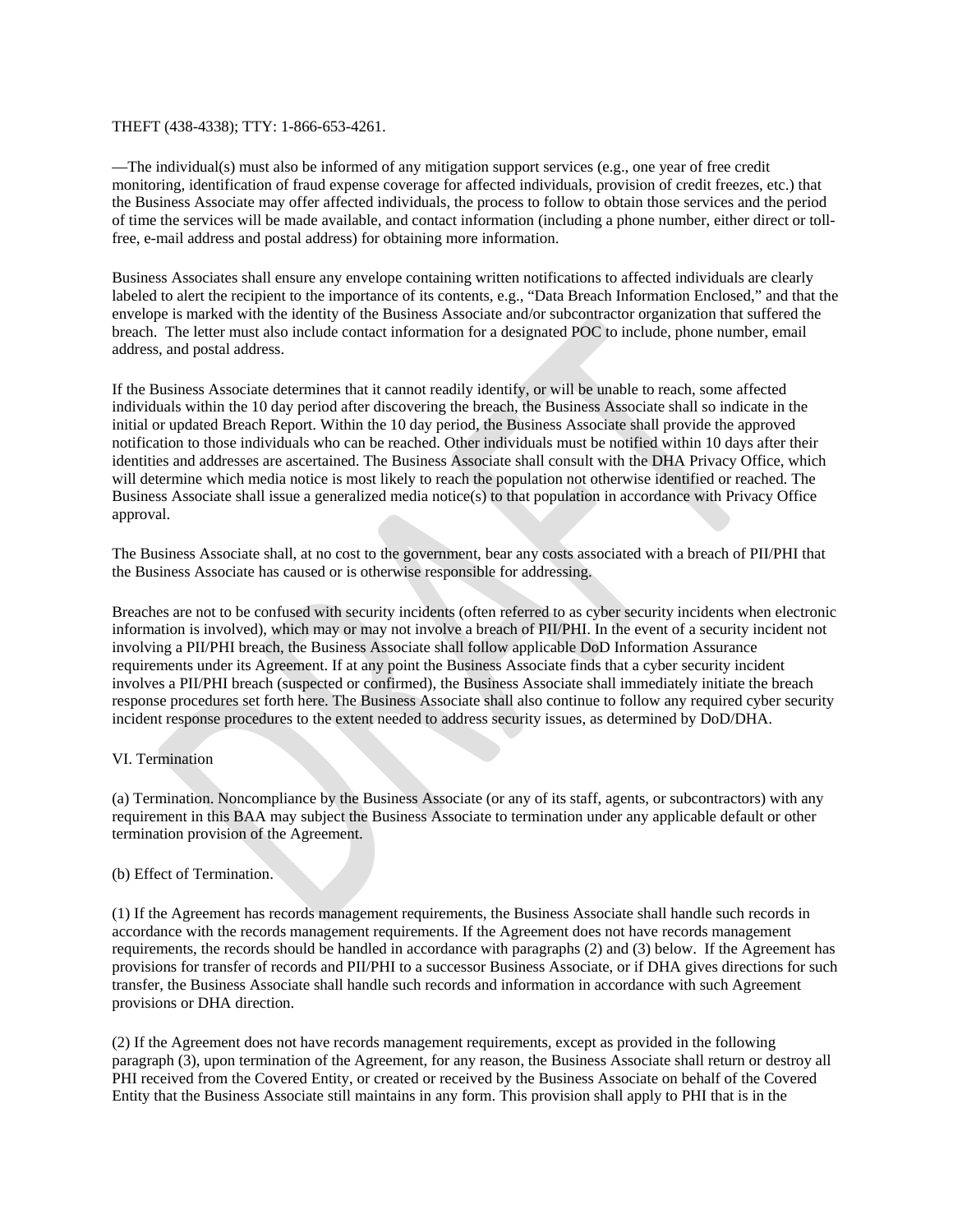possession of subcontractors or agents of the Business Associate. The Business Associate shall retain no copies of the PHI.

(3) If the Agreement does not have records management provisions and the Business Associate determines that returning or destroying the PHI is infeasible, the Business Associate shall provide to the Covered Entity notification of the conditions that make return or destruction infeasible. Upon mutual agreement of the Covered Entity and the Business Associate that return or destruction of PHI is infeasible, the Business Associate shall extend the protections of the Agreement to such PHI and limit further uses and disclosures of such PHI to those purposes that make the return or destruction infeasible, for so long as the Business Associate maintains such PHI.

#### VII. Miscellaneous

(a) Survival. The obligations of Business Associate under the "Effect of Termination" provision of this BAA shall survive the termination of the Agreement.

(b) Interpretation. Any ambiguity in the Agreement shall be resolved in favor of a meaning that permits the Covered Entity and the Business Associate to comply with the HIPAA Rules and the DoD HIPAA Rules.

#### (End of HCAA Local Clause 5001)

### 8. TOBACCO FREE MEDICAL CAMPUS

In accordance with Army Regulation 600-63, paragraph 7-3, 14 April 2015; Operations Order 15-48 (Army Medical Command (MEDCOM) Tobacco Free Living – USAMEDCOM), 8 May 2015; and any Operations Order, regulation or other instruction implementing, defining or otherwise addressing the Tobacco Free Medical Campus (TFMC) on any military installation or DoD-controlled location, Contractor personnel are prohibited from using any tobacco product on or within any TFMC while performing under this contract. TFMCs are established at each installation or DoD-controlled location and include: (1) any property or non-residential building that is operated, maintained or assigned to support medical activities, including but not limited to, hospitals, medical laboratories, outpatient clinics (including medical, dental, and veterinary facilities), or aid stations operating for the primary purpose of delivering medical care and services for DOD eligible beneficiaries and /or meeting the mission of the Army Medical Command; (2) all other facilities in which medical activities or administration take place, to include HQ MEDCOM and Defense Health Headquarters; (3) all internal roadways, sidewalks and parking lots; and (4) all sidewalks, parking lots and grounds external but adjacent to the building or related to the migratory corridors surrounding the medical facility. The Contractor shall obtain from the COR any orders, regulations, instructions or other documents implementing, defining or otherwise addressing the TFMC for any given installation or DoDcontrolled location where Contractor personnel may perform under this contract and shall instruct Contractor personnel on the TFMC limitations for installations or DoD-controlled locations where they may perform under this contract

# 9. LIST OF EXCLUDED INDIVIDUALS AND ENTITIES

Exclusion from Participation in Federal Health Care Programs (October 2015)

1. The Contractor shall not employ or contract with any individual or entity (hereinafter collectively referred to as "person") to provide items or services that will be included in invoices submitted to the Government under this contract if such person is listed on the Department of Health and Human Services (HHS) Office of the Inspector General (OIG) List of Excluded Individuals and Entities (LEIE) or the TRICARE Sanctioned Provider List. The Government is legally prohibited from paying for provision of items or services by such persons. The prohibition extends to services beyond direct patient care, such as services of persons in executive or leadership roles and administrative and management services, whether or not such services are billed separately. The LEIE may be found a[t http://oig.hhs.gov/fraud/exclusions.asp,](http://oig.hhs.gov/fraud/exclusions.asp) and the TRICARE Sanctioned Provider list at [http://www.health.mil/Military-Health-Topics/Access-Cost-Quality-and-Safety/Quality-And-Safety-of-](http://www.health.mil/Military-Health-Topics/Access-Cost-Quality-and-Safety/Quality-And-Safety-of-Healthcare/Program-Integrity/Sanctioned-Providers)